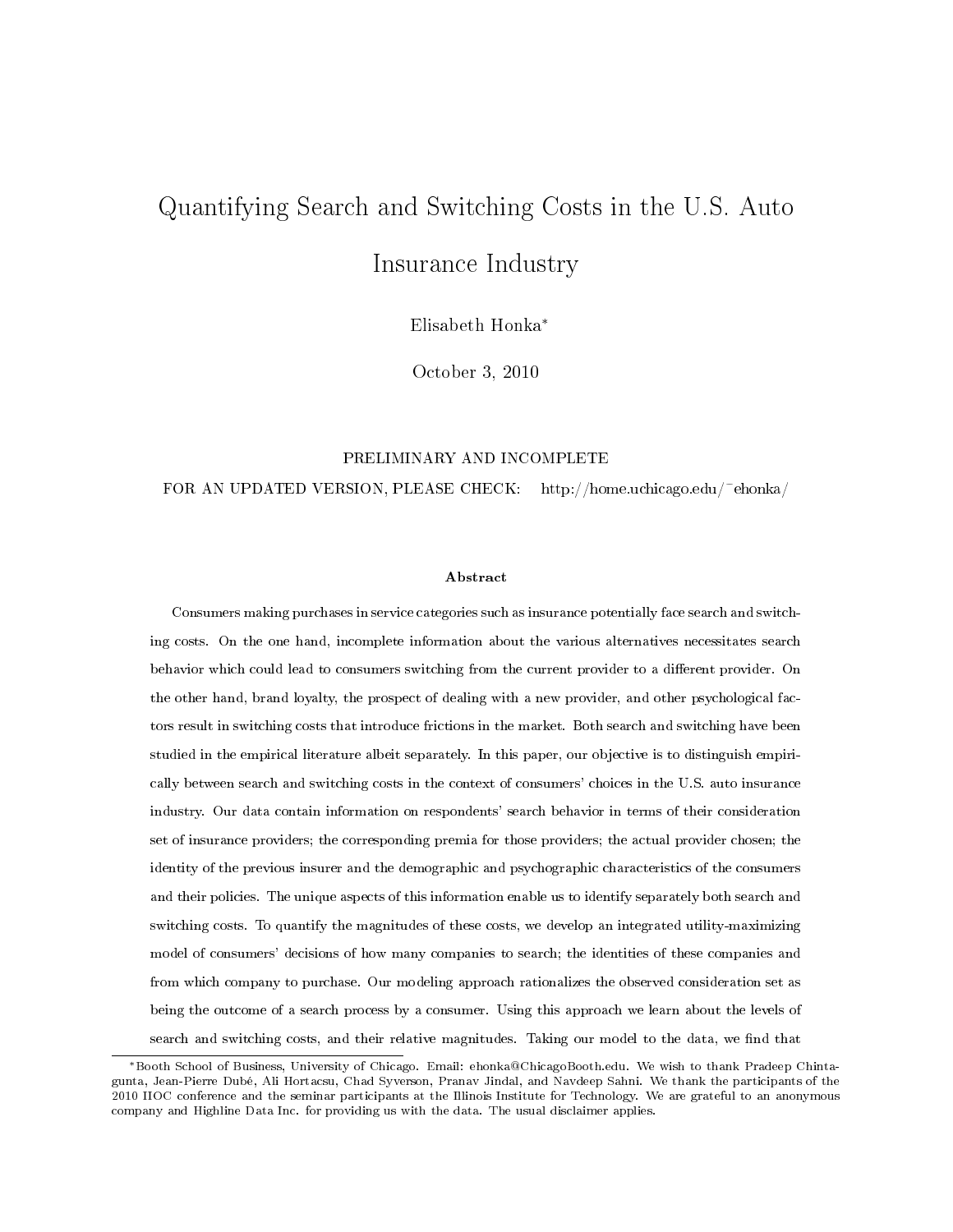there are substantial search and switching costs in the U.S. auto insurance industry. The cost of collecting a price quote through an online channel are about \$45, the cost of collecting a price quote offline vary from \$70 to \$110. The average switching costs a consumer incurs are about \$85. We find consumer search costs and customer satisfaction to be the two main drivers of the high retention rate observed in the U.S. auto insurance industry. To support managers in their decision making about investments in measures to increase customer satisfaction, we calculate additional prots resulting from a maximization of customer satisfaction. And nally, we study whether insurance companies should increase or decrease insurance premia to new and existing customers. We find insurance companies lose money by offering discounts to new customers and increase their profits by increasing premia to existing customers. Our results are consistent with the "invest-harvest" strategy found in the switching cost literature.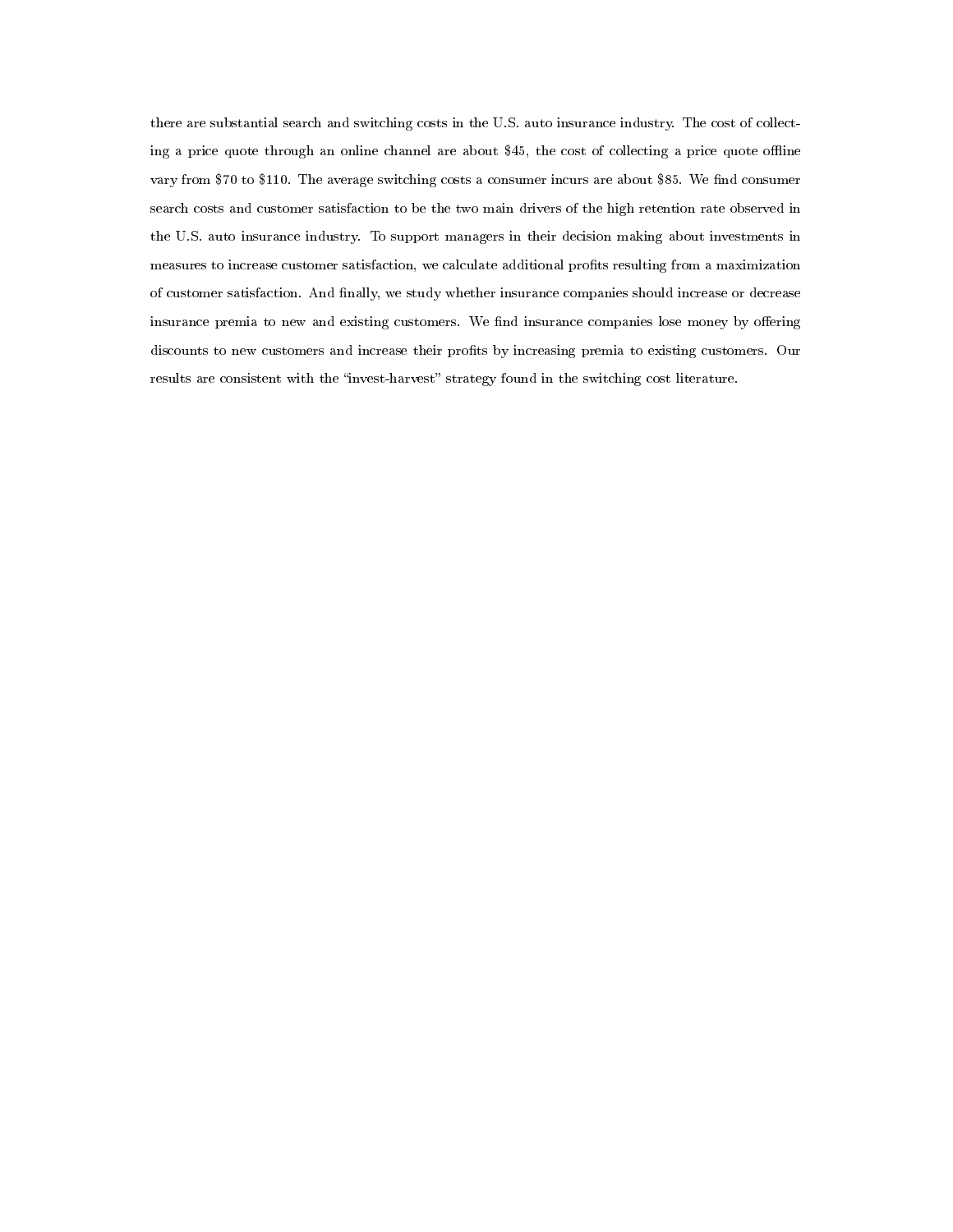# 1 Introduction

The U.S. auto insurance industry wrote insurance premia for about \$160 billion and spent nearly \$3 billion on advertising in 2007. This is an industry that is characterized by a very high retention rate. According to industry sources around 90% of customers stay with their insurance provider after a one year contract period and the percentage increases with tenure (this pattern is also described by Israel (2005a)). Further, industry sources state that consumers only collect 2.4 quotes on average before making a purchase decision. At the same time, insurance companies advertise potential annual savings of around \$400 when switching insurance providers. For example, The Hartford claims on its website (November 13th, 2009) annual savings of approximately \$402 upon switching. Another insurer, Esurance, introduced a "Switch & Save Discount" where new customers can save an additional 5% on their first year premia<sup>1</sup>. One explanation for such a high retention rate and for the level of advertised savings is the presence of consumer search and switching costs. Here, we define search costs as the cost to the consumer of conducting one search and switching costs as the cost a consumer incurs when switching insurance providers after the search has been completed<sup>2</sup>.

High retention rates as observed in the U.S. auto insurance industry can be problematic if they are not driven by customer satisfaction, but by market rigidities such as search and switching costs. High retention rates increase companies' market power and can lead to higher prices for consumers<sup>3</sup>. To determine the importance of these rigidities, it is necessary to quantify search and switching costs. These two types of costs can play important roles in managers' decision-making regarding factors like pricing or advertising. Separately quantifying both types of costs is crucial to managers in order to determine whether to increase or decrease insurance premia and whether to charge different prices to new and existing customers. For example, if search costs are the primary source of market frictions and switching costs are small, offering discounts to new customers might not attract many because new customers would not know about the discount unless the company is in their consideration set. And getting into new customers' consideration sets is difficult when search costs are large as, in that case, consumers only consider very few companies. Instead, offering discounts to existing customers might prevent many from switching to a different insurance provider. If switching costs are large compared to search costs, the opposite strategy, i.e. increasing insurance premia to existing customers, might be optimal for insurance companies.

Public policy makers may be better positioned to directly influence consumer search and switching costs. Portals on state insurance commissioners websites which give a consumer price quotes for all auto insurance companies operating in his state at once could substantially reduce consumer search costs. Making it more

<sup>&</sup>lt;sup>1</sup>We are using the terms "prices" and "premia" interchangeably.

<sup>&</sup>lt;sup>2</sup>We are using the terms "conduct a search", "consider" and "get/ collect quotes from" interchangeably.

 $3$ Researchers have found switching costs to make markets more competitive in certain contexts (Dubé et al. (2009)).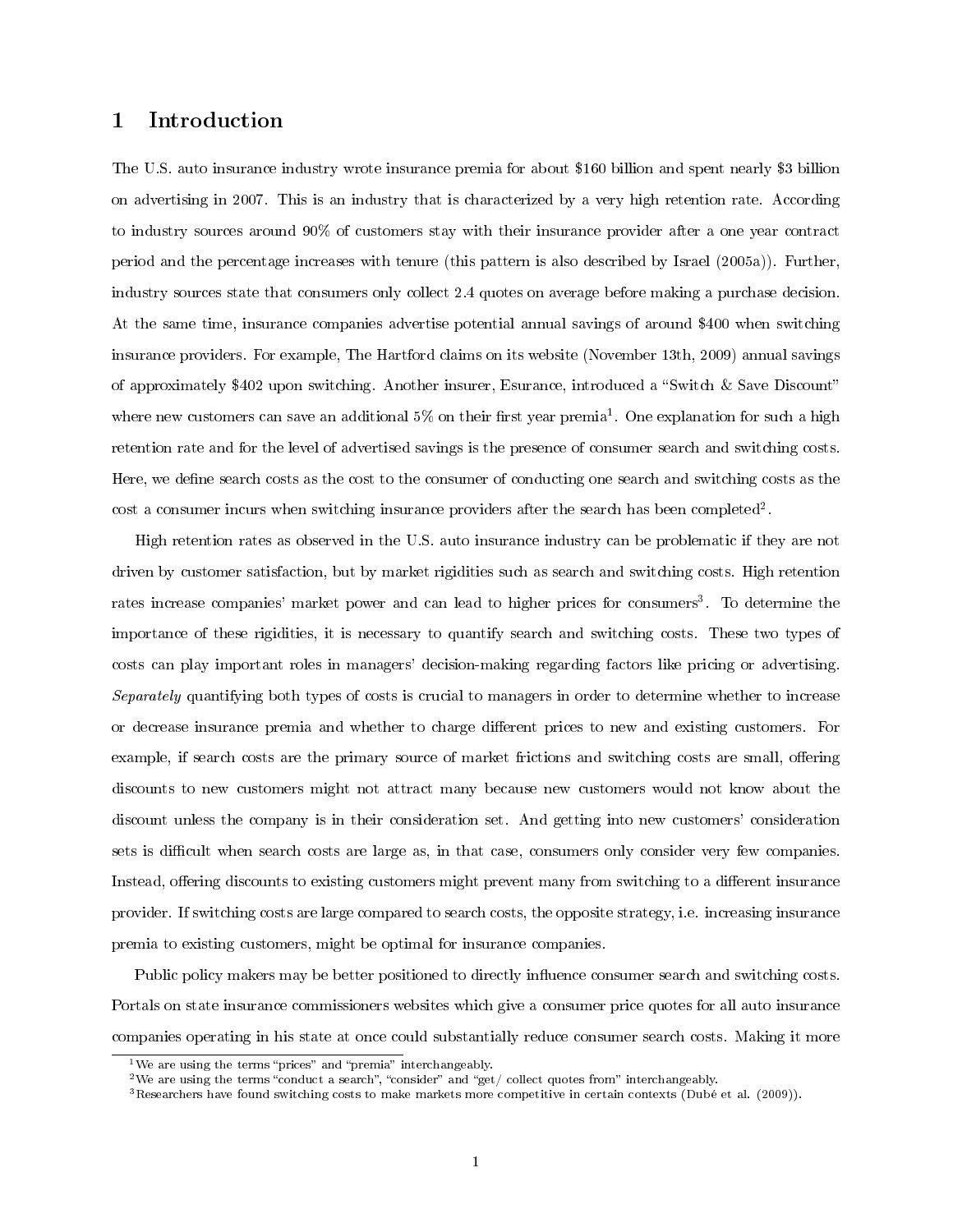difficult for insurance companies to decline to cover the cost of an accident by requiring to justify it in writing to the state insurance commissioner's office or offering last-resort guarantees to customers similar to the banking industry could decrease consumer switching costs. Separately quantifying both types of costs allows public policy makers to decide whether they should focus on decreasing search or switching costs as it is unclear a priori whether, given the current level of search costs, reducing switching costs or, given the current level of switching costs, reducing search costs will lower retention rates to a larger extent. Furthermore, it is unclear whether reducing either type of cost will have company-neutral effects or favor one company over another. And finally, knowing the consequences of reducing these costs allows managers and public policy makers to conduct cost-benefit analyses that can guide decision making with regards to investments that reduce search and switching costs.

Most of the research on measuring search and switching costs has been confined to frequently purchased products such as margarine and laundry detergent<sup>4</sup>. Given panel data on repeated choices by consumers, researchers have been able to estimate switching costs by exploiting consumer inertia in choice behavior (e.g. Dubé et al. (2010) for margarine). However, when it comes to search costs, researchers have essentially depended on choice data with the identification of search costs coming from the structure imposed by assumptions on the search process (e.g. Mehta et al. (2003) for laundry detergents). Hence, identifying search and switching costs just from panel data on consumer choices is a challenging task. By contrast, in this paper, we have access to data both on whether a consumer stays with the existing insurance provider or moves to a new provider and the set of companies he considers prior to making the choice. This unique aspect of the data wherein consideration sets are observed allows us to separately identify search and switching costs.

We describe a consumer's auto insurance policy purchase decision after he has decided on the various policy characteristics he would like (i.e. coverage levels etc.). Thus, we assume that consumers want to buy the same or a very similar insurance policy from each available insurance company. While these assumptions are somewhat restrictive, we observe over 93% of consumers in our data stating that they kept their coverage choice the same during the last shopping occasion. We also assume that when searching for auto insurance the main source of a consumer's uncertainty is the price, i.e. the premium charged by each provider. Thus the only search dimension is price. This assumption is motivated by 47% of the consumers in our data reporting that learning about prices was their most important reason to shop<sup>5</sup>. Further, the presence of advertising campaigns that promise consumers savings on insurance premia as Geico's 15 minutes could save you 15% or more" and the previously mentioned advertisements on insurers' websites reinforce the notion of potential savings and price dispersion in the auto insurance industry.

 $^4$ Note that there is also an extensive literature in marketing on quantifying the returns to search that does not explicitly estimate search costs (e.g. Ratchford and Srinivasan (1993), Gauri et al. (2008)).

<sup>&</sup>lt;sup>5</sup>"Buying or selling a vehicle" was the second most important shopping prompter with 7.5%.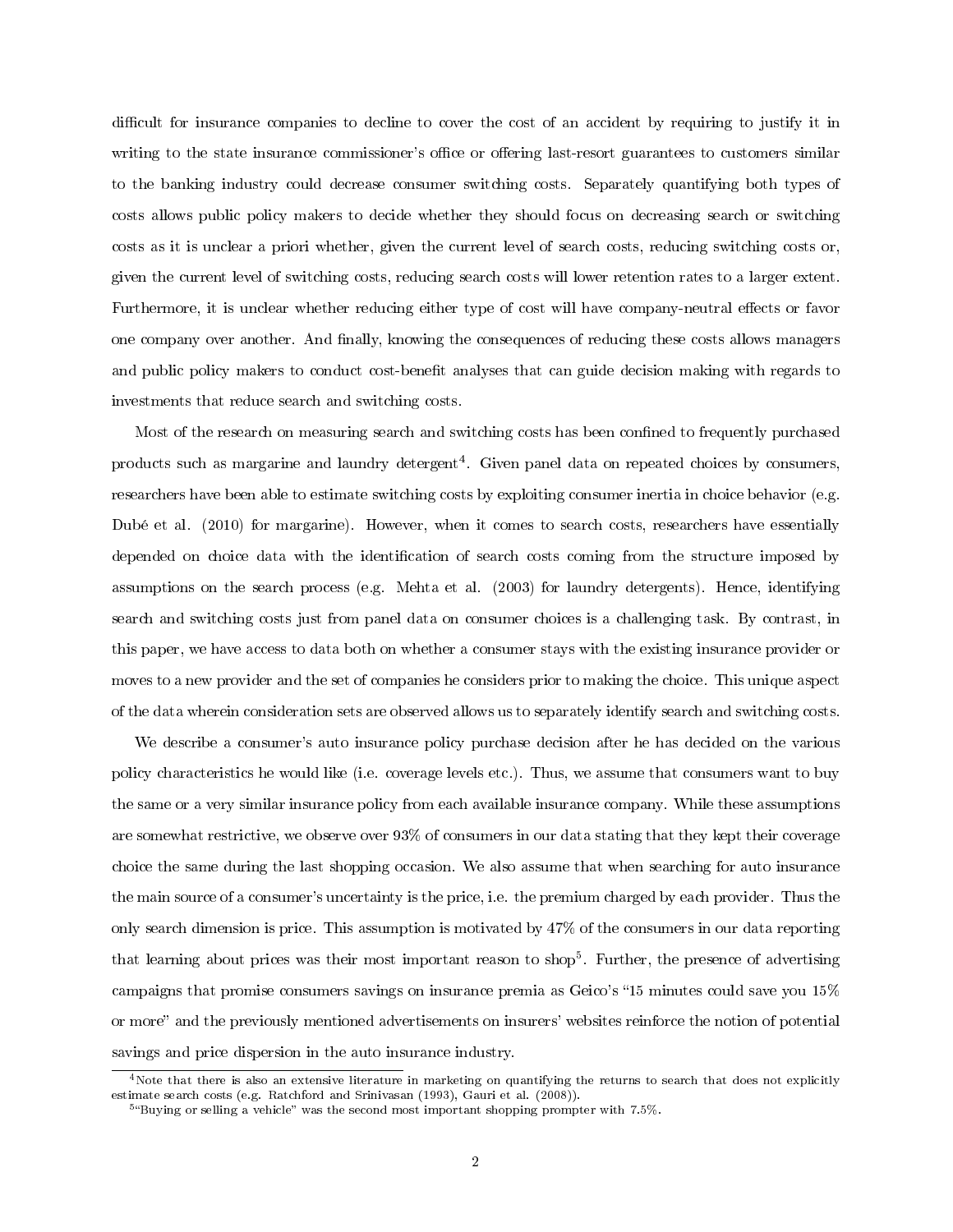To quantify the search and switching costs consumers incur while shopping for auto insurance we develop an integrated utility-maximizing model that describes consumers' consideration and purchase decisions, i.e. how many and which companies to consider and which company to sign up with. Before engaging in search we assume that consumers know all firms' characteristics except premia. We assume consumers have expectations about prices which are based on the premia they and other consumers have paid in the past. Further, we assume that consumers know the premium their previous insurer is going to charge them to renew their insurance policy. Consumers must engage in search to learn about actual prices charged by all companies except their previous insurer. Since search is costly, consumers only search a limited number of firms which together with the quote from their previous insurer make up their consideration sets. Explicitly characterizing considerations sets requires an assumption on the type of search method (simultaneous versus sequential) that the consumer follows. Here we assume a simultaneous search approach<sup>6</sup>. Once consumers have decided which and how many companies to consider, they collect quotes from all companies in their consideration sets and all uncertainty regarding prices is resolved. Finally, consumers choose an insurer from their consideration set. We jointly estimate both parts (consideration and choice) of our model. As we detail later, we need to overcome several challenges in implementing our model. For example, premia are a challenge to work with when using data from the insurance industry. Unlike CPG or most other goods, consumer and policy characteristics are inherently built into prices.

Previous literature has found search costs in the auto insurance industry to lie between CAD \$127 - CAD \$554 (adjusted for inflation; Dahlby and West (1986)) and switching costs in the auto insurance industry to equal 20% of the premium paid (Cummins et al. (1974)) or CAD \$180 - CAD \$370 (adjusted for inflation; Berger et al.  $(1989)$ ). Our results indicate that average switching costs are about \$85; the cost of one price search over the internet is about \$45, while the cost of a price search through local agents, mail, and calling centers are \$83, \$110, and \$70, respectively. When studying how search and switching costs, customer satisfaction, and consumer preferences other than those associated with inertia contribute to the level of retention found in the auto insurance industry, we find consumer search costs and customer satisfaction to be the two main drivers. These search and switching costs together with customer satisfaction provide an explanation for the very high retention rate observed in the auto insurance industry and appear to support the high potential savings advertised by the industry. To support managers in their decision making about investments in measures to increase customer satisfaction, we calculate additional profits resulting from a maximization of customer satisfaction. Assuming a  $15\%$  ( $25\%$ ) profit margin, we find maximizing customer satisfaction to increase total company profits across all insurance types by  $7\%$  (10%) for Allstate, 6% (10%) for Geico, 14% (24%) for Safeco, and 3% (5%) for Travelers. This can be compared to the costs of

<sup>6</sup>Later in the paper, we discuss our choice of simultaneous versus sequential search (see Section 5.1).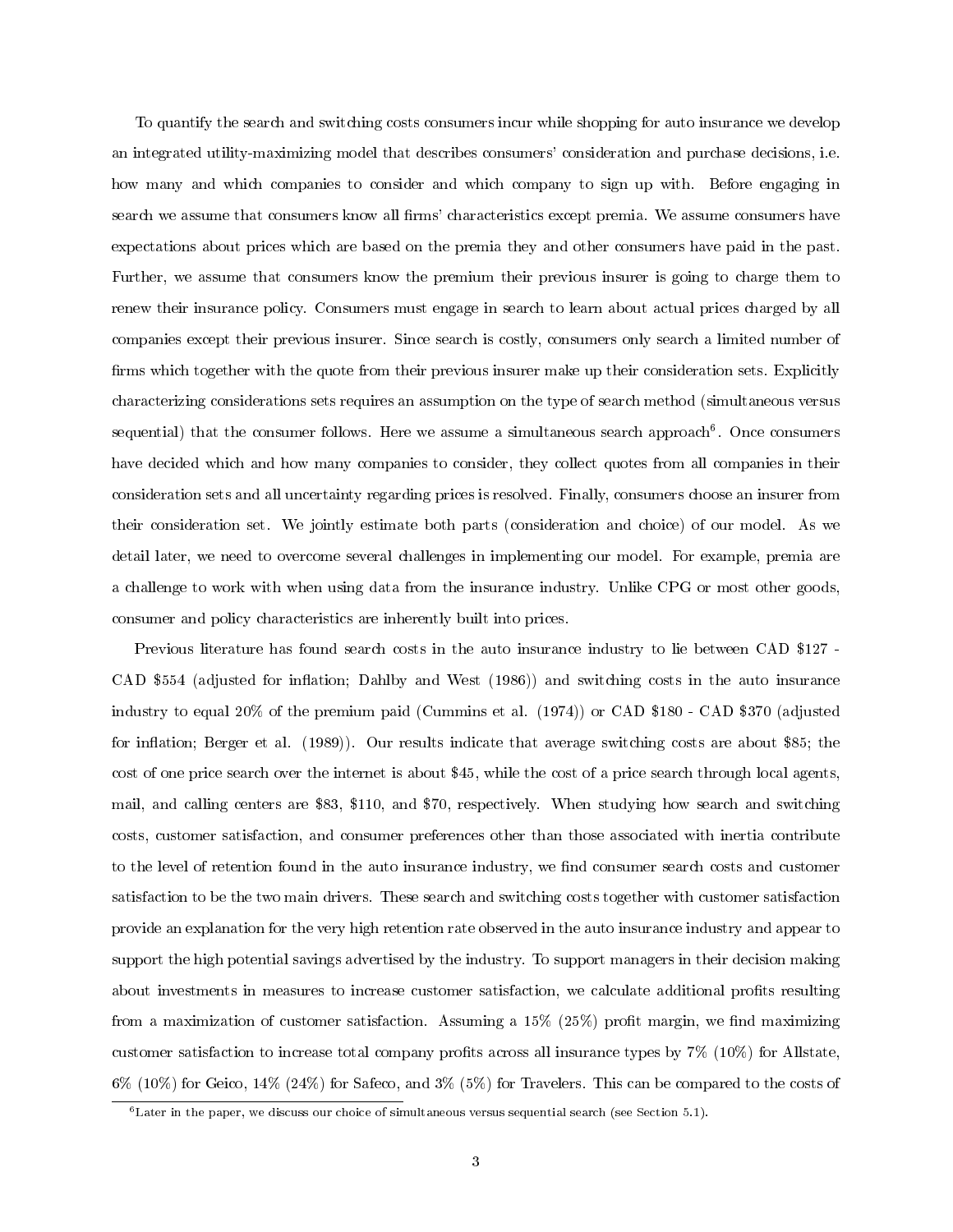increasing satisfaction to decide whether to invest in increasing satisfaction. And finally, we study whether insurance companies should increase or decrease insurance premia to new and existing customers. We find insurance companies to lose money by offering discounts to new customers and increase their profits by increasing premia to existing customers. Our results are consistent with the "invest-harvest" theme found in the switching cost literature.

The remainder of this paper is organized as follows: First, we describe some institutional details of the U.S. auto insurance industry, then we discuss the relevant literature. In Section 4, we present our data. We introduce our model, estimation approach, and discuss identification in the following three sections. In Section 8, we present our results and study three counterfactuals in the following section. We conduct robustness checks in Section 10 and make suggestions for future research and conclude in the last two sections.

# 2 The U.S. Auto Insurance Industry

The net premia written in the property & casualty insurance in the U.S. equaled \$447.9 billion (after reinsurance transactions, excluding state funds) in 2007 according to the National Association of Insurance Commissioners (NAIC). About 500,000 people were employed by direct property & casualty insurers in 2008 according to the U.S. Bureau of Labor Statistics. The largest line of business in the property & casualty insurance sector accounting for more than one third of the net premia written (\$159.7 billion in 2007) is private passenger auto insurance. The national average expenditure for auto insurance in 2006 was \$817, down 1.7% from 2005.

Several features of the U.S. private passenger auto insurance industry are worth mentioning: First, it is very fragmented. In 2007, the Top 5 auto insurance groups had a market share of less than 50%. During the last decade the "old" market leaders  $-$  State Farm and Allstate  $-$  have lost market share, while "new", internet focused insurance groups – Progressive and Berkshire Hathaway (i.e. Geico) – have roughly doubled their market shares. The market concentration as a whole has increased as the combined market share of the Top 10 insurance groups has increased by 6.4% between 1998 and 2007. Second, it is a highly regulated industry. All states except Wisconsin require auto insurance companies to file all form and rate changes with the state's insurance commissioner, i.e. all price changes fall under the Freedom of Information Act (FOIA) and are publicly known. Third, all premia and premium changes have to be argued on the basis of cost and are subject to approval by the state insurance commissioners. Fourth, all premia or premium changes have to be based on allowed observable customer characteristics. Both which and how high customer characteristics can be priced in the pricing schedule are also subject to approval. Fifth, only the largest auto insurers (and not even all of them) offer auto insurance in all 50 states and DC. Most insurance companies only offer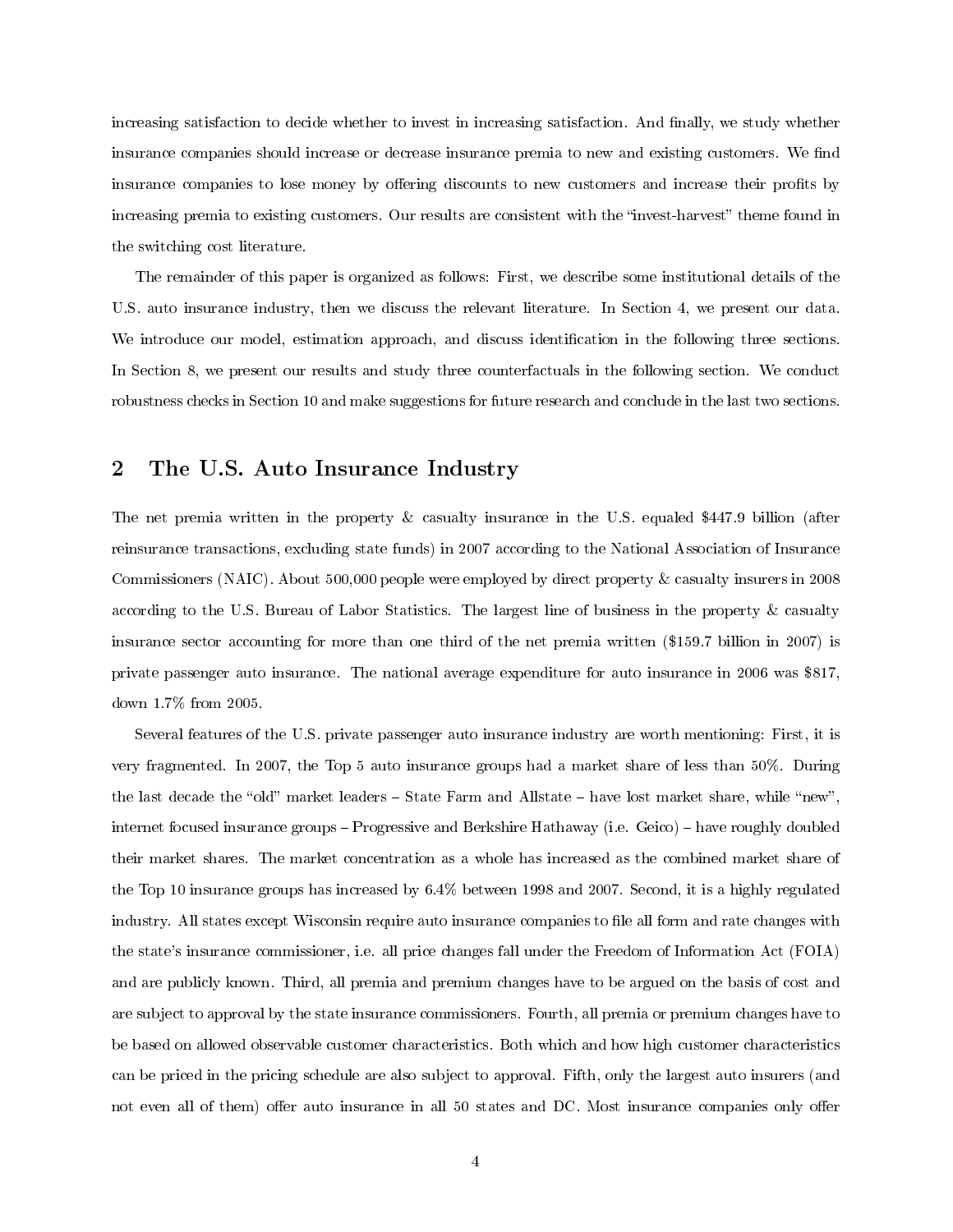coverage in a number of states, e.g. American Family in 18 and Mercury in 13 states. Sixth, following from the previous point there are big differences in the competitive landscape in each state. While the Top 5 companies are present in all states and DC (except Progressive in Massachusetts) they face a different composition of competitors in each state and have different market shares. Similar to Bronnenberg et al. (2009) who found geographic preferences for CPG brands, we find the same for auto insurance companies. And seventh, not only do market leaders vary by state, but also the number of companies that consumers can choose from is different. For example, Hawaiians can pick from 16, consumers in Wyoming from 31, consumers in New York from 47, and consumers in Indiana from 61 of the Top 100 insurance companies. We believe the Top 100 companies to be a good estimate of the total number of insurance companies since they had a market share of 96.2% in 2007.

We will take the characteristics of the U.S. private passenger auto insurance industry into account in our modeling approach. The observation that it is a very fragmented industry indicates that it is not enough to model demand for the Top 5 insurance companies, instead a much larger set of companies needs to be included. We will model demand for 16 of the Top  $20$  insurance groups<sup>7</sup>. The strict regulation of insurance premia will be important in our approach to insurance prices. And finally, the observation that the set of companies offering auto insurance varies widely from state to state (by size and composition) motivates our approach to let consumers choose from state-specific sets of companies.

## 3 Relevant Literature

This paper is related to four streams of literature - those on search costs, on switching costs, on consideration sets, and on auto insurance. We refer to Baye et al. (2007) for an overview of the literature on consumer search and discuss previous literature that our paper is most closely related to in this section. Dahlby and West (1986) estimate search costs in the auto insurance industry in Alberta (Canada) in the seventies. They use the model developed by Carlson and McAfee (1983) which is a general equilibrium model assuming consumers have heterogenous search costs and firms have heterogeous production costs, consumers search sequentially and the number of firms over which consumers search randomly is finite. Using this model, Dahlby and West (1986) estimate search costs for different risk groups separately and find them to lie between CAD \$127 and CAD \$554 (adjusted for inflation). Recently, there has been a lot of interest in estimating search costs distributions using data on price only. Both Hong and Shum (2006) and Moraga-Gonzalez and Wildenbeest (2008) develop two different methods to estimate heterogeneous search costs for homogenous products using price data only in a simultaneous and sequential search model. Neither paper

<sup>&</sup>lt;sup>7</sup>One insurance group (AIG) had two private passenger auto insurance companies at the time of our survey (21st Century and AIG). We model demand for these two companies separately.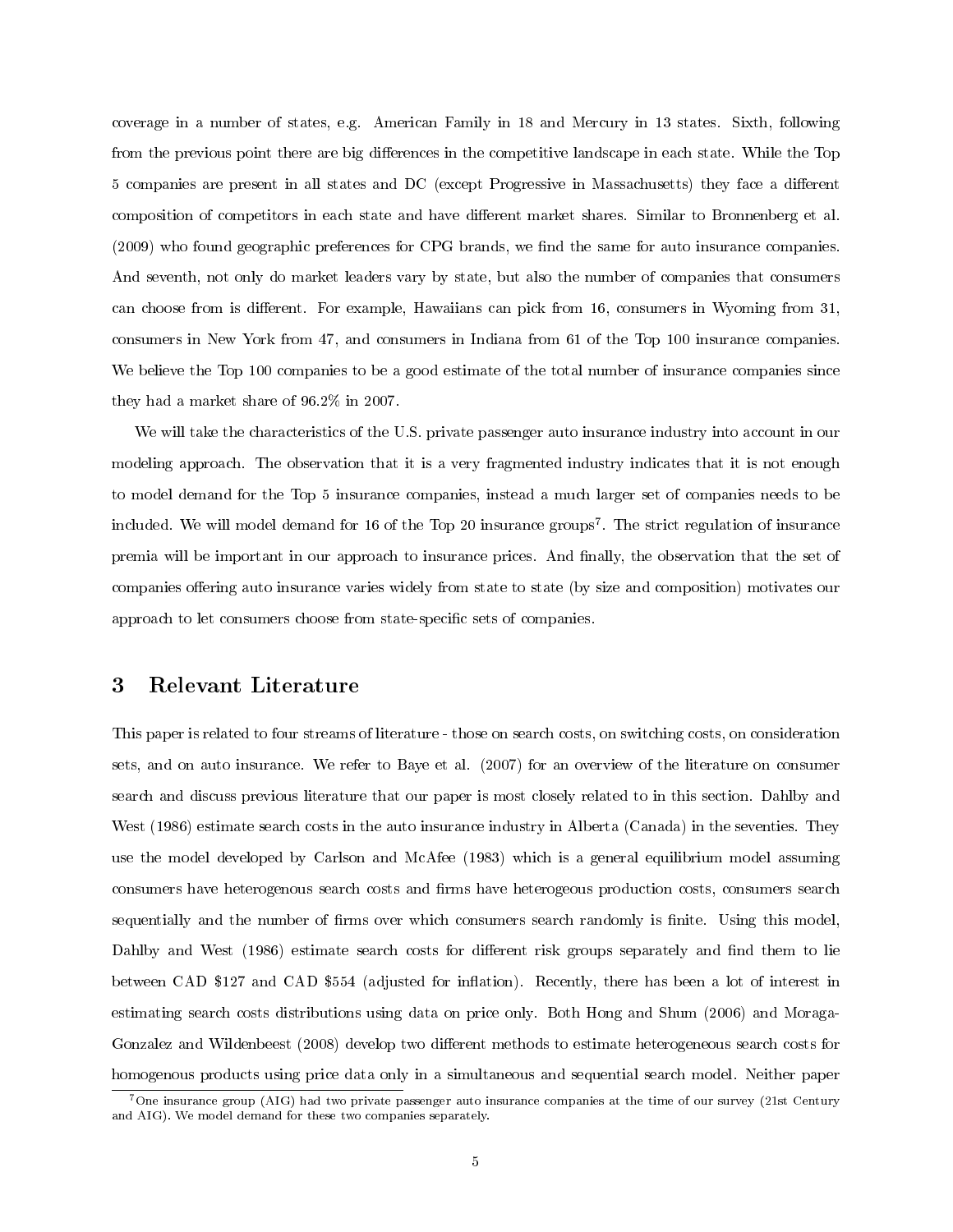observes the search process or its outcome. These papers assume that prices are the only factor that matters to consumers; that companies are identical in their characteristics, and that consumers randomly pick the companies they search. Mehta et al. (2003) and Kim et al. (2009) explicitly acknowledge and model search as the way consumers form their consideration sets. Neither Mehta et al. (2003) nor Kim et al. (2009) observe the search process, but the latter paper observes the outcome of search at the aggregate level. Both papers estimate the size and composition of consideration sets. In contrast to the previous literature, we observe consideration sets and purchase decisions at the individual level. We explicitly model consideration sets as the outcomes of a search process that results in which and how many companies the consumers' consideration sets consist of, as well as the purchase decision given consideration. Thus identification of search and switching costs is facilitated with fewer assumptions than the previous literature.

Because of the rarity of observing consumer search behavior, a stream of marketing literature estimated monetary returns to search instead (Ratchford and Srinivasan (1993), Ratchford et al. (2003), Brynjolfsson et al. (2004), Gauri et al. (2008)). Returns to search provide an upper bound on search costs. Some of the previous literature (e.g. Ratchford and Srinivasan (1993), Gauri et al. (2008)) has used a non-structural approach in estimating benets of search. Such an approach does not permit to predict changes in consumer and market place behavior as a consequence of changes in the underlying search cost distribution. Predicting those changes is important as the internet, shopbots, and regulatory measures can change consumer search costs.

There is another stream of marketing literature on consideration sets in which studies have either infered or observed consideration sets. Among the research that has estimated consideration sets from choice data alone, researchers have - for the most part - not assumed that consumers engage in search behavior to form their consideration sets. Consideration sets have been directly estimated from choice data (e.g. Siddarth et al. (1995), Chiang et al. (1999)) or predicted based on past purchase (e.g. Mehta et al. (2003)) or advertising (e.g. Allenby and Ginter (1995), Van Nierop et al. (2010)) together with choice data. Van Nierop et al. (2010) validate this approach through an experimental design. In the experiment, they observe advertising, consideration, and choice and find that consideration decisions can be predicted well by advertising. Among the studies that have observed consideration sets are Draganska and Klapper (2009) and Terui et al. (2009). While Draganska and Klapper (2009) observe consideration at the individual level, they only have information on purchase behavior at the aggregate level. They do not model consideration sets as the outcome of a search process. Draganska and Klapper's (2009) goal is to study how the individual-level information on consideration can be best included in aggregate demand estimation. Terui et al. (2009) focus on the question whether advertising has a stronger effect consideration and choice and do not explore the question how consumers form their consideration sets.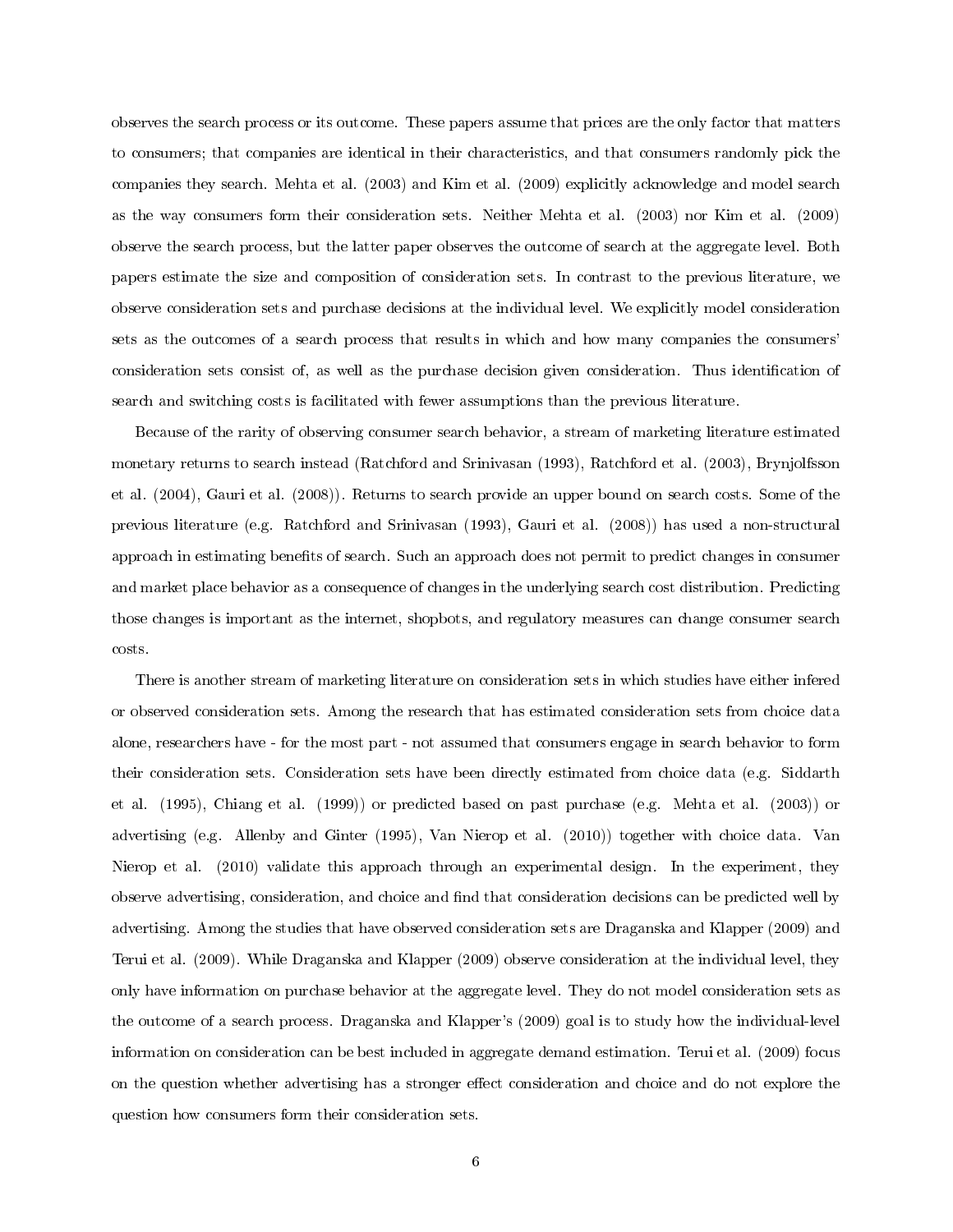Klemperer (1995) provides an excellent overview of the empirical literature on switching costs. Recently, there has been a lot of interest in quantifying switching costs (e.g. Dubé et al. (2010), Handel (2010)). Additionally, there are (at least) two theoretical papers which include both search and switching costs in their analysis: Schlesinger and von der Schulenberg (1991) and Wilson (2009). Wilson (2009) has shown theoretically that in markets where both types of cost are present, cost estimates based on models with only one type of cost are biased upwards. While the theoretical papers provide us with important insights on competition and welfare, quantifying search and switching costs will enable us to see how much competition and welfare are actually affected by these costs.

Previous literature on auto insurance has mostly focused on questions related to asymmetric information. Puelz and Snow (1994) and Dionne et al. (2001) tested for the existence of adverse selection; Cummins and Tennyson (1996), Abbring et al. (2003), and Israel (2007) studied whether evidence for moral hazard in the auto insurance industry can be found. Chiappori and Salanié (2000), Israel (2006a), and Chiappori et al. (2006) suggested tests for the existence of asymmetric information in contractual relationships in the auto insurance industry. In addition to the previously mentioned paper by Dahlby and West (1986), there is one noticeable departure from this line of research on the auto insurance industry. Israel (2005b) studies whether consumers learn from product experience using data on customer retention after not-at-fault car accidents. He finds two groups of customers. Members of the first group defect from their insurance provider shortly after an accident and Israel (2005b) attributes it to customers learning about the service quality in the light of the not-at-fault accident, not being satised, and leaving the insurance provider. Members of the second group do not defect from the insurance provider after the not-at-fault accident and also have a lower probability of doing so in the future. Israel (2005b) attributes this to the "lock-in" effect: Consumers either do not leave because they have learned about the good quality of their insurance provider or because they have switching costs that are so high that they prevent them from switching. Because of the nature of his data, Israel (2005b) is not able to differentiate between both explanations. In contrast, in this paper we will be able to disentangle the part of customer inertia that stems from customer satifaction from the part that comes from consumer switching costs since we observe customers' satisfaction levels and their switching behavior. Since almost all data used by previous literature are comprised of auto insurance purchase histories from one insurance company, the question how consumers make their purchase decisions could not be studied. Because of the unique characteristics of our data in that we observe which companies consumers considered and which premia they were quoted, we are able to fill this gap in the literature.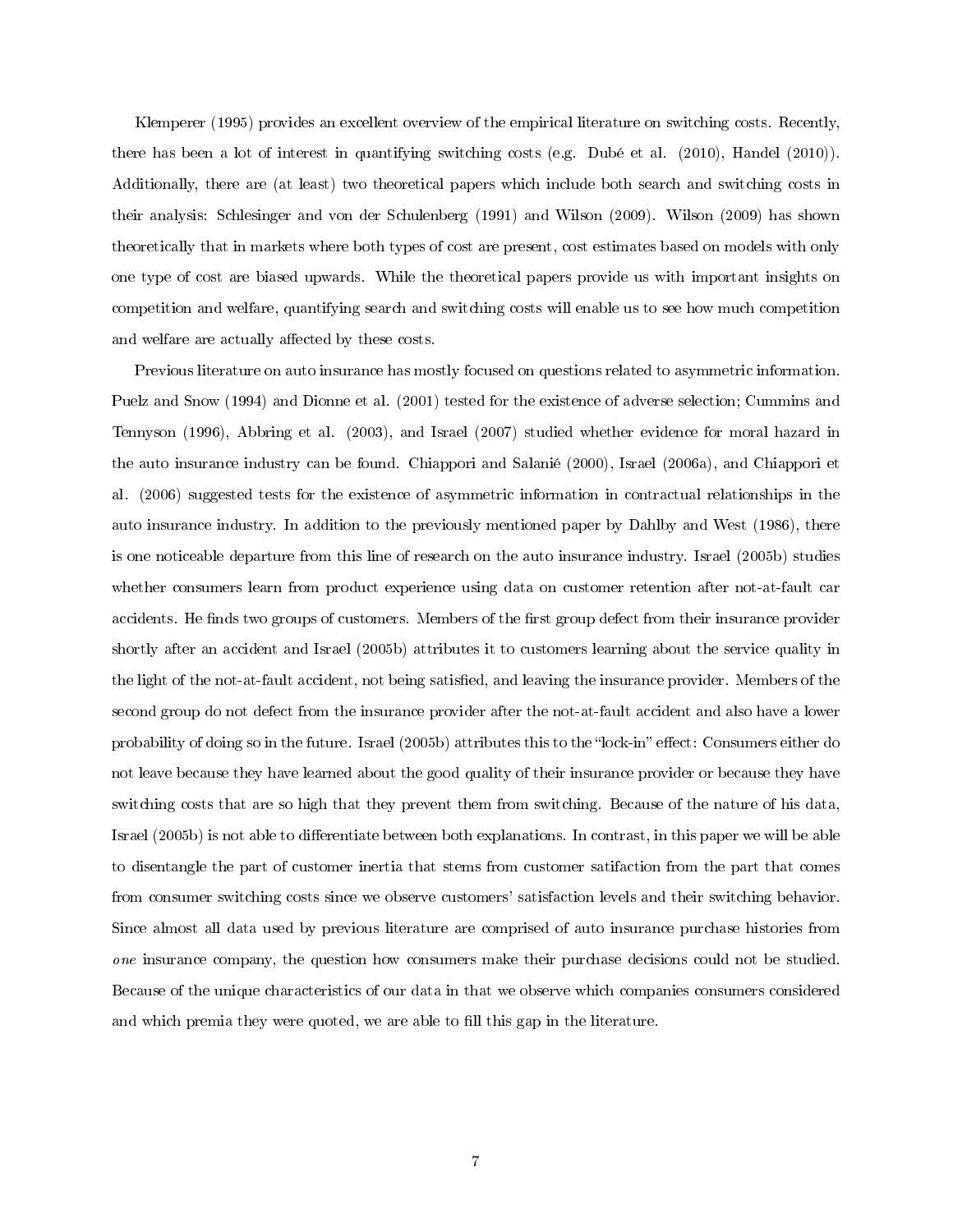# 4 Data

Our data come from an insurance shopping study conducted in 2006 and 2007 by a large market research company. We observe which companies consumers got quotes from, which they signed up with as well as how much they paid. This gives us information on the number and identity of companies searched and the switching decision. In addition, we observe a nearly complete customer profile containing information on demographics, drivers, cars, location, past claims history, and other insurance products (see Table 1). Even though we observe the most important variables we do not have complete information about the respondent and his insurance policy. We made assumptions about the unobserved variables (e.g. age difference between spouses or annual mileage) which are all listed in Table 2. As information on these variables that we do not observe is required to get a quote, we would not have been able to recover coverage choices and collect the missing premiums without making them. We made assumptions for the unobserved variables in a way that they were consistent within a respondent and across insurance companies as well as across all respondents. This procedure ensures that we did not introduce any heterogeneity in consumer characteristics that did not actually exist in the original data. We also assess the robustness of our results to these assumptions in Section 10.

We observe from which companies each consumer got an insurance quote, but do not have information on the quoted premiums other than the company finally chosen. In order to be able to estimate the model we needed to reconstruct these competitive quotes. Since the data are collected between April 01, 2006 and April 30, 2007 we needed to be able to translate current quotes (that we can collect) into those that are likely to have prevailed at the time the consumer was seeking the quote. The quote reconstruction and time adjustment were done the following way: First, we collected all rate change filings for all insurance companies in all states between April 01, 2006 and December 2008. Rate change filings reflect the average percentage change in premium for customers as a consequence of a change in a company's pricing schedule. Second, we adjusted the premium the consumer paid with the chosen provider by the rate percentage change since purchase time. The underlying assumption behind this is that the consumer's premium would have changed in a manner similar to the average premium. Then, we infered the consumer's policy coverage levels by requesting a new quote that matches the adjusted cited premium (within  $+/-$  \$10). And finally, using the consumer profile and policy coverage levels we requested the competitive quotes. We did so by going to the websites of all insurance companies that a consumer listed as having collected a quote from, completed the online quote request forms with the consumer's personal information and coverage choices and recorded the quoted premium. To get a clean picture we constrain all respondents to be looking for auto insurance only, own 3 or fewer vehicles, and have 4 or fewer drivers insured under the policy. Table 3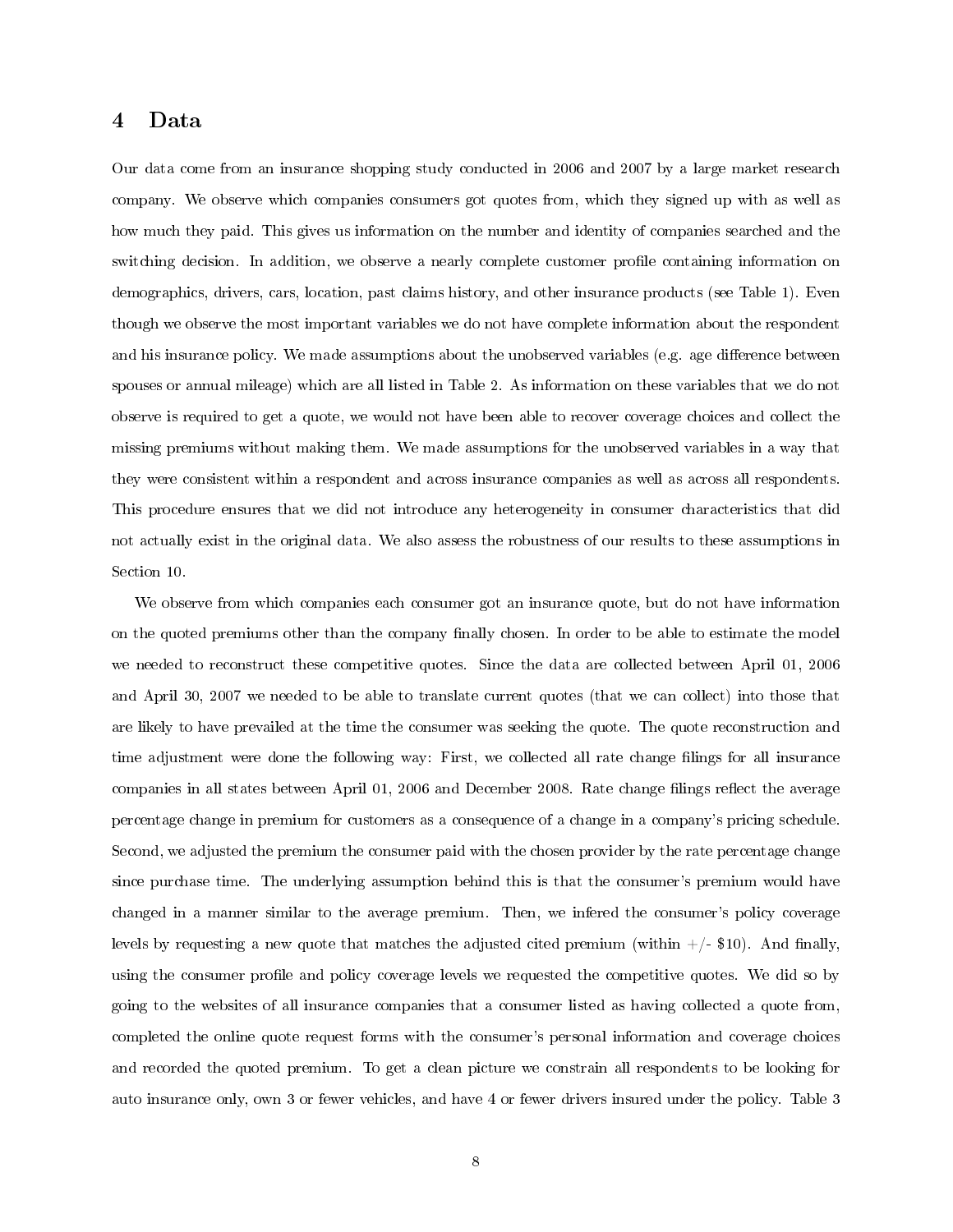shows reconstructed premia for three consumers. For consumers 005353 and 006963, their previous insurer offers the lowest premium; for consumer 012672, a newly searched company offers the lowest premium. The range of insurance premia, given a consumer's decision to collect two or three quotes in addition to the renewal offer from the previous insurer, is \$224.47, \$294.62, and \$234.36, respectively. These premium range estimates show that, in the data reconstruction process, we were able to recover competitive quotes that are reasonable.

The original data set contained around 2,950 respondents from all US states except Massachusetts. We were able to get the rate change filings from 32 out of the original 50 states. These 32 states contain the biggest and most important auto insurance markets (California, Florida, Texas, Michigan, Pennsylvania, New Jersey, New York, Ohio, Illinois) and also over 70% of the respondents (2,281) from the original data set. Our final data set is considerably smaller for the following reasons: First, recreating the competitive quotes involved recovering the respondent's policy's coverage levels. If the respondent was insured with an auto insurance company that required a social security number in order to get a quote (e.g. AAA) or being a member or a relative of a member of the US military (USAA), it was not possible to recover the coverage levels and reconstruct the competitive quotes. This is by far the most important reason for the shrinkage in data set size. Second, if the respondent was insured with a rather small insurance company which does not offer online quotes or if the respondent was insured with an insurance company that does not offer online insurance quotes in this specific state (e.g. Nationwide does not offer online quotes in California or Florida, but does so in many other states), it was not possible to recover coverage levels and reconstruct competitive quotes. Third, only respondents are included in the final data set for whom we were able to recover the coverage levels and all competitive quotes. Fourth, we excluded 37 respondents who were outliers based on their characteristics (e.g. 95 years old) or reported prices that were not credible (e.g. \$200 for a 6-months policy with State Farm in Florida with four drivers and three cars).

Our final data set has 945 respondents. Even though we are only able to use about one third of the original data set because of the aforementioned reasons, our final data are very similar to the original data in almost all characteristics. Table 4 shows a detailed comparison of the two data sets. Besides the slightly higher average number of quotes in the original data, the two data sets are very similar in all other aspects. The smaller average number of quotes is probably due to our data reconstruction as it is easier to reconstruct all competitive prices for a smaller number than a larger number of quotes.

To ensure the representativeness of our data set vis-a-vis the population of consumers purchasing auto insurance, we use representativeness weights provided by the market research company to summarize our data and to make predictions. Representativeness weights are weights assigned to each consumer by the market research company with the goal of creating a data set that is representative of the population with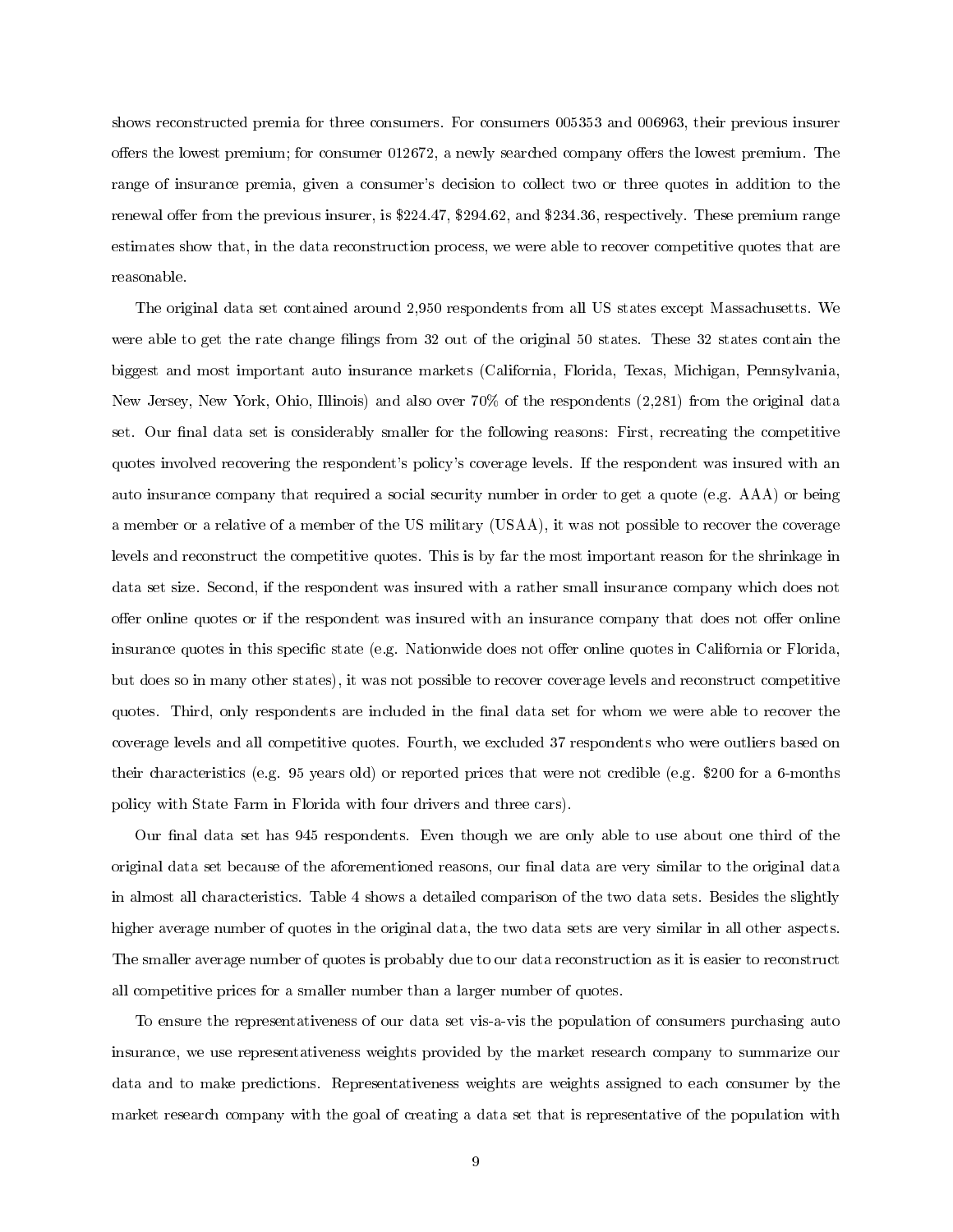respect to demographics. These weights vary from .45 to 2.06 and in the empirical section, our results do not dramatically change when these weights are ignored giving us confidence that our sample is indeed representative.

Table 5 contains descriptive statistics. Consumers get on average 2.96 quotes (including one from their previous insurer) and collect information on auto insurance from 2.12 sources. They use two different methods to collect quotes (e.g. insurer website, agent, etc.) and need about 1.5 weeks each to gather price quotes and then decide on their insurance provider. Consumers have been with their auto insurance provider, on average, for seven years, and have 1.64 drivers on the policy who driver 1.58 cars. The average premium with a consumer's previous insurer was  $$764.41$ , while it is  $$554.49$  for the same group of consumers<sup>8</sup> with the current insurer. Across all consumers in our data the average premium with the current insurer is \$592.97. Table 6 shows the mean characteristics for each respondent type (No search/ No switch, Search/ No switch, Search/ Switch). Consumers who neither search nor switch obviously get only one quote - the one that their previous insurer sends to them. Consumers who search, but decide not to switch collect 2.89 quotes and consumers who search and switch gather 3.51 quotes. While there is not much difference in the number of information sources and online quote sites visited across the three respondent types, consumers who search use more methods to obtain quotes. Consumers who neither search nor switch pay the highest average premium, followed by consumers who search, but decide to stay with their previous insurer. The three respondent types are similar in terms of number of vehicles on the policy, number of drivers, household size, hours online per week, vehicle and respondent age. Figure 1 shows the distribution of consideration set sizes. The majority of consumers collect two or three quotes. This is consistent with previous literature on consideration sets which has found average consideration set sizes to lie between two and three (e.g. Mehta et al. (2003), Chiang et al. (1999)). Table 7 contains information about the composition of consideration sets. The left column shows that more than half of the respondents request a quote from Geico, followed by Progressive, Allstate, and State Farm. The right column accounts for limited availability, i.e. the fact that not all auto insurance companies operate in all states. It shows the probability that a respondent considers an insurer if this insurer is offering policies in the respondent's state. The largest differences are seen for American Family, Erie, and Mercury. These are companies which only operate in a few states, but have a relatively strong presence in these states.

Table 8 shows the market shares, retention and conversion rates, i.e. given that a company is being considered, the probability that it will be chosen. Geico, Allstate, Progressive, and State Farm have the largest market shares with about 12% to 19%. Safeco and GMAC have the smallest market shares. The average retention rate is 74%. Allstate and State Farm have higher retention rates than Geico and Progressive

<sup>8</sup>Some consumers did not provide the premium they paid with their previous insurer.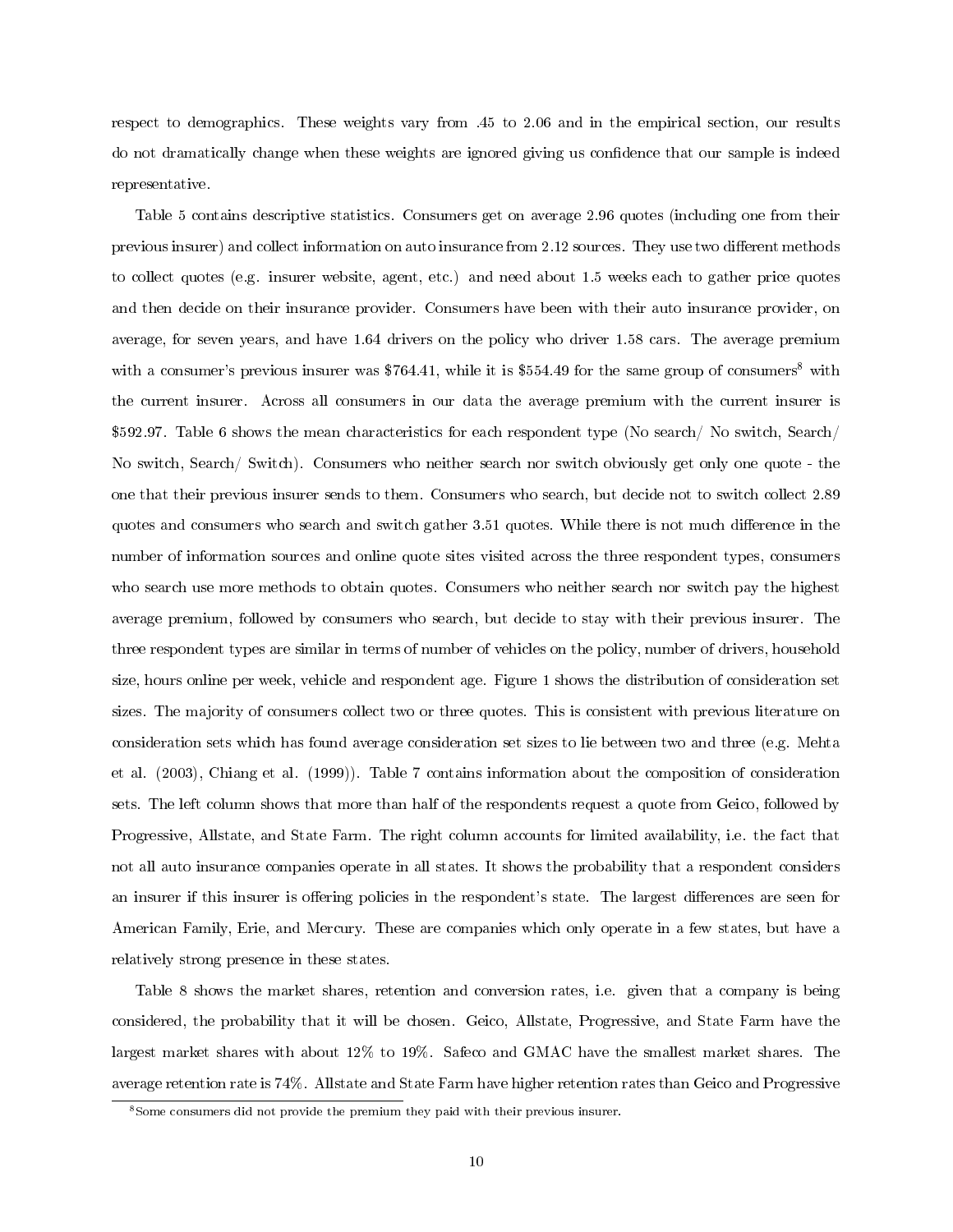(70% and 72% versus 64% and 63%). As noted previously, a question is whether switching costs stem from satisfaction or market rigidities. In our data, we observe consumer satisfaction with their previous insurer on several dimensions. We will explore the question how switching costs vary with satisfaction levels in the empirical section. The companies with the highest conversion rates are, surprisingly, Erie and Travelers. Among the companies with the lowest conversion rates are not only the companies with the lowest market shares, Safeco and GMAC, but also two companies which have the highest and third-highest market shares, namely Geico and Progressive. It seems that these two companies are good at getting people to request quotes from them, but not good at converting these quotes into actual purchases.

We also have data on radio and TV advertising spending by company and month in 2006 (see Table 9). Radio and TV advertising represents over 90% of an insurance company's total advertising budget. Geico spent the most with an average of nearly \$46 million per month, followed by Allstate and Progressive which spent an average of \$27 million and \$29.5 million respectively and State Farm which spent an average of \$19 million. Generally, there is a lot variation in advertising spending as some companies barely advertise or do not do so at all (e.g. Erie, GMAC, Safeco, Travelers).

There is one more piece of data from the shopping survey that we use in our model. Study participants were asked whether they recalled having seen advertising from a specific company during the last 12 months. Table 10 shows advertising recall by company. Geico has the highest recall rate with about 90%, followed by Allstate, Progressive, and State Farm with nearly 80%. Companies with some of the smallest market shares in our data - Erie, Safeco and Mercury - also have the lowest recall rates. Previous literature has found advertising to affect both choice and consideration (e.g. Terui et al.  $(2009)$ ).

We will now describe how we will use the data in the model formulation. Data on prices, advertising spending and advertising recall will be used to set up a consumer's utility function. We will interact advertising spending with advertising recall to get individual-specific measures of recalled advertising. As mentioned before, our model will describe a consumer's consideration and purchase decisions. We will use information of the number and identity of considered companies to describe a consumer's consideration decision and the identity of the chosen company to describe a consumer's purchase decision.

# 5 Model

We will first discuss the issues related to the consumer's search method, i.e. simultaneous versus sequential search, and then describe our model.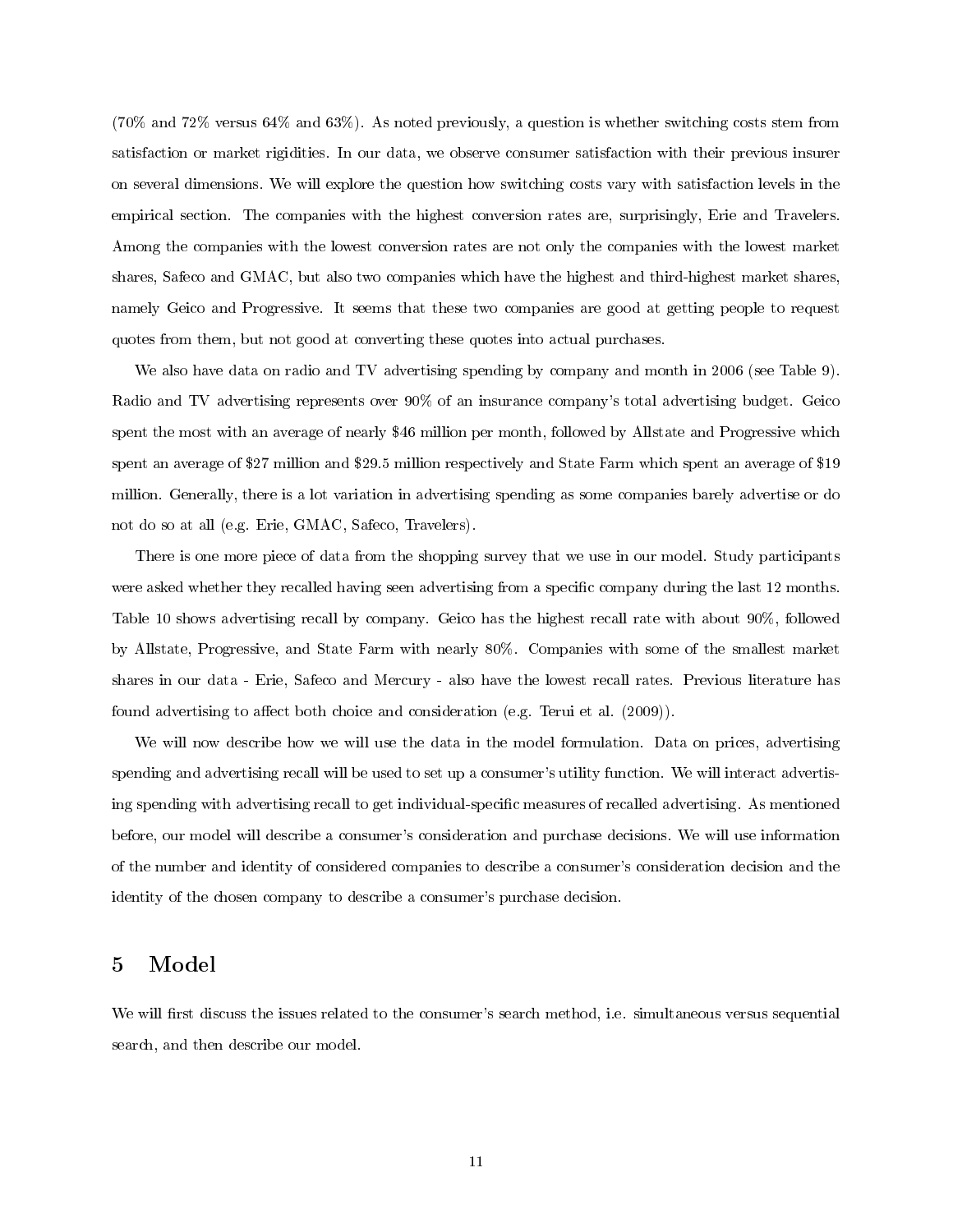### 5.1 Simultaneous versus Sequential Search

In quantifying search costs, it is necessary to first make an assumption about the search process. Baye et al.  $(2007)$ , describe the two main types of search - simultaneous and sequential. These are defined as follows: Under simultaneous search based on their search costs, consumers commit to conducting a given number of searches before the beginning of the actual search. Even if they get a very desirable search outcome early on, they continue to make all searches they initially committed to. Under sequential search, consumers decide after each search whether they want to continue searching or not. Both search methods have their strengths and weaknesses and Morgan and Manning (1985) have shown from a theoretical perspective that either method can be optimal under certain circumstances. A main advantage of sequential search is that it allows a consumer to stop searching after each price quote. If a consumer gets a good enough quote early in the search process, his expected gains from additional searches might be so small that they do not outweigh the cost of additional searches and he stops searching. The main advantage of the simultaneous search model is also the primary disadvantage of the sequential search model, namely that prices can be gathered quickly. So in a situation where a consumer is trying to obtain quotes from agents and if each agent takes a day or two to provide a quote, then obtaining quotes sequentially could consume more time than a fixed sample search.

Empirical research has used both types of search processes. The sequential approach has been adopted by e.g. Kim et al. (2009) and the simultaneous search approach appears in Mehta et al. (2003). In a recent working paper, De los Santos et al. (2010) estimate both simultaneous and sequential search models using data on online book purchases and find the simultaneous search model to better fit the data. Note that even though we observe the outcome of a consumer's search, i.e. which and how many companies a consumer searched, this data are not enough to identify whether the consumer used a simultaneous or sequential search method. In order to do so, the sequence of searches would have to be observed. For our purposes here, we assume a simultaneous search process by consumers. This assumption is largely driven by our ability to characterize consumer behavior under simultaneous search where there is a large number of alternatives. We are working on extending the approach to sequential search as well (see Section 9.6).

#### 5.2 Model Description

As described in the data section, the outcomes that we observe for each individual are the following: starting with the final decision and working backwards from there, first, we observe a consumer's choice of a specific insurance provider from the subset of providers that the consumer considers. This is a choice problem conditional on the consideration set. Second is the choice of the consideration set itself from the set of all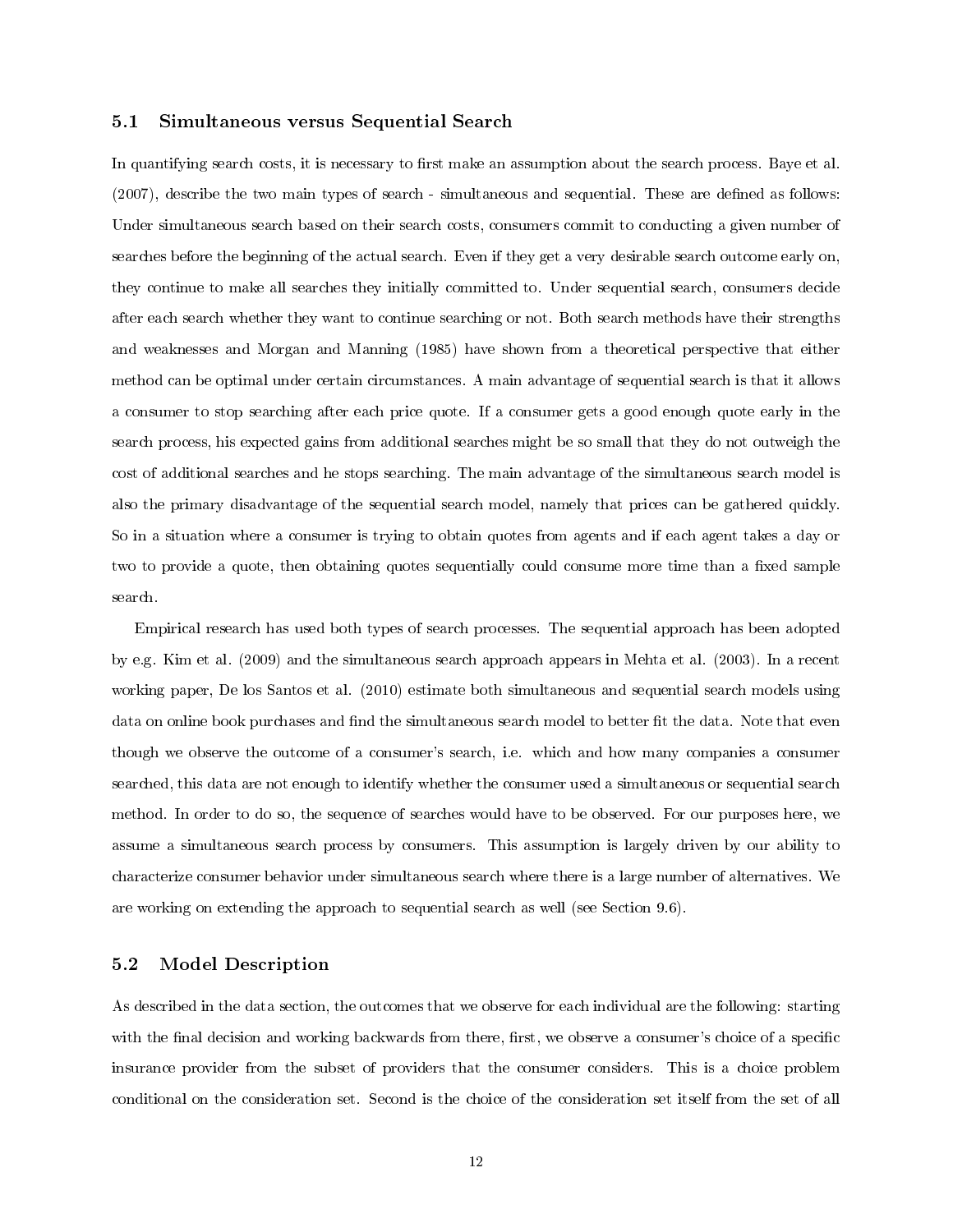available providers in a consumer's geographic region (state). The choice of a consideration set is comprised of two aspects which the consumer has to choose: the size and composition of the consideration set. Assuming a simultaneous search process, the consumer makes a decision about these two aspects at the same time and before starting the search, i.e. requesting prices. So the integrated utility-maximizing model we develop reflects the following decisions of consumers:  $(1)$  which companies to search,  $(2)$  how many companies to search, and (3) which company to choose.

We assume there is a set of companies that offer auto insurance in a consumer's state. Consumers know all company characteristics except prices. Searching for prices is costly; therefore consumers only collect price information from a limited number of companies. Consumers do not search their previous insurer as insurance companies automatically send their customers renewal notices and thus consumers receive a free quote from their previous insurer<sup>9, 10</sup>. So the quote from the previous insurer is going to be a consumer's "fall-back option"<sup>11</sup>.

Before starting any search, i.e. collecting price information, consumers have to decide which companies to search. Even though consumers do not know prices at this point, we assume - as common in the literature on search - they know the company-specific price distributions. For the sequential search model, Weitzman (1979) showed that the optimal company selection strategy, i.e. the answer to the question which companies to search, is to calculate each company's reservation utility, rank them in decreasing order, start with the topranked company, and work your way down. Such a general result does not exist for the simultaneous search model. In the working paper version of their paper (Chade and Smith (2006)), Chade and Smith (2005) show that a simple optimal selection strategy for simultaneous search exists if there is first order stochastic dominance among the company-specific distributions over which the consumer is searching. In that case, the consumer's optimal selection strategy is to calculate the expected utilities, rank them in decreasing order, start with the top-ranked company, and work his way down. For a second special case, namely second order stochastic dominance among the company-specific distributions, Vishwanath (1992) shows that - identical to Weitzman's (1979) result for the sequential search model - the optimal strategy for simultaneous search is for the consumer to rank the options according to his reservation utility and work his way down the list of options. Note that the ordering in Weitzman (1979) and Vishwanath (1992) is according to reservation utilities, while it is according to expected utilities in Chade and Smith (2005).

We are not aware of a strategy which describes the optimal selection strategy in the absence of first

 $9$  For the purpose of this paper, we define "search" as active search where the consumer has to take action to request a quote and pays a cost of doing so.

 $10$ In our data set, all consumers get automatic renewal offers from their previous insurers. Even if we observed some consumers not getting renewal notices, i.e. the insurance company refusing to renew a policy, again, that would be the company's and not the consumer's decision.

 $^{11}$ We call a consumer's free quote from his previous insurer a "fall-back option" and not an "outside option" as outside options usually express the no-purchase option which does not exist in the auto insurance market.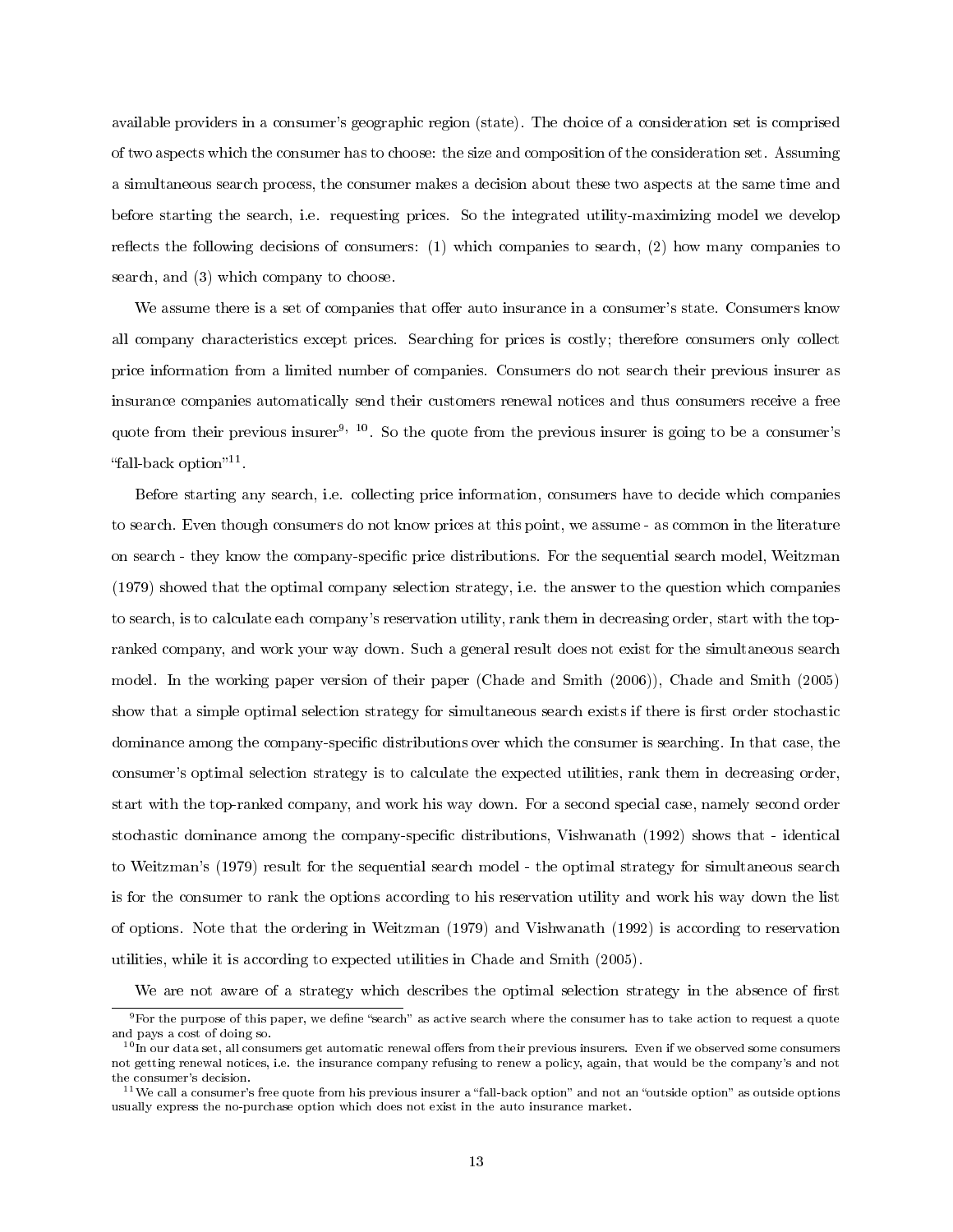or second order stochastic dominance for the simultaneous search model. Here is some intuition why a general solution is so difficult to find: Picking a set of companies to search is similar to a portfolio problem where each option is characterized by a mean and variance. Suppose one has to make a decision between two options: The first option has a lower mean, but a higher variance than to the second option, i.e. the expected value (utility) from the first option is lower, but there is also a higher chance of getting an outlier with a high value (utility) than with the second option. How should a consumer weigh the lower mean against the higher variance? To circumvent this problem, we assume first order stochastic dominance among the price belief distributions and use the optimal selection strategy suggested by Chade and Smith (2005). We assume a specific form of first order stochastic dominance, namely, that the price belief distributions have company-specific means, but the same variance across all companies.

The optimal number of searches is the solution to an optimization problem where the consumer picks the number of searches that maximizes the net benefit of search, i.e. expected benefit of search minus cost of search. After consumers have searched the optimal set of companies, they know the prices charged by these companies and all uncertainty has been resolved. Given their consideration sets, consumers then decide to purchase from the company with the highest utility. This can be viewed as a choice model conditional on consideration sets.

Formally, there are  $i = 1, \ldots, N$  consumers who live in  $m = 1, \ldots, M$  states with a different number and composition of insurance companies in each market. We view each state as a market. Across all markets there are  $j = 1, \ldots, J$  insurance companies. The set of available auto insurers in state m is denoted by  $\Psi_m$ . Consumer search costs are denoted by c and the number of searches that a consumer conducts is denoted by  $k$ . We assume that search and switching costs are homogeneous across consumers. This is because we do not have access to panel data. In the empirical section, we make these costs a function of observable characteristics to account for this source of heterogeneity. The set of companies a consumer searches is denoted by  $S_i = \{1, ..., k\}$ , the set of companies a consumer does not search is denoted by  $\overline{S}_i = \{1, \ldots, \Psi_m - k - 1\}$ . The companies a consumer searches and his previous insurer form the consumer's consideration set  $C_i$ , i.e.  $C_i = S_i \cup \{j_{PI}\}$  so  $C_i \subset \Psi_m$  and  $C_i = \big\{1,\ldots,\tilde{k}\big\}$  where  $I_{ij,t-1}$  denoted the previous insurer and  $k = k + 1$ . Note that we can exhaustively decompose the set of available auto insurers in state  $m$  into the set of searched companies, the set of not searched companies, and the previous insurer. i.e.  $\Psi_m = S_i \cup \overline{S}_i \cup \{j_{PI}\}.$ 

Consumer  $i's$  indirect utility for company  $j$  is given by

$$
u_{ij} = \alpha_{ij} + \beta_i I_{ij,t-1} + \gamma p_{ij} + \epsilon_{ij}
$$
\n<sup>(1)</sup>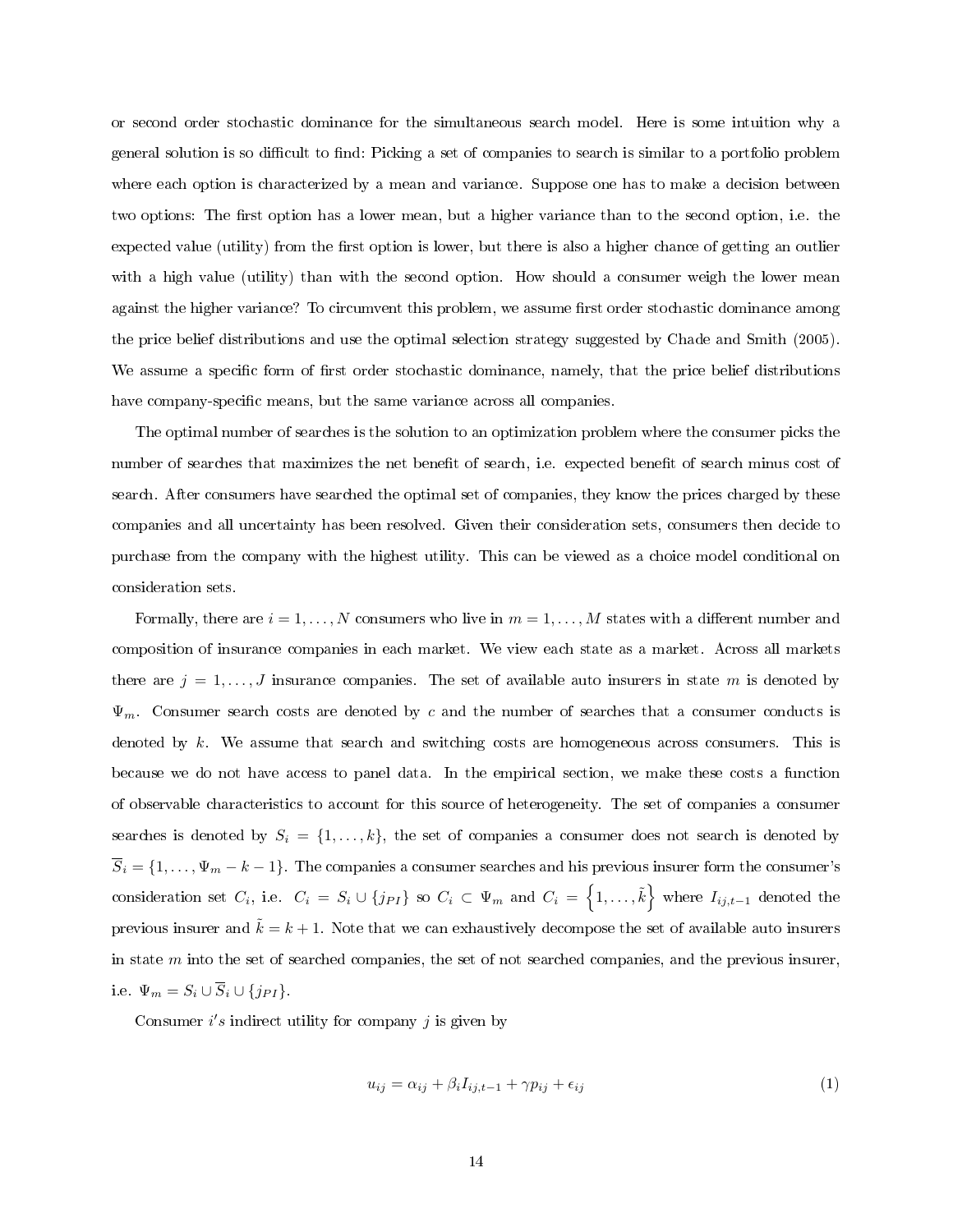with

$$
\alpha_{ij} = \tilde{\alpha}_j + X_{ij}\rho
$$

and

$$
\beta_i = \tilde{\beta} + Z_i \kappa
$$

 $\epsilon_{ij}$  captures a component of the utility that is observed by the consumer, but not the researcher.  $\alpha_{ij}$  are consumer-specific brand intercepts. While we are not able to allow for unobserved heterogeneity in brand intercepts, we control for a rich set of observed heterogeneity.  $X_{ij}$  is a vector of the product- and consumerspecific attributes among them an interaction term between advertising spending and recall. "Recall" captures consumer i's self-reported recall of having seen advertisements from insurer  $j$  during the insurance shopping period. By interacting company-specific advertising spending with consumer-specific advertising recall, we ensure that only advertising consumer i is aware of enters his utility function. Additionally,  $X_{ij}$  also contains demographic factors (e.g. age, marital status), psychographic factors (e.g. loyalty, interest in finance, etc.), quoting channels (e.g. agent, insurer website) and regional fixed effects (e.g. new england, mid-atlantic). These variables are common across j. So while they drop out of the conditional choice decision, they may play a role in the search and consideration decisions. Finally,  $X_{ij}$  also contains  $X_{i,I_{ij,t-1}}$ , the satisfaction with the previous insurer. This variable is also common across all  $j$  and will drop out of the conditional choice decision. However, it influences search and consideration in that  $\rho$ , the coefficient of this variable. is negative. It explains that consumers will search less if they are are highly satisfied with the current insurance provider.  $\beta_i$  describes consumer inertia.  $I_{ij,t-1}$  is an dummy variable indicating whether company j is consumer i's previous insurer. Again, we control for observable heterogeneity in consumer inertia  $\beta_i$ .  $Z_i$  contains demographic factors (e.g. age, gender), psychographic factors (e.g. loyalty, interest in finance), and customer satisfaction with the previous insurer (e.g. with claims process, pricing). Note that since this is interacted with  $I_{ij,t-1}$ , it plays a role in the conditional choice decisions. In interpreting our results, we will attribute the part of customer inertia associated with demographic and psychographic factors to customer switching costs and the part of customer inertia associated with customer satisfaction to customer satisfaction.  $\gamma$  captures a consumer's price sensitivity and  $p_{ij}$  denotes the price charged by company j. Note that - in contrast to the consumer packaged goods industry - in the auto insurance industry, prices depend on consumer characteristics. This has implications for the estimation that we will discuss in detail at the end of this section.

As common in the literature on search, we assume that - even though consumers do not know the prices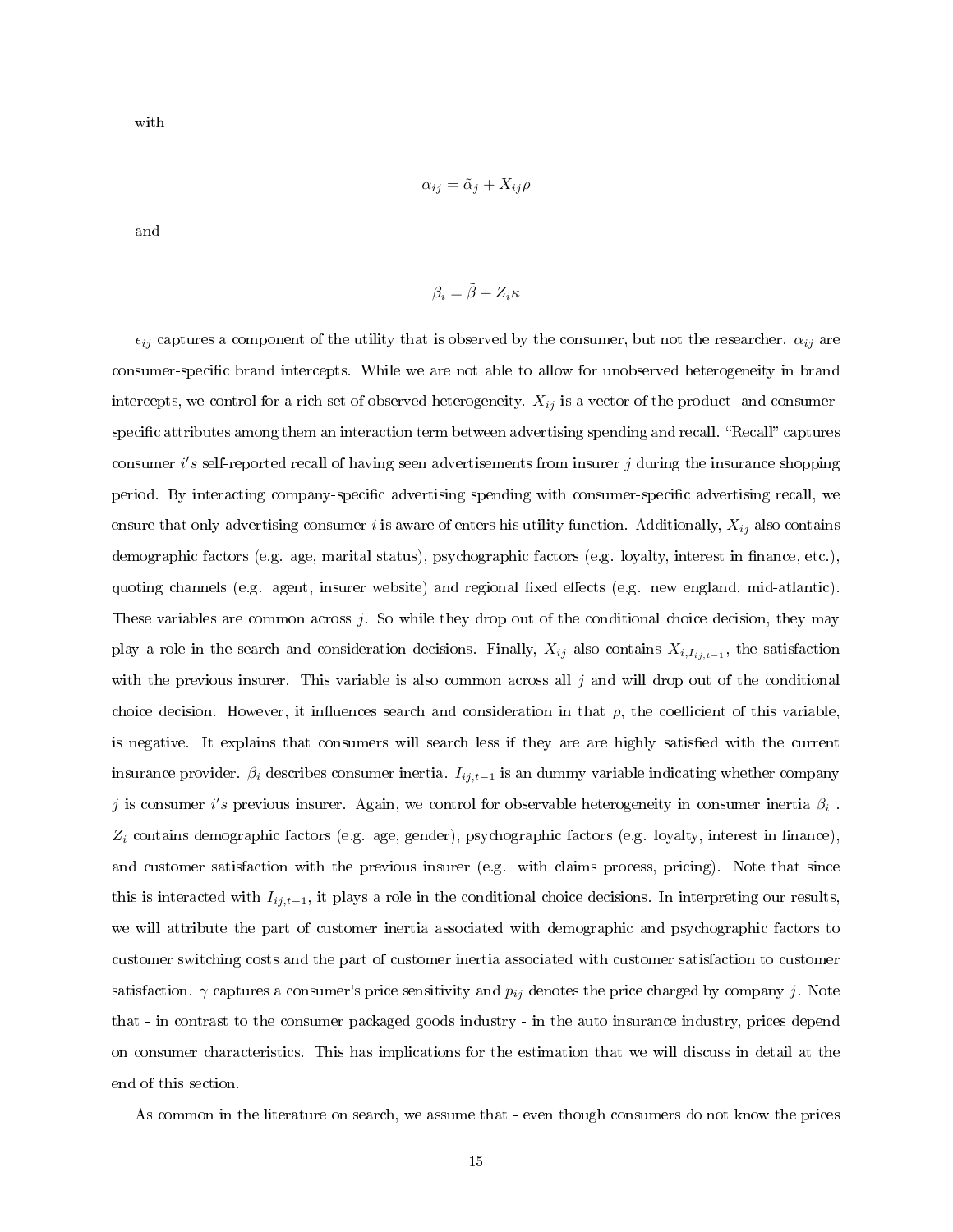each specific company would charge them - they know the distributions of prices present in the market. We assume prices  $p_j$  have an EV Type I distribution with location parameter  $\eta_j$  and scale parameter  $\mu$  (as in Mehta et al. (2003))<sup>12</sup>. As consumers know the distribution of prices in the market, they know  $\eta_j$  and  $\mu$ . Notice that these price distributions are common across consumers. We describe in detail at the end of this section how we estimate these common price distributions conditional on consumer characteristics.

We will now describe the model from the perspective of a consumer. In the previous section, we established that a consumer's decision which companies to search depends on the expected indirect utilities (EIU; Chade and Smith (2005)) where the expectation is taken with respect to the characteristic the consumer is searching for - these are prices in our case. So consumer  $i's$  EIU (expectation with respect to price) is given by

$$
E[u_{ij}] = \alpha_{ij} + \beta_i I_{ij,t-1} + \gamma E[p_j] + \epsilon_{ij}
$$
\n
$$
(2)
$$

Consumer *i* observes these EIUs for every brand in his market (including  $\epsilon_{ij}$ ). To decide which companies to search, consumer i ranks all companies according to their EIUs (Chade and Smith  $2005$ )<sup>13</sup> and then picks the top k companies to search them. Notice that the expectation of prices is common across consumers because we assume there is a common price distribution across individuals.

To decide on the number of companies  $k$  a consumer searches, the consumer calculates the net benefit of all possible search sets *given the ranking of EIUs*, i.e. if there are  $N$  companies in the market, the consumer can choose among  $N-1$  search sets (as one free quote comes from the PI). A consumer's benefit of a searched set is, similarly, given by the expected maximum utility among the searched brands. Given the EV distribution of prices, the maximum utility has also an EV distribution (see Technical Appendix A)

$$
\max_{j \in S} u_{ij} \sim EV\left(\frac{1}{b} \ln \sum_{j \in S} \exp\left(b a_{ij}\right), b\right)
$$
\n(3)

with  $a_{ij} = \alpha_{ij} + \beta_i I_{ij,t-1} + \epsilon_{ij} + \gamma \eta_j$  and  $b = \frac{\mu}{\gamma}$ . Let us further define  $\tilde{a} = \frac{1}{b} \ln \sum_{j \in S} \exp(b a_{ij})$ . Then the benefit of a searched set is given by

$$
E\left[\max_{j\in S} u_{ij}\right] = \tilde{a}_S + \frac{e_c}{b} \tag{4}
$$

where  $e_c$  denotes the Euler constant. The consumer picks the size of S denoted by k which maximizes his net benefit of searching denoted by  $\Gamma_{i,k+1}$ , i.e. expected maximum utility among the considered companies minus the cost of search

 $12f(x) = \mu \exp(-\mu (x - \eta)) \exp(-\exp(-\mu (x - \eta)))$  and  $F(x) = \exp(-\exp(-\mu (x - \eta)))$  with location parameter  $\eta$  and scale parameter  $\mu$ . Mean is  $\eta + \frac{e_c}{\mu}$  and variance  $\frac{\pi^2}{6\mu^2}$  where  $e_c$  is Euler constant (Ben-Akiva and Lerman (1985), p. 104).

<sup>&</sup>lt;sup>13</sup>Note that the EIU for the PI will not be part of the company ranking as consumers get a free renewal offer from the PI and do not need to search for PI's price.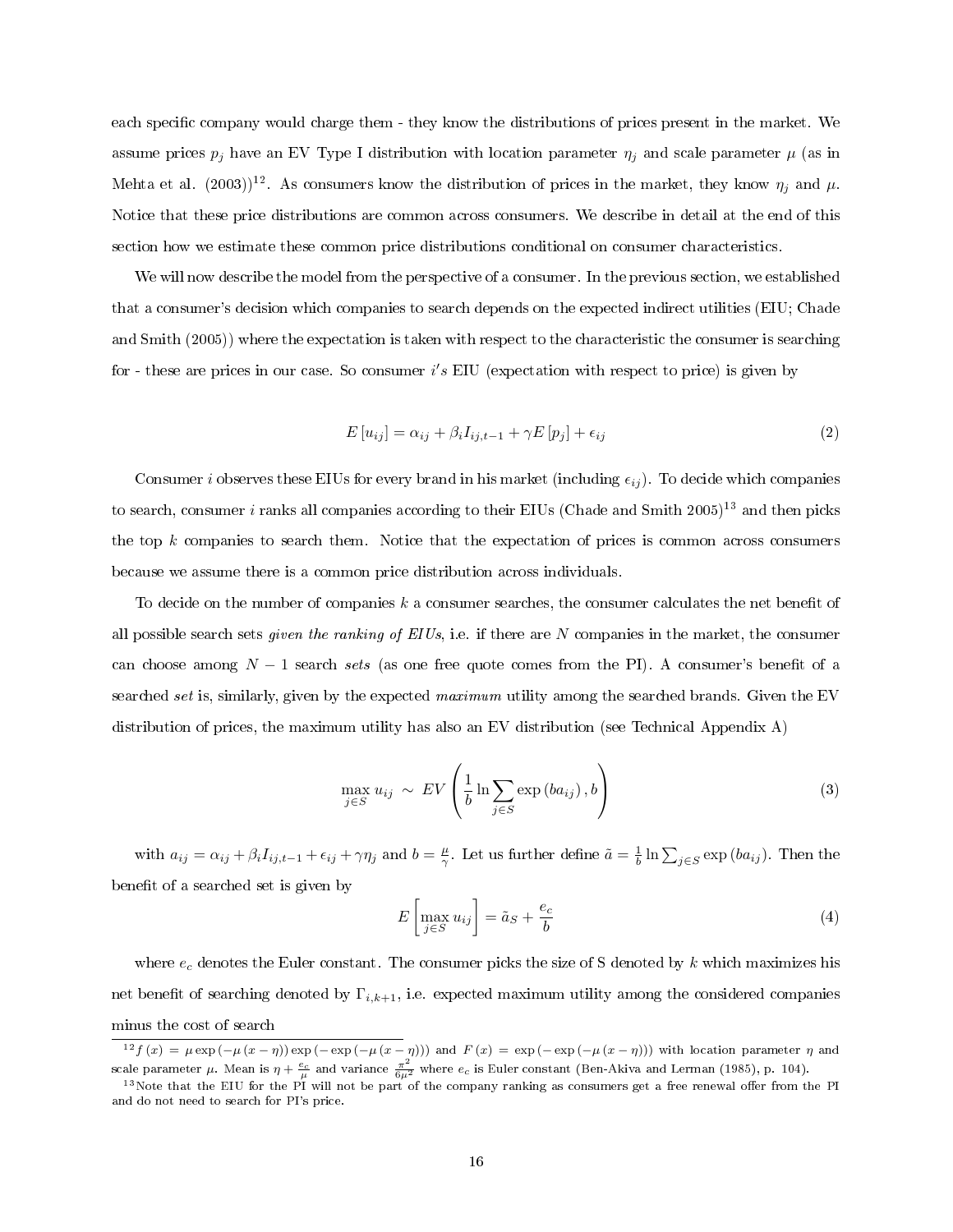$$
\Gamma_{i,k+1} = E \left[ \max_{j \in S \cup \{j_{PI}\}} u_{ij} \right] - kc \tag{5}
$$

Note that in this case, any consideration set contains at least the quote from the previous insurer. The consumer picks the number of searches  $k$  which maximizes his net benefit of search. If a consumer decides to search k companies, he pays kc on search cost, but will have  $k + 1$  companies in his consideration set.

This concludes our description of how a consumer forms his consideration set. Once a consumer has formed his consideration set and received all price quotes he requested, all price uncertainty is resolved. Both the consumer and the researcher observe prices. The consumer then picks the company with the highest utility among the considered companies, i.e.

$$
j = \underset{j \in C_i}{\arg \max} u(X_{ij}, Z_i, I_{ij, t-1}, p_{ij}, \epsilon_{ij}; \alpha_{ij}, \beta_i, \gamma)
$$
(6)

where  $p_{ij}$  are now the quoted price for consumer i by company j.

# 6 Estimation

We start out by pointing out the crucial differences between what the consumer observes and what the researcher observes:

- 1. While the consumer knows the distribution of prices in the market, the researcher estimates the parameters defining the price distributions.
- 2. While the consumer knows each company's position in the EIU ranking, the researcher only partially observes the ranking by observing which companies are being searched and which ones are not being searched.
- 3. In contrast to the consumer, the researcher does not observe  $\epsilon_{ij}$ .

To address the first issue that the researcher estimates the parameters defining the price distributions, we will integrate over the empirical distributions of these parameters given sampling error associated with estimating the parameters of the price distributions (McFadden  $(1986)$ )<sup>14</sup>. To address the second issue, we point out that partially observing the ranking contains information that allows us to estimate the composition of consideration sets. Since the consumer ranks the companies according to their EIU and only searches the highest ranked companies, the researcher knows from observing which companies are searched that the EIUs

 $14$  For now, we disregard this issue in the estimation and treat the parameters of the price distribution as if the researcher observed them.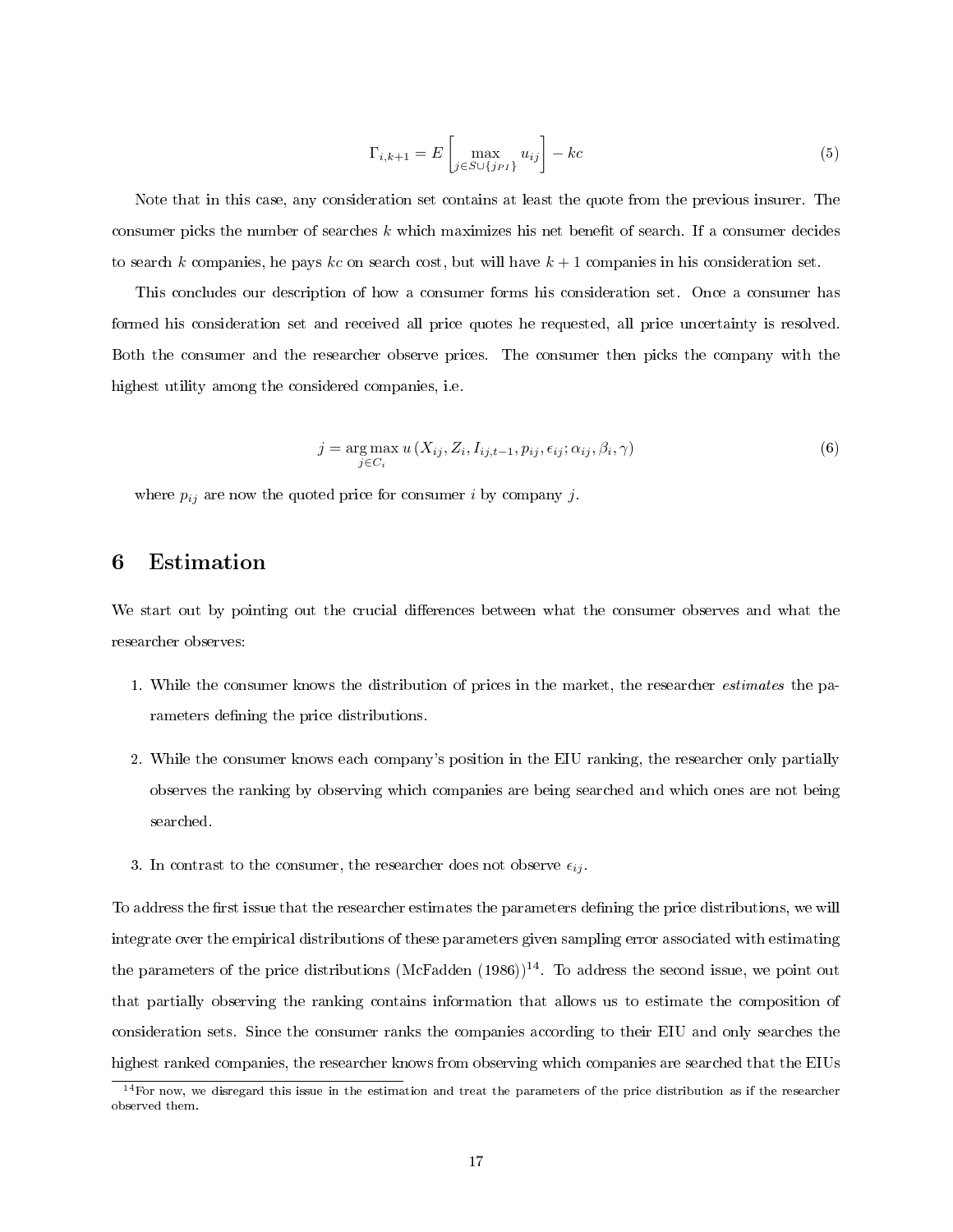among all the searched companies have to be larger than the EIUs of the non-searched companies or, to put it differently, that the minimum EIU among the searched companies has to be larger than the maximum EIU among the non-searched companies, i.e.

$$
\min_{j \in S} \left( E\left[ u_{ij} \right] \right) \ge \max_{j' \notin S} \left( E\left[ u_{ij'} \right] \right) \tag{7}
$$

Since a consumer decides simultaneously which and how many companies to search, the following condition has to hold for any searched set

$$
\min_{j \in S} \left( E\left[ u_{ij} \right] \right) \ge \max_{j' \notin S} \left( E\left[ u_{ij'} \right] \right) \quad \cap \quad \Gamma_{ik} \ge \Gamma_{ik'} \quad \forall k \ne k' \tag{8}
$$

i.e. the minimum EIU among the searched brands is larger than the maximum EIU among the nonsearched brands and the net benefit of the chosen searched set of size  $k$  is larger than the net benefit of any other search set of size  $k'$ .

And finally, we account for the fact that the researcher does not observe  $\epsilon_{ij}$  by assuming  $\epsilon_j$  has an EV Type I distribution with location parameter 0 and scale parameter 1 and integrate over its distribution. Then probability that a consumer picks a consideration set  $\Upsilon$  is

$$
\Pr(C_i = \Upsilon \mid X_{ij}, Z_i, I_{ij,t-1}, \eta_j, \mu; \theta) = \Pr\left(\min_{j \in S} \left(E\left[u_{ij}\right]\right) \ge \max_{j' \notin S} \left(E\left[u_{ij'}\right]\right) \quad \cap \quad \Gamma_{i,k+1} \ge \Gamma_{i,k'+1} \quad \forall k \ne k'\right) \tag{9}
$$

with  $\theta = {\alpha_{ij}, \beta_i, \gamma, c}$ . Note that the quote from the previous insurer directly influences consumer's choice of the size of a consideration set. A consumer is going to renew his insurance policy with his previous provider if the utility of doing so is larger than the expected net benefit  $\Gamma_{i,k+1}$  of any number of searches.

Let us now turn to the purchase decision given consideration. Let  $\bar{j}$  be the base brand for consumer i. Then the consumer's choice probability conditional on his consideration set is

$$
\Pr(y_i = j \mid X_{ij}, Z_i, I_{ij, t-1}, p_{ij}, C_i; \theta) = (u_{ij} \ge u_{ij'} \quad \forall j \ne j', \quad j, j' \in C_i)
$$
\n(10)

where  $y_{ij}$  is a binary variable indicating whether this brand was chosen,  $p_{ij}$  are now the quoted prices, and  $\alpha_{\bar{j}}$  is the base brand intercept for which we use the brand intercept for Geico. Note that there is a selection issue: Given a consumer's search decision,  $\epsilon_{ij}$  do not follow an EV Type I distribution and the conditional choice probabilities do not have a logit form. The consumer's unconditional choice probability is given by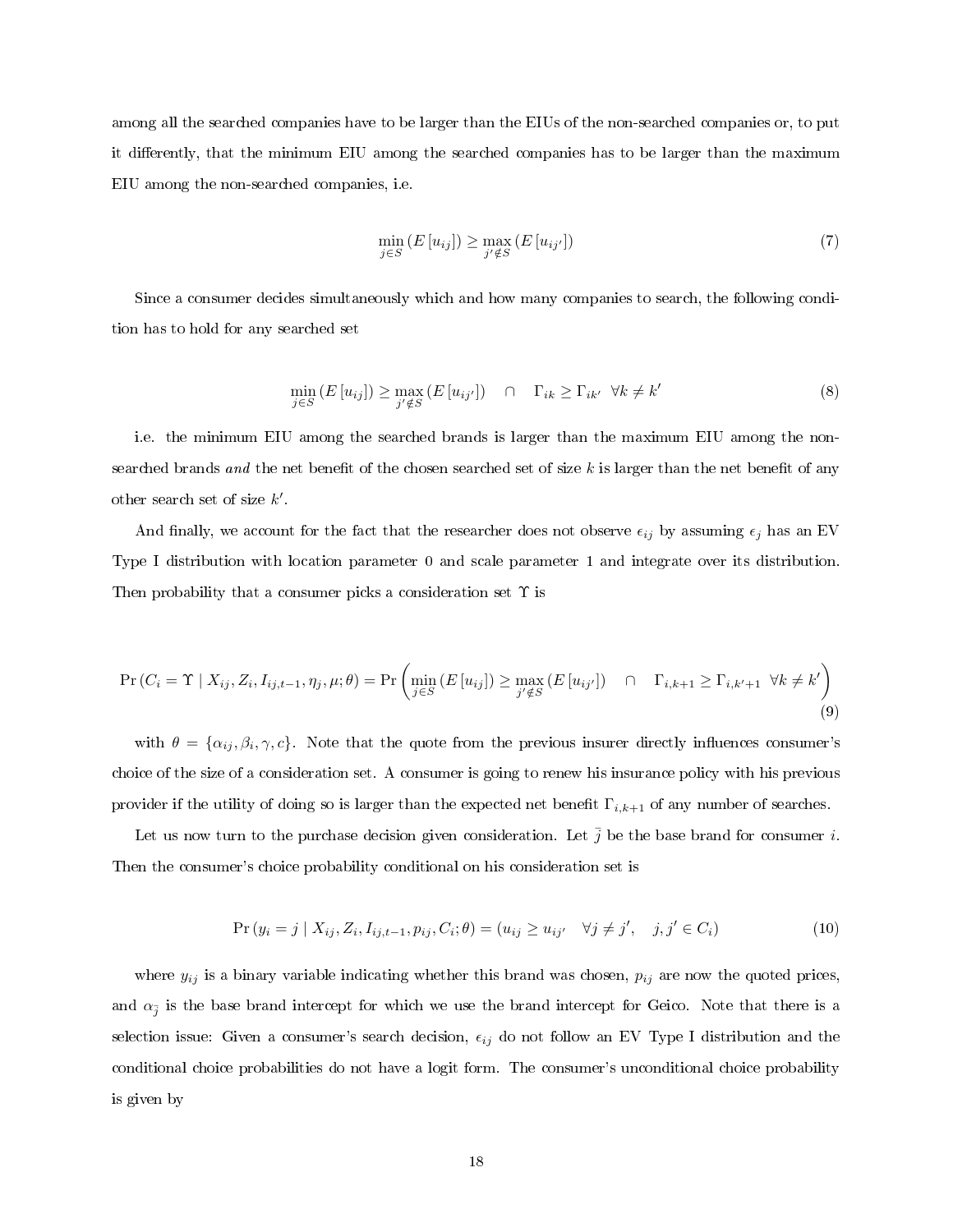$$
\Pr(y_i = j \mid X_{ij}, Z_i, I_{ij,t-1}, p_{ij}, C_i; \theta) = \Pr(C_i = \Upsilon \mid X_{ij}, Z_i, I_{ij,t-1}, \eta_j, \mu; \theta) \Pr(y_i = j \mid X_{ij}, Z_i, I_{ij,t-1}, p_{ij}, C_i; \theta)
$$
\n(11)

In summary, the researcher estimates the price distributions, only partially observes the utility rankings, and does not observe  $\epsilon_{ij}$  in the consumer's utility function. Accounting for these differences compared to the consumer, we derived an estimable model with consideration set probability given by (9) and the conditional and unconditional purchase probabilities given by (10) and (11).

We maximize the joint likelihood of consideration set and purchase. The likelihood of our model is given by

$$
L = \prod_{i=1}^{N} \prod_{l=1}^{L} \prod_{j=1}^{J} \Pr(C_i = \Upsilon \mid X_{ij}, Z_i, I_{ij,t-1}, \eta_j, \mu; \theta)^{\vartheta_{il}} \Pr(y_i = j \mid X_{ij}, Z_i, I_{ij,t-1}, p_{ij}, C_i; \theta)^{\delta_{ij}}
$$
(12)

where  $\vartheta_{il}$  indicates the chosen consideration set and  $\delta_{ij}$  the purchased company.  $\theta = \{\alpha_{ij}, \beta_i, \gamma, c\}$  is the set of parameters to be estimated. Neither the consideration set probability Pr  $(C_i = \Upsilon \mid X_{ij}, I_{ij,t-1}, \eta_j, \mu; \theta)$ are shown is equation (9) not the conditional purchase probability  $\Pr\left(y_i=j\mid X_{ij},I_{ij,t-1},p_{ij},C_i;\theta\right)$  as shown in equation (10) have a closed-form solution. We therefore use a simulation approach to calculate them. In particular, we simulate from the distribution of the unobserved component of the utility  $\epsilon_{ij}$ . Calculating the proportion of times that the optimality condition in equation  $(9)$  or  $(10)$  is satisfied would result in lumpy probabilities which cannot be optimized using common optimization routines and would require non-gradient based methods or a very large number of draws<sup>15</sup>. Therefore we smooth the probabilities using a multivariate scaled logistic CDF. We describe our estimation approach in detail in Technical Appendix B. There we also describe a simulation study whose purpose is to evaluate the properties of our estimation approach and show that it recovers the true model parameters.

#### 6.1 Comparison with Previous Approaches

Our approach of modeling the probability of observing a consideration set is different from the ones suggested by previous literature. Siddarth et al. (1995) and Chiang et al. (1999) estimate choice and consideration set probabilities from choice data alone. Siddarth et al. (1995) estimate consideration sets based on past purchase, while Chiang et al. (1999) enumerate all possible consideration sets (given knowledge of the

<sup>&</sup>lt;sup>15</sup>Given the number of companies in our market, a very large number of draws would be required to achieve smoothness of the probabilities.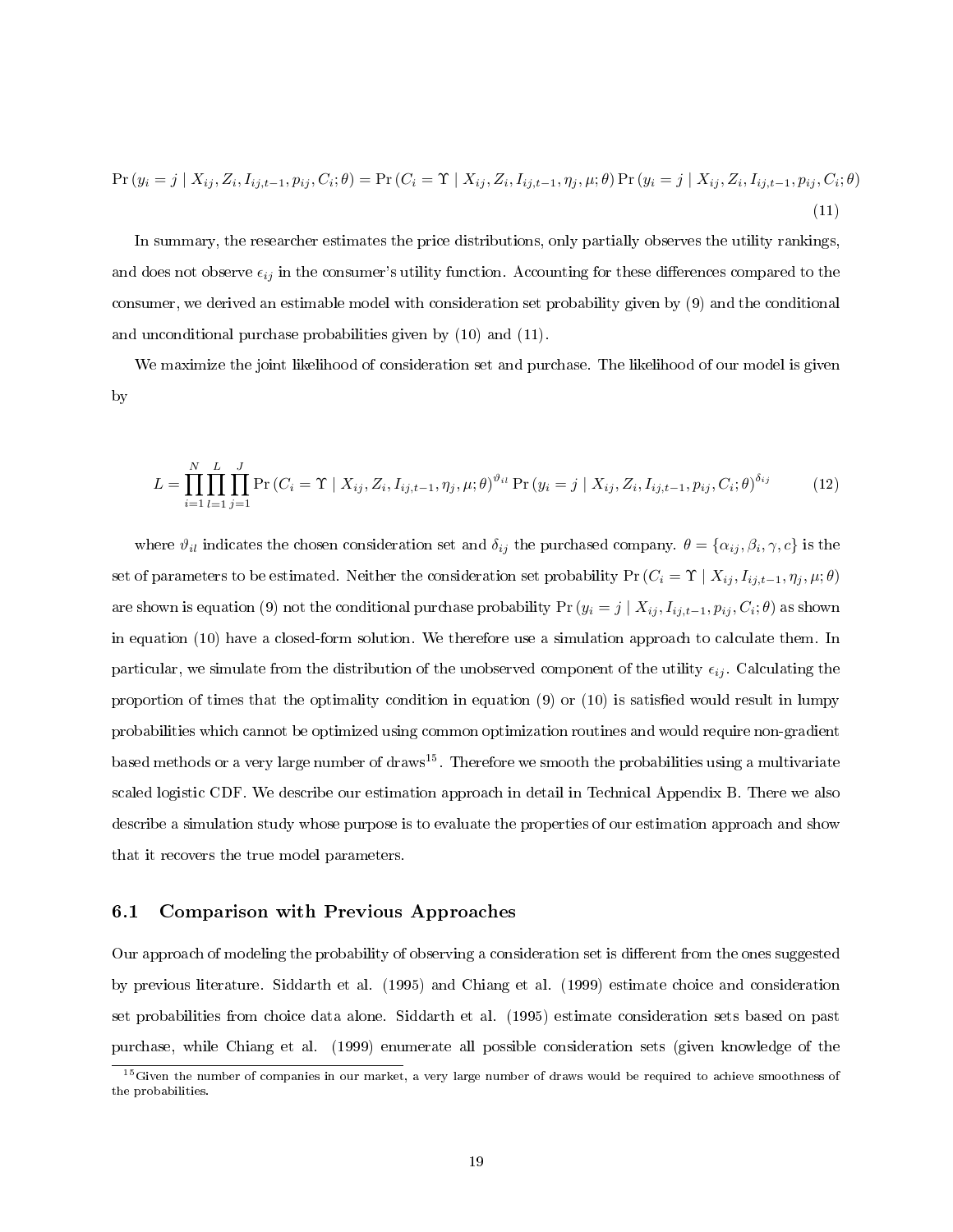purchased brand) and estimate the probabilities of each of them. Given a consideration set, the probability of choosing a brand is given by the multinomial logit probability. Neither Siddarth et al. (1995) nor Chiang et al. (1999) model the process that leads to the formation of consideration sets. By contrast, in our case, the consideration set is the outcome of a consumer's explicit trade-off between search costs and a set of alternatives that provide consumer utility. Since search costs are a model primitive, our approach allows us to look at changes in consideration set sizes as a consequence of changes in search costs. In contrast to the aforementioned papers and similarly to our approach, Mehta et al. (2003) explicitly model the search process that leads to the formation of consideration sets although they also only use choice data. Intuitively speaking, they use a choice model to describe a consumer's decision of consideration set. They enumarate all possible consideration sets (by size and composition) and assume that the consumer picks the one which provides him with the largest benefit (net of cost) by fitting the choice model. This approach is only feasible for a small set of alternatives since the number of consideration sets dramatically increases with the number of alternatives<sup>16</sup>. With our data where consumers can choose from up to 17 companies, it is infeasible to implement their approach. By using the theory based on Chade and Smith (2005) and the associated EIU ranking, our approach effectively reduces the number of search sets from  $2^N - 1$  to N and thereby allows us to estimate consideration set probabilities in categories with a large number of brands. Note that equation (9) is flexible enough to estimate probabilities of all possible combinations of consideration set sizes and compositions. Suppose there are four brands in a market denoted by A, B, C, and D; a consumer considers brands A and B and purchases brand A. Assuming the considered brands are observed and using the approach suggested by Mehta et al. (2003) we would fit a choice model with 4 possible outcomes<sup>17</sup> where the consumer chooses one of these outcomes<sup>18</sup>. Using our approach, we would calculate the *joint* probability that the minimum EIU among the considered brands is larger than the maximum EIU among the non-considered brands and that the consideration set of size two (which contains the two brands with the largest EIUs as all brands are ordered according to their EIUs) provides the consumer with a lrger net benefit than a consideration set of any other size. Thus our approach is able to predict any consideration set size and composition combination and to do so independently of the number of alternatives by describing the probability of observing a consideration set as the joint probability of two events. The additional flexibility of our approach does come at some cost. Despite the EV Type I distribution of  $\epsilon_i$  there exists no closed-form solution for the expression in equation (9). We solve this problem by using a smoothed simulated MLE approach which we describe in detail in Section 7.

<sup>&</sup>lt;sup>16</sup>Given knowledge of the purchased brand, some of the combinations can be eliminated as the purchased brand always has to be part of the consideration set.

<sup>&</sup>lt;sup>17</sup>The possible outcomes are AB, ABC, ABD, and ABCD.

 $^{18}$ If consideration sets are not observed and we use the approach by Mehta et al. (2003), eight outcomes are possible(A, AB, AC, AD, ABC, ABD, ACD, ABCD)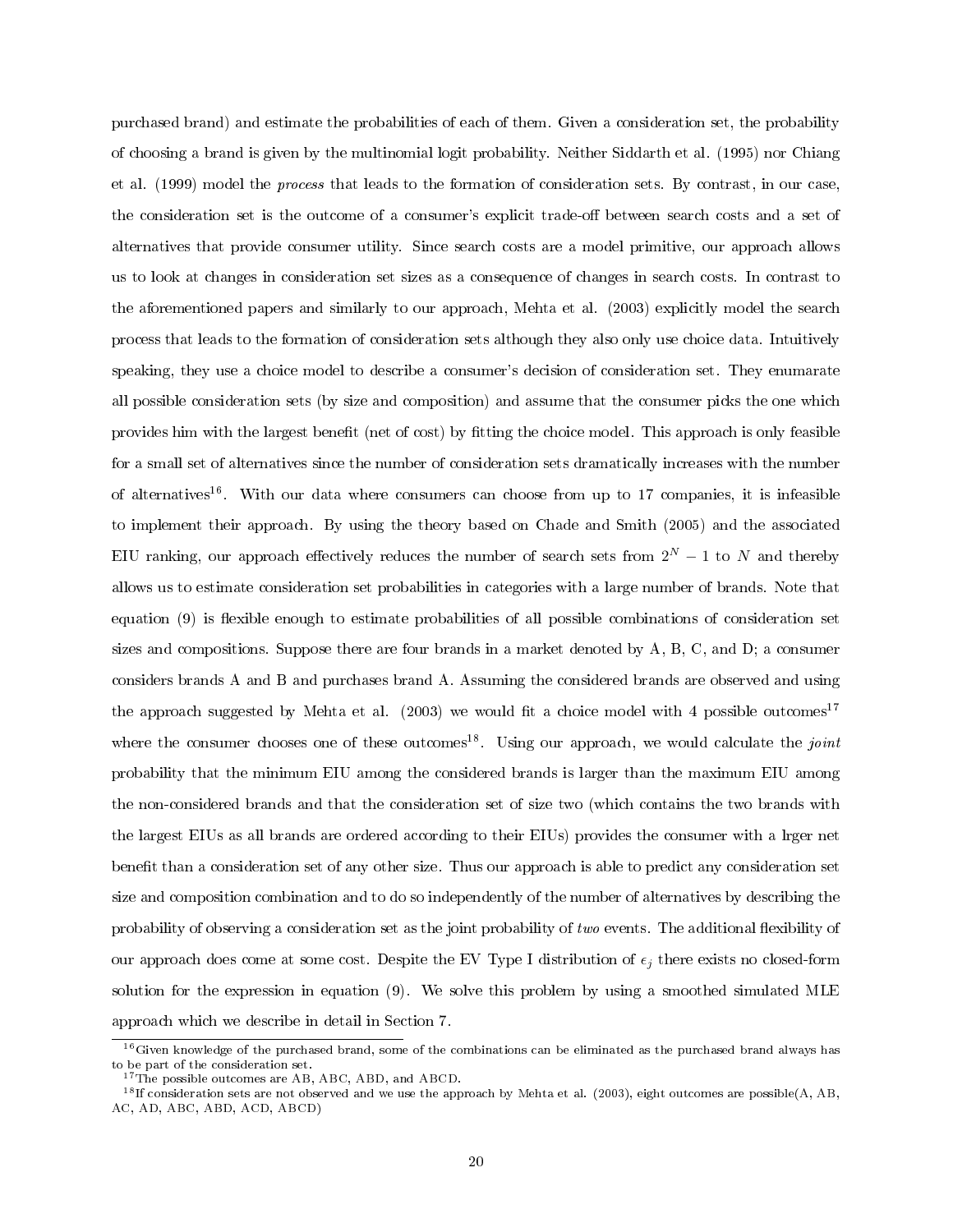#### 6.2 Empirical Challenges with Insurance Data

Insurance prices comprise - in contrast to CPG or most other product prices - personal consumer and policy characteristics, e.g. coverage choices, payment arragements, etc. Prices as given cannot be used because they not only reflect the inherent price variation we need to estimate the price coefficient, but also these personal and policy characteristics. For example, consumer 1 and consumer 2 can be equally responsive to prices, but consumer 1 needs an auto insurance for himself and his one car, while consumer 2 needs a policy for four cars and three drivers one of whom is under 25 years. Both consumers get a quote from the same company; consumer 1 for \$500 and consumer 2 for \$2,000. If we now used these quoted prices, our model would incorrectly predict that consumer 2 is less responsive to prices than consumer 1. To solve this issue we use an approach used by the literature on quality adjusted prices. We first regress prices on personal and policy characteristics and then use the residuals from this hedonic pricing regression in the model estimation<sup>19</sup>. The "quality" measures, i.e. personal and policy characteristics, that define insurance prices fall under the Freedom of Information Act (FOIA) and are publicly known. As described previously we have data on almost all these characteristics.

Recall that in our model formulation prices are needed at both the consideration stage and the choice conditional on consideration stage. We now describe how we obtain these prices. To get the prices necessary to estimate the latter part of the model, i.e. choice given consideration, as previously mentioned we assume prices have an EV Type I distribution and regress all quoted prices on personal and policy characteristics, i.e.

$$
p_{ij} \sim EV(\xi_{ij}; \mu) \quad \text{with } \xi_{ij} = D_i \gamma \tag{13}
$$

where  $D_i$  contains personal characteristics as well as coverage choices and  $\gamma$  is a coefficient vector. We then calculate the price residuals  $p_{ij}^{res} = p_{ij} - \hat{p}_{ij}$ . We use the residuals  $p_{ij}^{res}$  as prices in the consumer choice problem.

The model states that before starting collecting quotes, prices are unknown to the consumer. But consumers know the company-specific distributions of prices present in the market<sup>20</sup>. We estimate the parameters of these distributions using prices from our data. To reflect consumer's knowledge of the prices present in the market before the search, we only use the prices charged by the previous insurers (PI) of consumers in our sample. Again, we assume prices have an EV Type I distribution and regress all prices charged by previous insurers (pooled across consumers) on personal and policy characteristics, i.e.

 $19$ This approach has been previously used when estimating demand for pharmaceuticals (e.g. Berndt et al. (2003)) or cars.  $^{20}$ Note that we check the robustness of this assumption in a later counterfactual.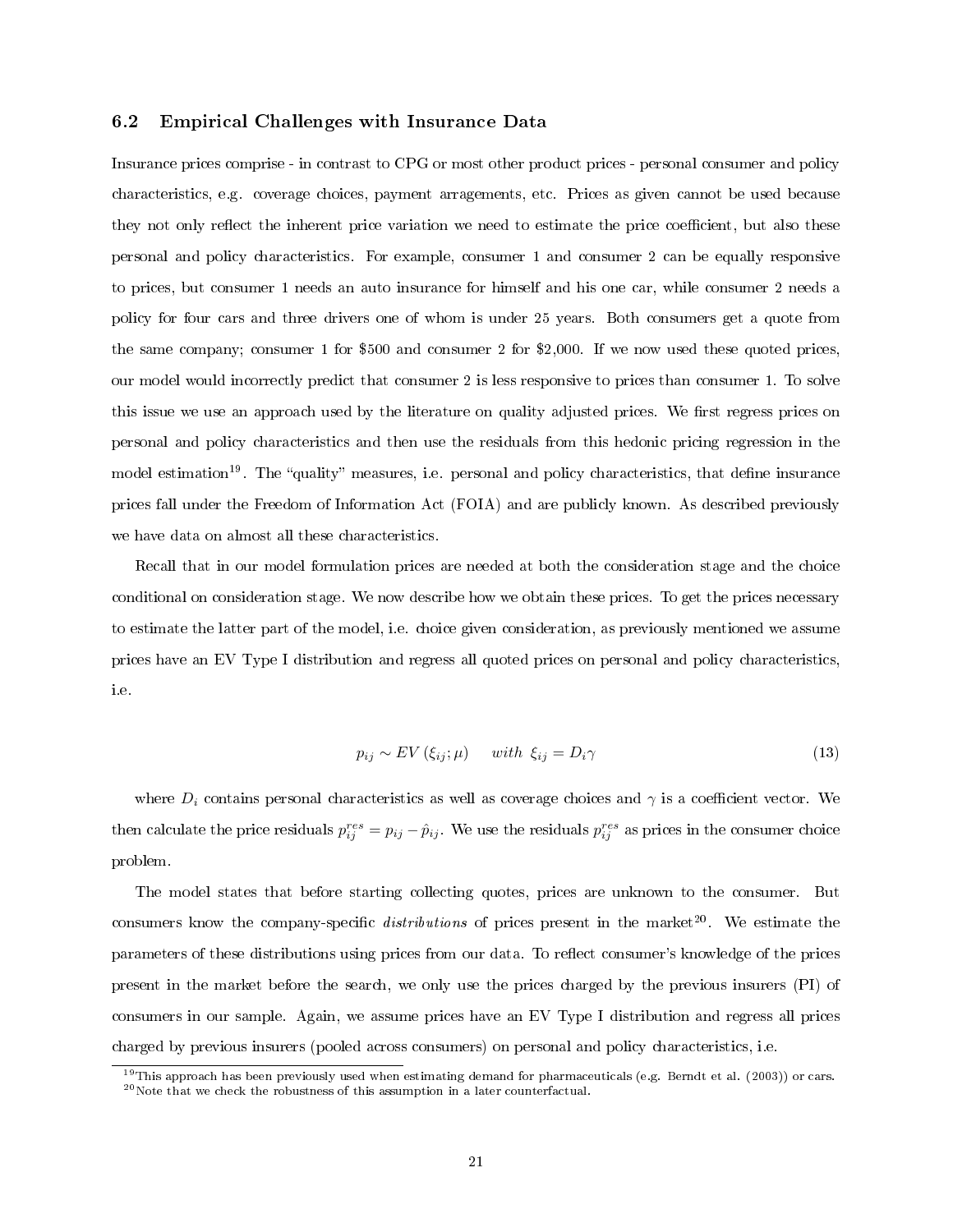$$
p_{ij}^{PI} \sim EV\left(\xi_{ij}^{PI}; \mu^{PI}\right) \quad with \ \xi_{ij}^{PI} = D_i \tag{14}
$$

where  $\varsigma$  is a coefficient vector. We then calculate the price residuals  $p_{ij}^{PI,res} = p_{ij}^{PI} - \hat{p}_{ij}^{PI}$  and group them by company. These residuals also have an EV Type I distribution with company-specific means and the same variance across all companies

$$
p_j^{PI,res} \sim EV\left(\eta_j^{PI,res}; \mu^{PI}\right)
$$

We use these price residual distributions as the company-specific price distributions known by the consumer at the consideration stage.

Because of these empirical challenges associated with insurance prices, we estimate our model in two steps. First, we estimate the two pricing regressions as described in equations (13) and (14). We then estimate our model as described previously. To do so, we have to modify the loglikelihood (equation (12)) to account for the two pricing regressions. The modified likelihood of our model is given by

$$
L = \prod_{i=1}^{N} \prod_{l=1}^{L} \prod_{j=1}^{J} \Pr\left(C_i = \Upsilon \mid X_{ij}, P I_{ij}, \eta_j^{PI, res}, \mu^{PI}; \theta\right)^{\vartheta_{il}} \Pr\left(y_i = j \mid X_{ij}, P I_{ij}, p_{ij}^{res}, C_i; \theta\right)^{\delta_{ij}}
$$
(15)

where  $\eta_j^{PI,res}$  and  $\mu^{PI}$  denote the parameters estimated based on the pricing regression shown in equation (14) and  $p_{ij}^{res}$  denotes the residuals from the pricing regression shown in equation (13). As noted previously, since  $\eta_j^{PI,res}$  and  $\mu^{PI}$  are estimated quantities, we need to account for sampling error when computing standard errors.

# 7 Identification

As noted previously, the set of parameters to be estimated  $\theta$  is given by  $\{\alpha_{ij}, \beta_i, \gamma, c\}$ . For the purpose of this discussion, let us split  $\theta$  into  $\theta_1 = {\alpha_{i1} - \alpha_{iJ}, \dots, \alpha_{i,J-1} - \alpha_{iJ}, \gamma, \beta_i}$  and  $\theta_2 = {\alpha_{iJ}, c}$ .  $\theta_1$  contains all preference parameters up to the base brand intercept,  $\theta_2$  contains the base brand intercept and the search cost parameter. Using choice data alone,  $\theta_1$  could be identified. Observing a consumer's consideration set allows us to additionally identify  $\theta_2$ .

We first discuss the identification of the  $\theta_1$  parameters. With a data set where the researcher observes consumers making a choice among several alternatives, the differences between the brand intercepts and the base brand intercept are identified together with preferences for other attributes and switching costs. Recall from the introduction that previous researchers identified switching costs from within consumer persistence in choice over time after controlling for consumer heterogeneity. In our case, we only observe information on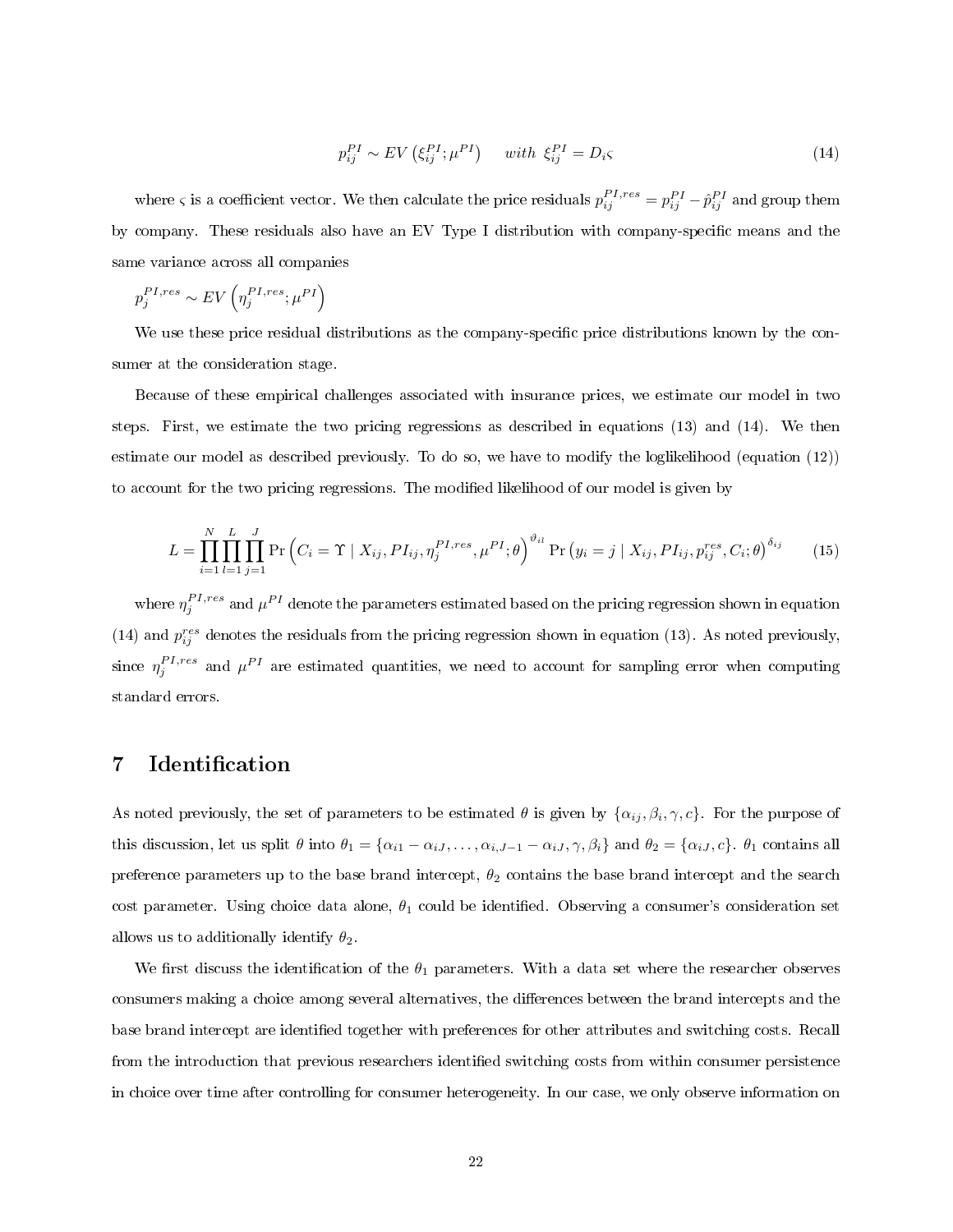the previous and current insurer. Thus we are not able to account for all unobserved sources of heterogeneity. A valid concern in estimating the switching cost parameter  $\beta_i$  is that it reflects these sources of heterogeneity rather than switching costs. We note that since we observe a comprehensive set of consumer characteristics we are able to account for a wide range of observable heterogeneity among consumers. Our identication of switching costs rests on our ability to control for heterogeneity via these sources. Additionally, we also control for a variety of observed factors that allow for switching costs to vary across consumers including factors such as satisfaction with the previous insurance provider. In our data, the fact that we observe consumers who switch and consumers who do not switch is crucial in identifying switching costs.

Next, we turn to the identification of  $\theta_2$ . Intuitively speaking, the size of the consideration set will pin down search costs. We can only identify a range of search costs as it is utility-maximizing for all consumers with search costs in that range to search a specific number of times. For example, suppose it is optimal for a consumer to search once if his search costs lie between three and five, twice if his search costs lie between one and three and three times if his search costs lie between zero and one. Then by observing a consumer searching twice, we know that his search costs must lie between one and three. Beyond the fact that a consumer's search cost lie within this range which rationalizes searching a specic number of times, the variation in our data does not identify a point estimate for search costs. The search cost point estimate will be identified by the functional form of the utility function and the EV Type I distribution of the unobserved part of the utility.

The base brand intercept and search costs do not intuitively appear to be separately identified as they both only appear together in describing the benefit of a consideration set of a certain size (equation  $(4)$ ). However, identification is facilitated due to the specific functional form assumption made and to the nonlinearity of that expression<sup>21</sup>.

# 8 Results

#### 8.1 Pricing Regressions

We start by discussing the results from the two pricing regressions. Recall that the pricing regression is required for two purposes: (a) to characterize consumers' knowledge about prices in the market and (b) for the price measure to be used in the estimation. We use the pricing regressions (equations (13) and (14)) for (a) and the residuals from these pricing regressions for (b). The results are shown in Table 11. The middle columns show the parameter estimates for the previous insurer prices, the columns on the right

<sup>&</sup>lt;sup>21</sup>Stated differently, if there was a "fixed" component of the search cost that did not vary by the number of searches, this fixed cost would not be separetely identified from the base brand intercept.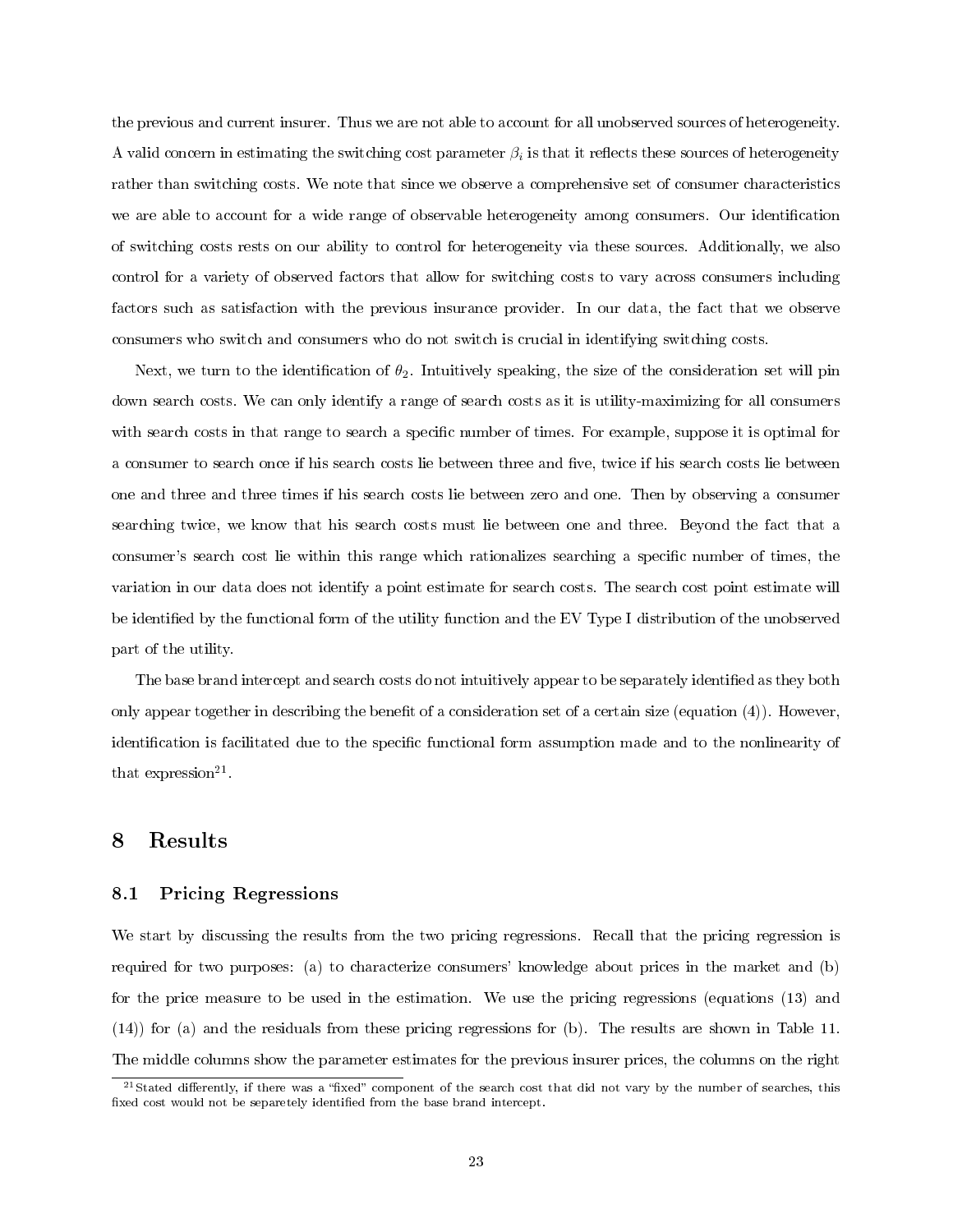show the parameter estimates for all quoted prices. We allow the location parameter of the EV Type I distribution to vary with various relevant characteristics. The characteristics we use describe a consumer's personal characteristics (age, gender, marital status, etc.), the other drivers on this policy, the insured cars (model age, make, and class), past tickets and accidents, coverage choices, discounts he might receive from having multiple insurance policies with his current auto insurer, and his location (i.e. state and community type). Note that most coefficients have expected signs and reasonable magnitudes. For example, insuring a second vehicle costs about \$130<sup>22</sup> for a 6-month policy and having two or more accidents makes an insurance policy about \$200 more expensive<sup>23</sup>. The coefficient estimates across these two price regressions are also quite similar in magnitude and lie within two standard errors of each other suggesting some internal consistency. For example, the results from the previous insurer (PI) price distribution suggest that having home owner insurance with your auto insurance provider saves \$26.15 on the auto insurance premium, while the results from the all quotes price regression suggest that having home owner insurance with your auto insurance provider saves \$21.58. We conducted likelihood ratio tests and can reject the null models where only location and scale parameters are estimated (and the location parameter is not a function of the observable characteristics) at  $p < .001$  for both the pricing regression using only prices charged by previous insurers and the pricing regression using all quoted premia.

As issue that arises is that if characteristics completely explain prices, consumers have no need to search as they will know the prices each insurance company will charge them. If there is some unexplained proportion of prices, it will motivate consumer search<sup>24</sup>. Table 12 describes the means and variances of the companyspecific residual distributions. First, the company-specific means intuitively make sense as holding everything else constant the same person expects to pay more for the same policy with State Farm than with Geico (holds for residuals from both pricing regressions). Second, across the two pricing regressions, the companyspecific residual means are directionally the same in most cases and, if we ranked the companies according to their residual means, companies which belong to the group with high residual means in the previous insurer price regression would remain in that group based on the results from the all quotes price regression even if their exact rank might change slightly. The same applies to the companies with medium and low residual means. Third, the standard deviations are substantial. This implies that there remain factors that we do not observe that might change individual prices and consumers have to search to learn the premium an insurance company's is going to charge them.

 $22\$ \$134.34 based on the PI prices and \$128.04 based on the all quoted prices.

<sup>23</sup>\$190.80 based on the PI prices and \$196.69 based on all quoted prices.

 $^{24}$ An example of characteristic that might be related to the unexplained proportion of prices is a consumer's Social Security Number. Insurance companies use them to learn a consumer's credit score and set insurance prices accordingly. Consumers might not know their credit score and therefore not know the price an insurance company is going to charge them.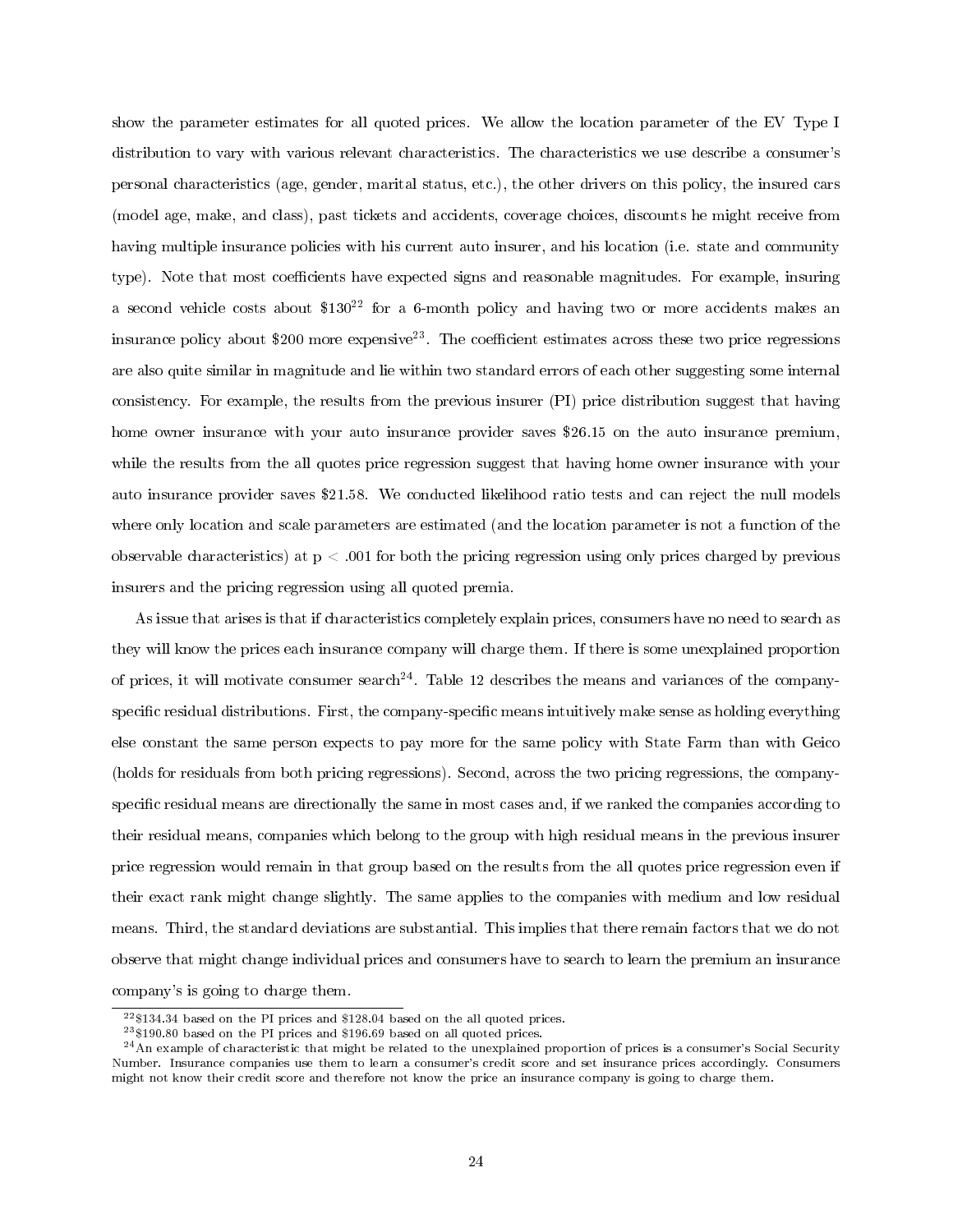### 8.2 Results from the Proposed Model

Next, we turn to the parameter estimates of our model of search and purchase. Table 14 shows the results for two different model specifications. In Model 0, we assume consumers only have search, but no switching costs and in Model 1, we allow for both types of costs. All paramters are signicant in Models 0 and 1. Both AIC and BIC clearly support the addition of switching costs to the model. Wilson (2009) predicts a potential upward bias in cost estimates for markets in which both search and switching costs are present, but only either search or switching costs are estimated. To translate search costs from utils into dollars, we divide the search cost parameter by the price coefficient<sup>25</sup>. We find search costs of \$48.24 in Model 0 where we do not estimate switching costs and search costs of \$48.29 in Model 1 where we estimate both search and switching costs. We conclude that in our model, we do not find evidence for an upward bias in the search cost estimate when switching costs are ignored. One explanation is that the upward bias Wilson (2009) found was due to him not observing the extent of consumer search. While Wilson (2009) only used the proportion of consumers who searched at the aggregate level, we observe and model the amount of each consumer's search behavior at the individual level.

Tables 15 - 17 show two model specifications where we control for demographic and psychographic factors, quoting channels, regional fixed effects, and customer satisfaction levels in the utility function and for observed heterogeneity in both search costs and in customer inertia. In Model 2, we control for demographic and psychographic factors<sup>26</sup>, quoting channels<sup>27</sup>, regional fixed effects, and customer satisfaction levels in the utility function. In Model 3, we additionally let search costs vary with quoting channels and customer inertia vary with age, gender, income, education, psychographic factors, and satisfaction levels. AIC and BIC support the inclusion of all these variables. In interpreting our results, we will concentrate on Model  $3^{28}$ .

The upper half of Table 16 shows how search costs vary with observable consumer characteristics. The search cost constant now denotes the cost of collecting a quote through an agent. Search costs are 45 - 50% lower when consumers collect their quotes through online channels (insurer website, online quoting service) compared to collecting quotes through agents. The cost of collecting a price quote by mail are 31% higher than through agents and the cost of collecting a price quote through an insurer calling center are nearly 20% lower than through agents. The lower half of the Table 16 shows how customer inertia varies with observable characteristics. These observable characteristics can be divided into three groups: The first group consists

<sup>&</sup>lt;sup>25</sup>Note that we estimate search costs  $c = \exp(\tau)$  and report  $\tau$  in Tables 14 - 17.

 $^{26}$ The psychographic factors are Attitude towards Auto Insurance Shopping & Switching, New Technology Adoption, Technology Usage, Loyalty, and Interest in Finance (see Table 18).

 $27$ The quoting channels are local agents, mail, insurer websites, online quoting services, and calling centers.

 $^{28}$ Std. errors for the coefficients in Model 3 are currently being calculated.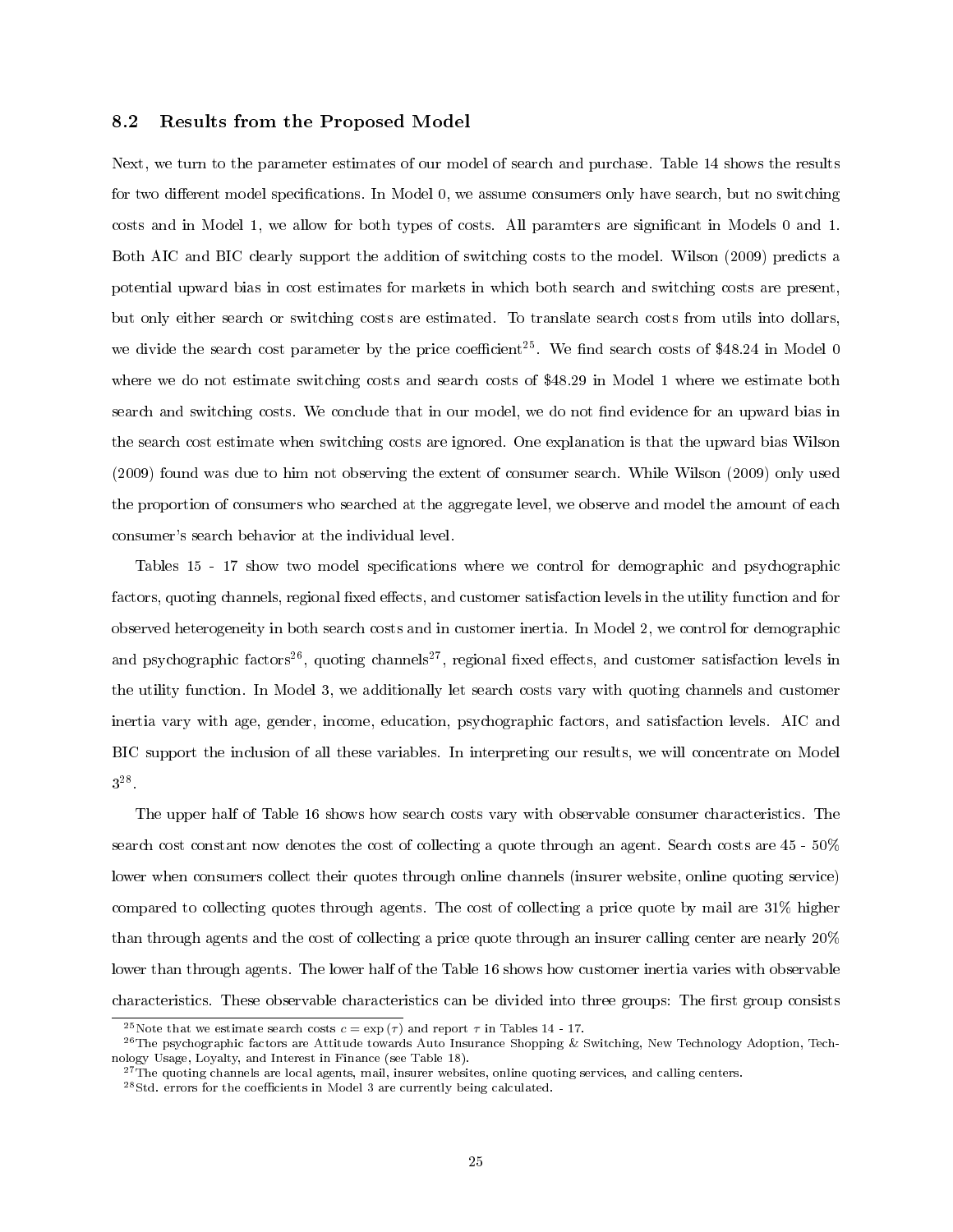of the intercept and demographic and psychographic factors that are uncorrelated our observed measures of customer satisfaction, i.e. gender, education, and "New Technology Adoption"; the second group of demographic and psychographic factors that are correlated with customer satisfaction, i.e. age, income, and the remaining four psychographic factors; and the third group consisting of the customer satisfaction measures. We will attribute the part of customer inertia associated with the first group of variables to customer switching costs and the part of customer inertia associated with the third group of variables to satisfaction-based inertia or loyalty. The second group of variables, i.e. those demographic and psychographic factors that are correlated with customer satisfaction measures, can be attributed to either customer switching costs or satisfaction based inertia. Here, we will attribute it to customer switching costs and report estimates under the alternative of attributing it to satisfaction-based inertia in the robustness checks. We find no significant effects of gender, but significantly increasing switching costs with age, income and education levels. Several psychographic factors also significantly influence switching costs. The more consumers dislike the auto insurance shopping and switching process, the higher their switching costs. While loyalty increases switching costs, Interest in Finance decreases them. Interest in Finance captures a consumer's interest in financial markets and publications. This factor is likely to also capture a consumer's financial savviness which decreases his switching costs as he is more willing to switch to a new auto insurance provider if this is advantageous to him. And finally, we also look at how customer inertia varies with satisfaction in several areas. We find three significant effects: Customer inertia increases with satisfaction with prices, policy offerings, and overall satisfaction. Satisfaction in the other areas (billing and payment process, interaction with insurer, and claims service) has no significant effects.

## 8.3 Model Fit and Predictive Ability

Before discussing the levels of search and switching costs, we first want to see how well our model predicts consideration and purchase. The average size of a consideration set is 2.96 in our data, while our model predicts an average size of 2.78. Table 23 shows how the predicted composition of consideration sets, the purchase market shares, and the retention rates compared to the ones observed in the data. Our model predicts the composition of consideration sets within two percentage point for all companies with the exception of Geico, Progressive, and State Farm<sup>29</sup>. The purchase market shares are predicted within the same range for all companies with the exception of State Farm<sup>30</sup>. Our model underpredicts retention rates by about 2 percentage points<sup>31</sup>. The largest differences between predicted and actual retention rates

<sup>&</sup>lt;sup>29</sup>The differences between predicted and actual consideration set shares for Geico, Progressive, and State Farm are  $2.06, 2.50$ , and 2.37 percentage points, respectively.

 $30$ The difference in actual and predicted purchase market shares is 2.60 percentage points.

 $^{31}\rm{The}$  actual average retention rate is 72%; our estimates predict an average retention rate of 70%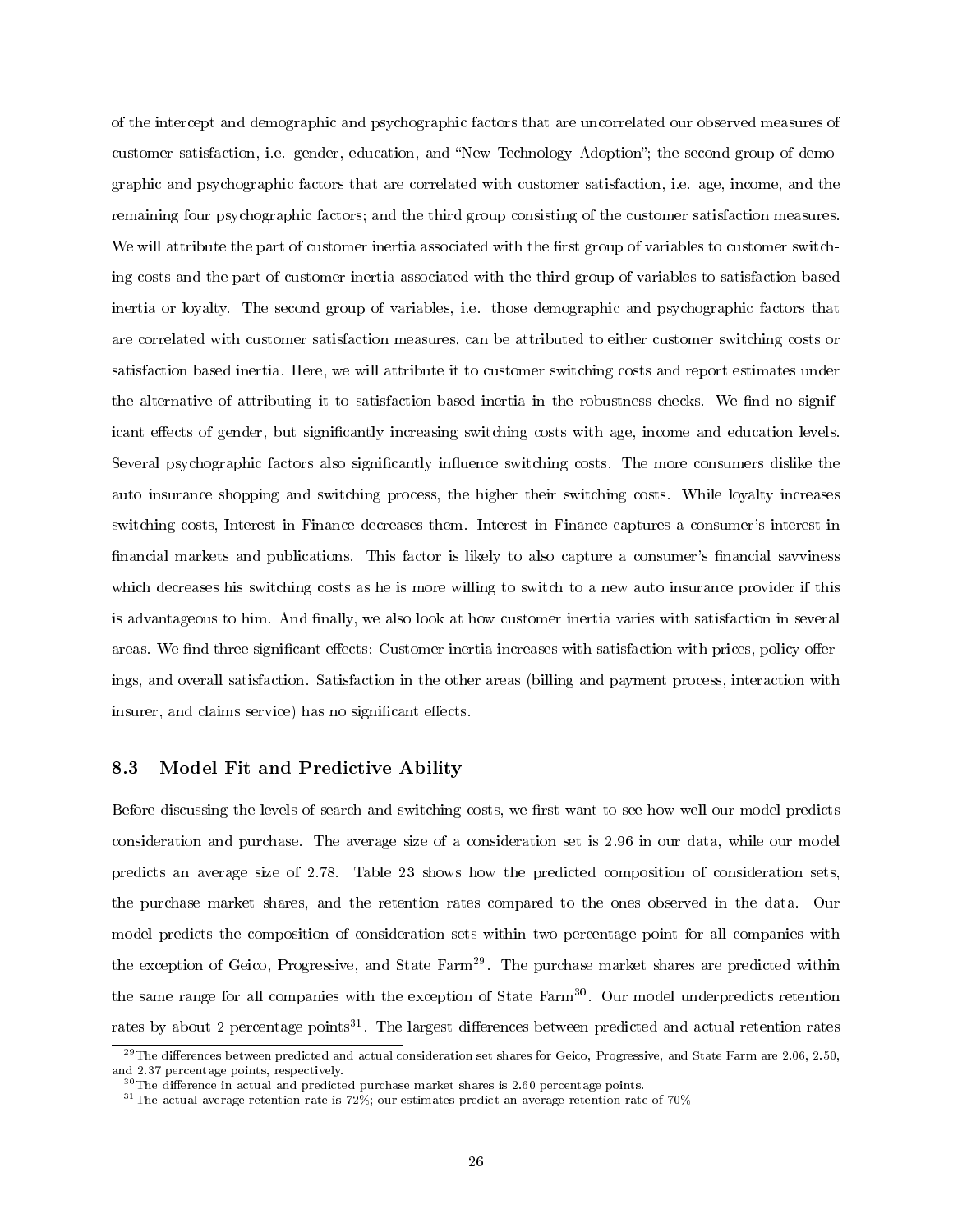are found for Geico, GMAC, MetLife, and Progressive. We conclude that our model is able to describe the patterns observed in the data.

#### 8.4 Search and Switching Costs

After establishing the validity of our results, we will now discuss the levels of search and switching costs in terms of dollars. We find search costs (per search) of \$83.42 through agents, \$109.84 through mail, \$68.01 through calling centers, \$47.06 through insurer websites, and \$41.19 through online quoting services. Dahlby and West (1986) estimated search costs to be between CAD \$127.65 - CAD \$553.61 (adjusted for inflation) for auto insurance in the seventies in Canada. Our search cost estimates are lower. We attribute this to the data being collected partially in rural Canada where the density of agents was lower, to the introduction of calling centers and to the internet during the last decades which lowered consumer search costs. Similar to search costs, we divide the switching cost parameter by the price coefficient to calculate a dollar value for switching costs<sup>32</sup>. Average switching costs are \$84.19, but there is a lot of variation in switching costs based on observable characteristics as shown in Figure 2. Cummins et al. (1974) found switching costs to equal 20% of the premium paid which would be \$118.59 with our data. Berger et al. (1989) found switching costs to lie between CAD \$178.86 and CAD \$370.49 (adjusted for inflation) so that their switching cost estimate in today's dollar is somewhat higher. We conclude that our switching cost estimates are smaller than those found by the previous literature. We attribute this to the fact that previous literature was not able to differentiate between consumer inertia due to customer satisfaction and consumer inertia due to switching costs and attributed all observed inertia to switching costs. If we follow this approach, we find the median value of consumer inertia to be \$284.30 which is similar to the estimates reported by Berger et al. (1989). An interesting question that was raised in the introduction is to what extent the high retention rate that we observe in the auto insurance industry is caused by consumer satisfaction and to what extent by market ridigities. We will explore this question in detail in a counterfactual (Section 10.1).

#### 8.5 Price Elasticities and Implied Mark-ups

Table 19 shows the implied own-price elasticities. The mean price elasticity is -2.10 with a minimum of -2.80 and a maximum of -1.01. The mark-up implied by the average price elasticity is 32.26%. Mark-ups in the insurance industry are calculated as premiums earned minus losses (claims) and administrative expenses. Administrative expenses have to be filed with the pricing schedules, but we have no information on them. Two additional difficulties in calculating industry mark-ups are that insurance companies do not report

<sup>&</sup>lt;sup>32</sup>Similar to the search cost coefficient, we estimate the coefficient capturing consumer inertia  $\beta_i = \exp\left(\tilde{\beta'} + Z_i \kappa'\right)$  and report  $\tilde{\beta}'$  and  $\kappa'$  in Tables 14 - 17.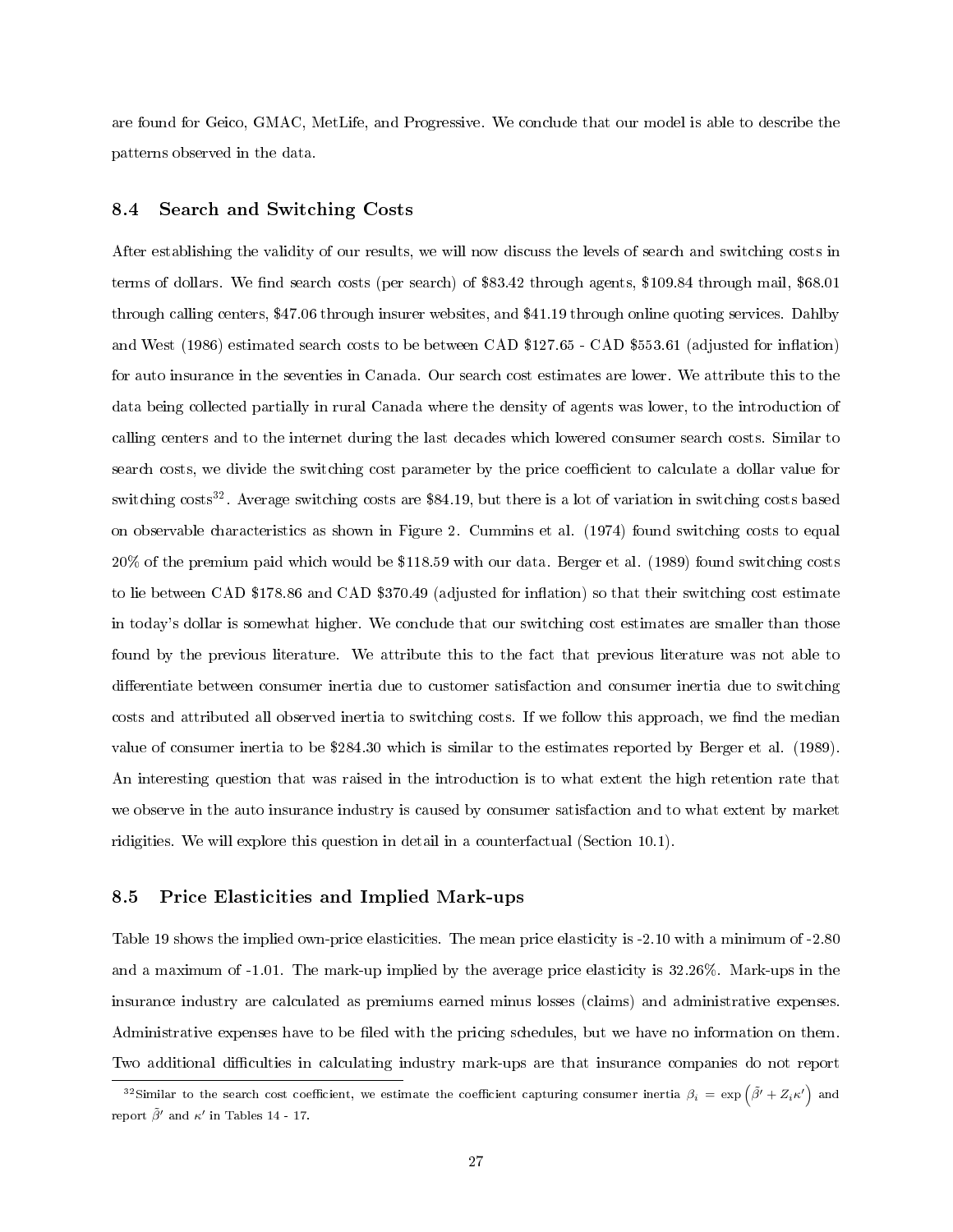profits and profit margins by business line and that earned premiums are re-invested and not all insurance companies report this income separately. But we were able to collect data on premiums earned and losses for private passenger auto insurance for 2007. Using this data, we calculated the implied mark-ups as shown in Table 22. In interpreting these mark-ups and comparing them to those implied by our model, we have to be careful as they do neither include administrative expenses which would push them down nor premium re-investments which would push them up. We conclude that the mark-ups implied by our model are similar to those implied by industry data. Thus it provides some check of the validity of our estimation results.

To summarize, we find substantial search and switching costs present in the auto insurance industry with a large amount of heterogeneity based on observable characteristics. The estimated price elasticities suggest mark-ups similar to those implied by industry data.

# 9 Counterfactuals

In our model, customer retention can come from four sources: search costs, switching costs, customer satisfaction, and consumer preferences other than those associated with inertia. In the first counterfactual, we study how much each of these factors contributes to the observed high retention rate the in U.S. auto insurance industry. In the second counterfactual, we evaluate the value of customer satisfaction to insurance companies. And in the last counterfactual, we study whether insurance companies should increase or decrease their premia and whether they should do so uniformly for all customers or differentiate between new and existing customers.

## 9.1 Decomposition of Customer Retention

We study how each of the four potential sources - search costs, switching costs, customer satisfaction, and consumer preferences other than those associated with inertia - contribute to the high observed consumer retention rate. The results are shown on the left side of Table 27. The retention rate predicted by our model under current consumer behavior is 70.60%. When search costs are eliminated, the retention rate decreases to 43.41%. When customer satisfaction is also additionally eliminated, the retention rate decreases to 14.42%. Finally, when switching costs are also eliminated, the retention rate drops to 7.16%. We conclude that there are two main reasons for the high observed retention rate in the U.S. auto insurance industry: search costs and customer satisfaction. 38% of the retention in this industry is due to search costs and 41% due to customer satisfaction. After accounting for customer satisfaction, we find switching costs to drive only 11% of the high customer retention.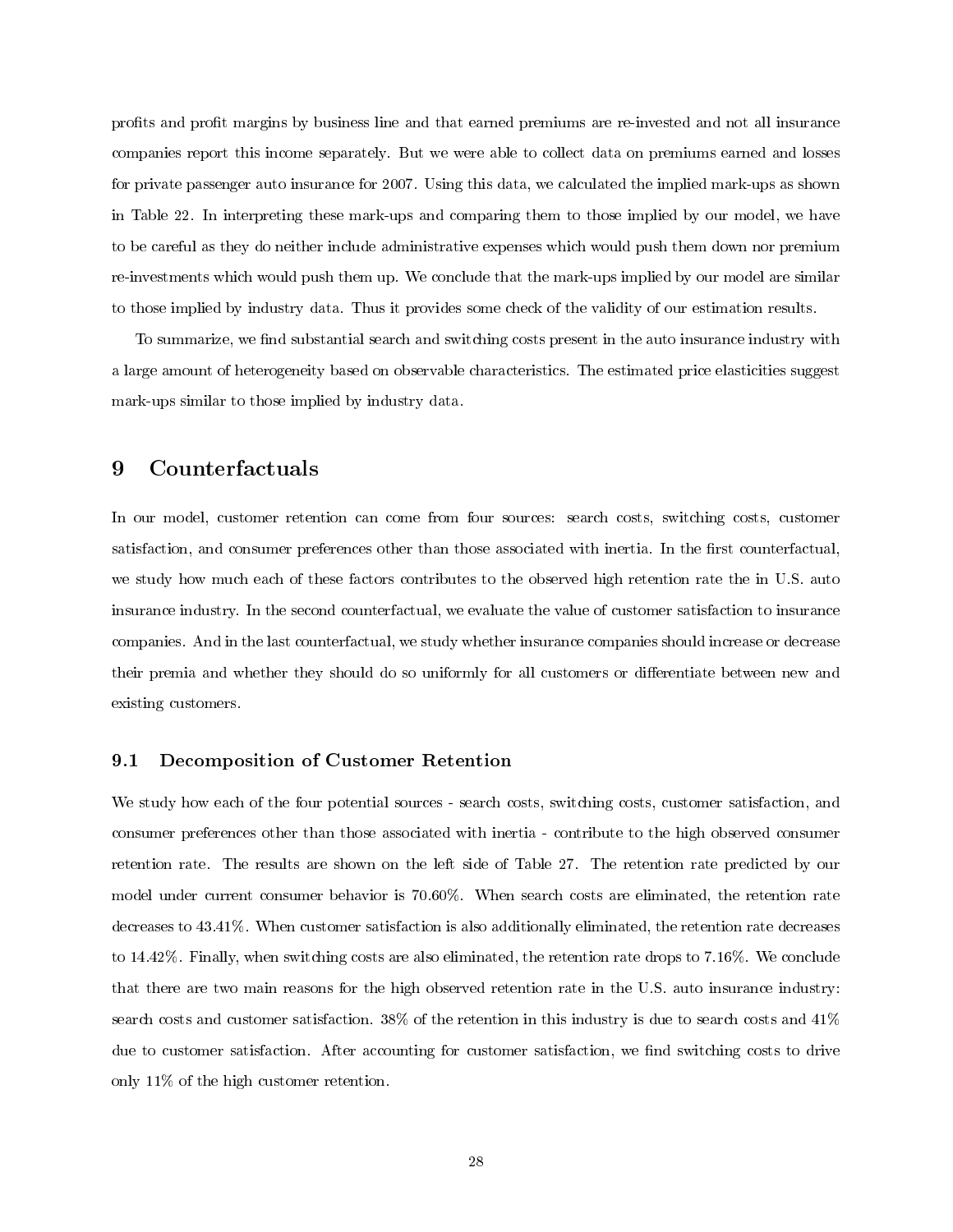### 9.2 Value of Customer Satisfaction

Insurance companies invest heavily in measures aimed at increasing customer satisfaction. The cost of such measures are relatively easy to quantify; quantifying the benefits is more difficult. Increasing customer satisfaction can have three effect on consumer behavior: (1) It can prevent consumers from requesting price quotes from other insurance companies; (2) given consumers' consideration sets, it can prevent consumers from switching to a different insurance provider; and (3) it can increase a company's brand value. This first two effects occur immediately, the third effect has long-term character. In this counterfactual, we will concentrate on the immediate two effects, i.e. on consumer search behavior and purchase behavior given consideration. We do so by conducting four counterfactuals. In each of them, we pick one company and maximize the satisfaction of existing customers with this company (holding everything else constant). The four companies we study are Allstate, Geico, Safeco, and Travelers. We picked them as they differ on two dimensions: company size and the level of the average premium.

Results are shown in Table 28. All four companies benefit from an increase in customer satisfaction by raising their consideration and purchase market shares as well as retention rates. Comparing the companies on the two dimensions company size and level of average premium, the smaller companies (Safeco and Travelers) benefit more than larger companies (Allstate and Geico) and the less expensive companies (Geico) and Safeco) benefit more than the more expensive companies (Allstate and Travelers). On average, insurance companies are able to increase their share among the considered brands by about 5%, their share among the purchased brands by about 15%, and their retention rates by about 19%.

To put a dollar value on the benefits of increasing customer satisfaction, we calculate the additional profits associated with the higher market shares and rescale them to the actual size of the U.S. auto insurance industry of about \$160 billion. As shown in Table 19 and discussed in the Results section, gross profit margins lie between 20% and 30% in the U.S. auto insurance industry. We deduct 5% from these gross profit margins to account for insurance companies' administrative expenses and calculate the increase in profits assuming net profit margins of 15% and 25%. Results are shown in Table 29. All four insurance companies can increase their profits between \$124 and \$658 million (assuming a profit margin of 15%) and \$194 million and \$1,108 million (assuming a profit margin of 25%) from maximizing their customers' satisfaction.

#### 9.3 Pricing

While insurance companies can influence consumer search and switching costs only to a very limited extent, in this counterfactual, we explore how insurance companies should set prices for new and existing customers in the presence of current levels of search and switching costs. Here, we look at the effects of a company offering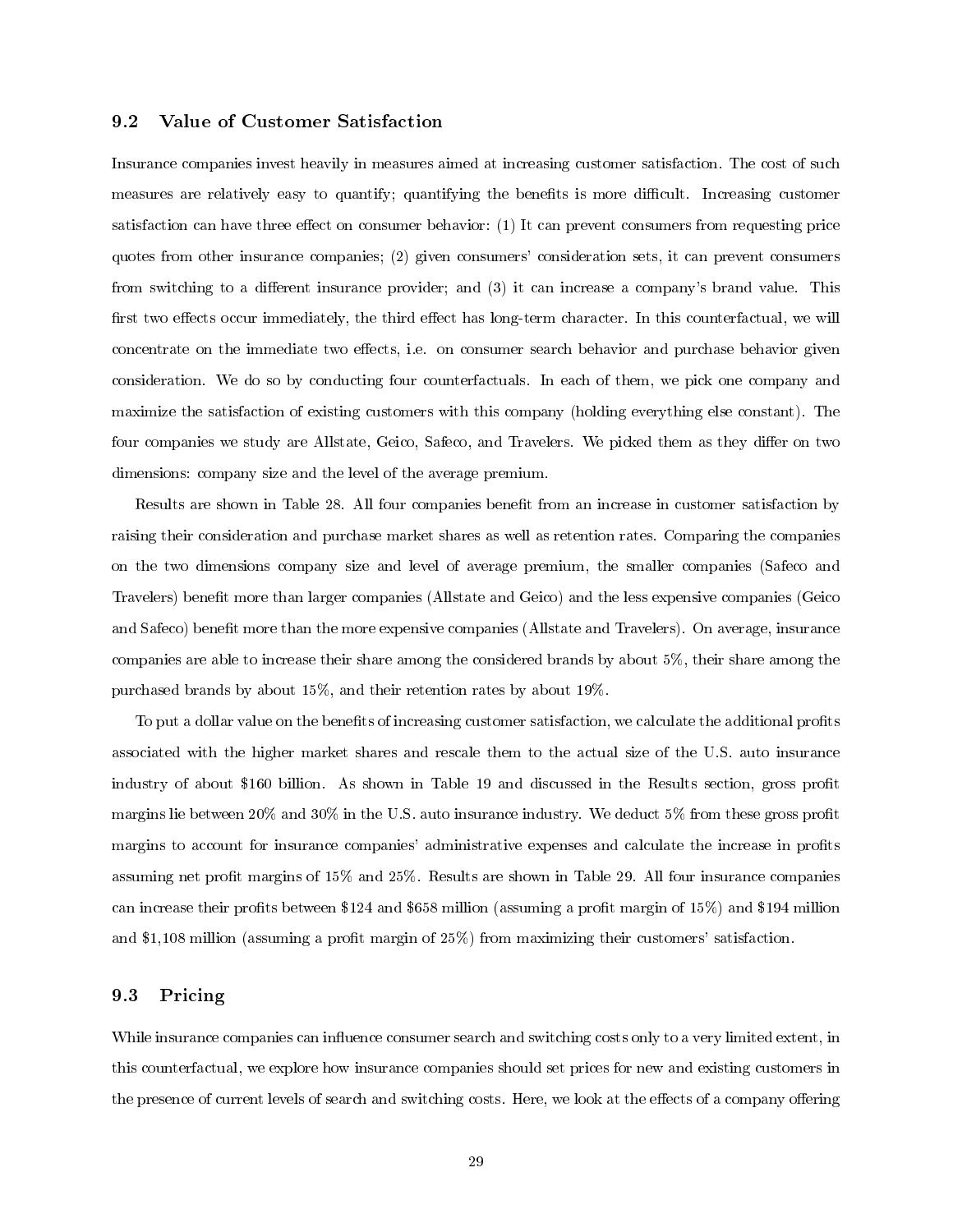a  $10\%$  discount to new customers holding everything else constant and at the effects of a company increasing premia by 10% to new customers holding everything else constant. We do the same in the case of a discount and premium increase for existing customers. The two companies that we study in this counterfactual are Allstate and Geico. The results are shown in Table 30. Not surprisingly, we find that offering discount to either new or existing customers increases a company's marketing share and increasing the level of an insurance premium to either new or existing customers decreases a company's market share. Note that the more expensive company Allstate is able to increase its market share more than the less expensive company Geico by offering discounts to new or existing customers. On the other hand, Geico looses less of its market share when it increases the prices for either new or existing customers than Allstate.

As mentioned in Section 3, the U.S. auto insurance industry is highly regulated. One of the regulations is that insurance companies have to offer premia to a customer based on the customer's belonging to a risk group. This also gives the intuition why discounts to new customers are not profitable: They have to be offered to all new customers which drives up the costs of these discounts to a very high level and is higher than the additional profits coming from winning over additional new customers. On the other hand, increasing insurance premia to existing customers is profitable to insurance companies. The profit decrease due to loosing customers is smaller than the profit increase due to higher premia for the remaining existing customers.

Table 30 showed the effects of the change in premia only. In reality, changes in prices are often accompanied by advertising campaigns or change the content of existing advertising campaigns. Discounts or price increases might also change the distributions of prices in the market and customer satisfaction with prices offered by their insurance provider. While capturing the joint effect of advertising and a change in prices is difficult within the framework of our model, we are currently working on incorporating the effect of a change in premia on the distribution of insurance prices on consumer search and purchase behavior in this counterfactual in the next version of the paper.

## 10 Robustness Checks

### 10.1 Pricing Regressions

We check whether the personal characteristics we have can explain the variation in insurance policy prices. To do so, we run two hedonic pricing regressions where we regress prices on observed characteristics. Similar to the model estimation, we only use prices charged by the previous insurer in the first pricing regression and all quoted prices in the second pricing regression. Results are shown in Table 20. The two middle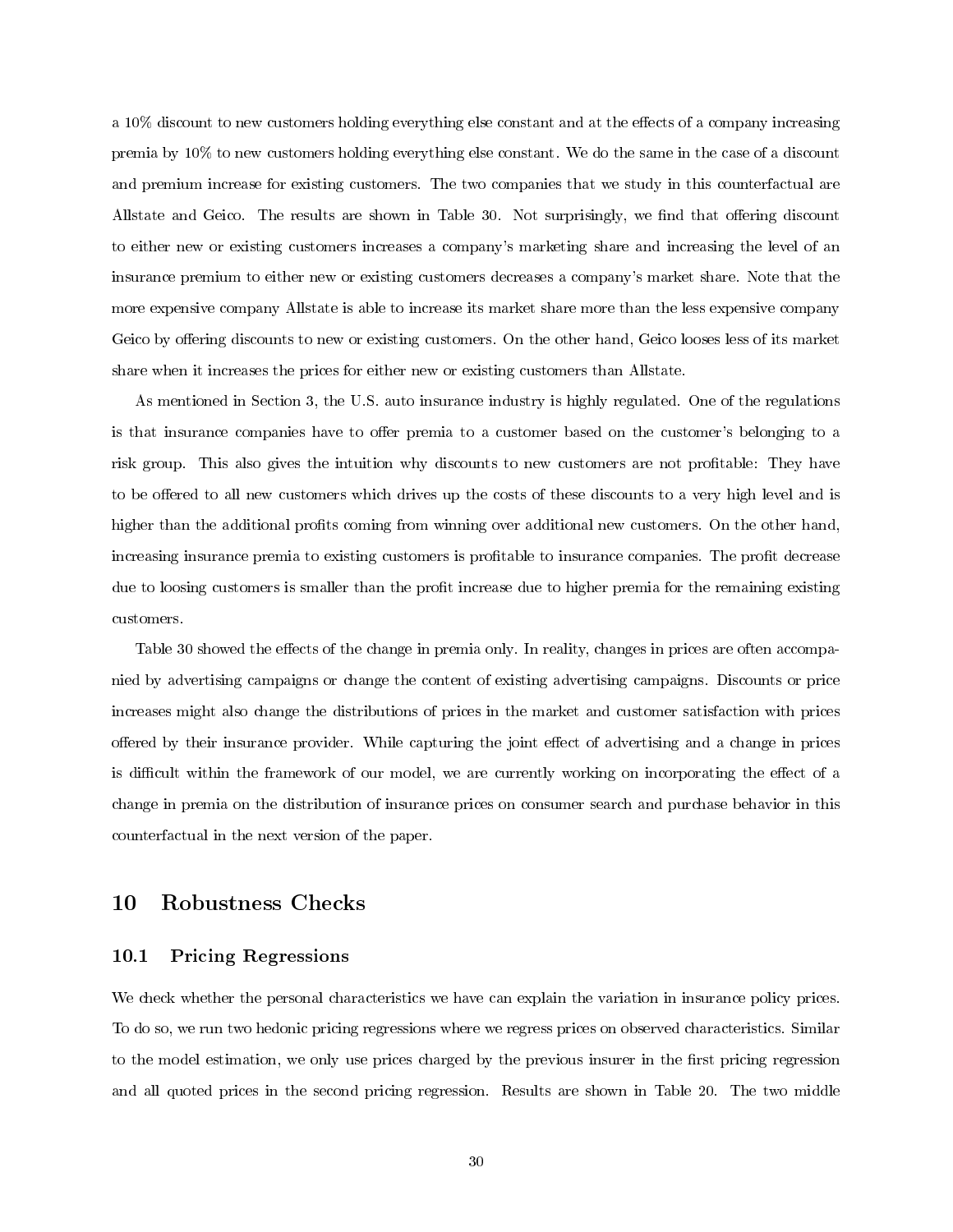columns show the estimates for the PI Pricing Regression, the two columns at the right the estimates for All Quotes Pricing Regression. Note that all coefficients have expected signs and reasonable magnitudes. The coefficient estimates across these two pricing regressions are also quite similar in magnitude and lie within two standard errors of each other suggesting some internal consistency. The  $R^2$  for the PI and All Quotes Pricing Regressions are .69 and .57, respectively, and support our view that we have information on most of the consumer characteristics that determine insurance premiums. To show that these "low"  $R^2$  are due to the fact we combine prices across all companies, we run company-specific pricing regressions. Due to data limitations, we are only able to do so for the largest four auto insurance companies (Allstate, Geico, Progressive, and State Farm). The  $R^2$  of these separate pricing regressions (using all quoted prices) are .82, .80, .83, and .87, respectively. These regressions show that although the characteristics do explain a substantial portion of variation in prices, there are nevertheless factors left out that can justify the assumption of price search as noted previously.

#### 10.2 Assumptions During Data Reconstruction Process

During the process of recontructing the competitive price quotes<sup>33</sup>, we needed to make some data assumptions (Table 2) in order to be able to recover the premia. A valid question is how these assumptions influence our results. While it is prohibitively expensive to check the consequences of our data assumptions in the price recovery process by reconstructing competitive prices using a different set of assumptions, we try to mitigate those concerns by estimating our model using consumers who purchased auto insurance for one driver and one car only and did not have home insurance. The reasoning behind using this subset of consumers for our robustness check is that assumptions on additional drivers and cars as well as details on other insurance products should have the strongest influence on premia. By focusing on the subset of who purchased auto insurance for one driver and one car only and did not have home insurance, we avoid the effects of those assumptions of our estimates. The results are shown in Table 21. The estimates are very similar to those for Model 1 for the whole data set (see Table 14). The largest differences can be found in the search and price parameter estimates. Consumers seem to be more sensitive to prices and have a larger cost of search in utils. Search and the value on consumer inertia in dollars for this subset of consumers are \$52.46 (per search) and \$245.02, respectively, compared to \$48.29 and \$305.50, respectively, for the whole data set. We believe that the higher price sensitivity and lower inertia are due to the subsample consisting of younger, mostly single people or couples without children who make less money (e.g. average age 38.75 years in the subsample versus 45.23 years in the whole data set, 1.84 versus 2.33 people in the household). Despite the small differences in estimates, our results seem to be robust to the data reconstruction assumptions.

<sup>33</sup>For the details of this process, please see Section 4.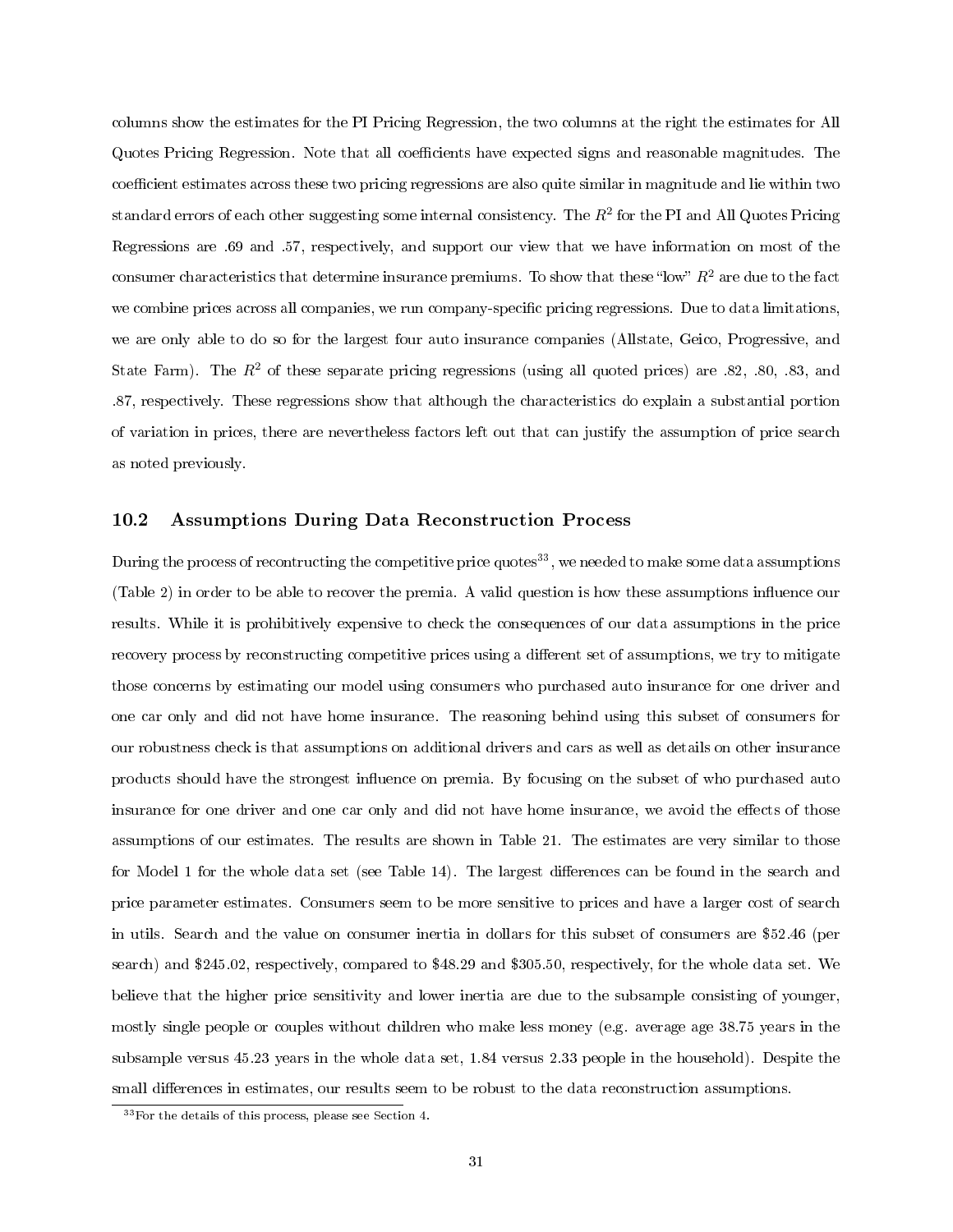## 10.3 Decreasing Cost of Search

In our model, we assume that consumers incur the same cost when collecting a price quote independently of whether it is the first quote or the tenth quote the consumer is collecting. An alternative model specification is to assume that consumers incur decreasing cost of search, i.e. collecting the first quotes is more costly to consumers than later quotes. We estimate this alternative model by dividing all consumers into four groups (those who search zero to two times, three or four times, five or six times, and seven or more times) and estimating search costs for each of these four groups separately. This specification also allows for decreasing cost of search in a "non-parametric" way. The results are shown in Table 25. We find the cost of one search for consumers who search zero to two times to be \$65.31, for consumers who search three or four times  $$51.87$ , for consumers who search five or six times  $$41.62$ , and  $$34.66$  for consumers who search seven or more times. The loglikelihood for this model is -3,090.73. We conduct a likelihood ratio test and compare the likelihood of the model allowing for decreasing cost of search with the likelihood of Model 1 in Table 14. We find the model with decreasing cost of search to significantly better fit the data. We intend to make the model with decreasing search costs as our focal model in future versions of the paper.

#### 10.4 Consumer's Knowledge of the Price Distributions

One of the assumptions that we make in our model is that consumers know the distributions of prices present in the market with the parameters of this distribution coming from the observed price distributions in the data. To examine the sensitivity of our results to this assumption, in particular to assess the consequences of consumers having less information, we increase the estimated variance of the price distributions two- and four-fold to reflect consumers knowing less about the prices in the market. The results are shown in Table 24. We find the cost of one search to be \$105.04 when the variance is doubled and \$213.55 when the variance is quadrupled. Recall that we found cost of one search of \$48.29 for the same model specification under the assumption that consumers know the distributions of prices present in the market. This means that search costs are increasing when consumers are less knowledgeable about the distributions of prices. The loglikelihoods of the model specifications with doubled and quadrupled variances are -3,314.60 and -3,344.24, respectively. The loglikelihood of the same model where we assume consumers know the distribution of prices present in the market and estimate its variance from data on premia (Model 1, Table 14) is -3,295.35. Thus our assumption appears to be more consistent with the data as compared to the alternative assumption of less information.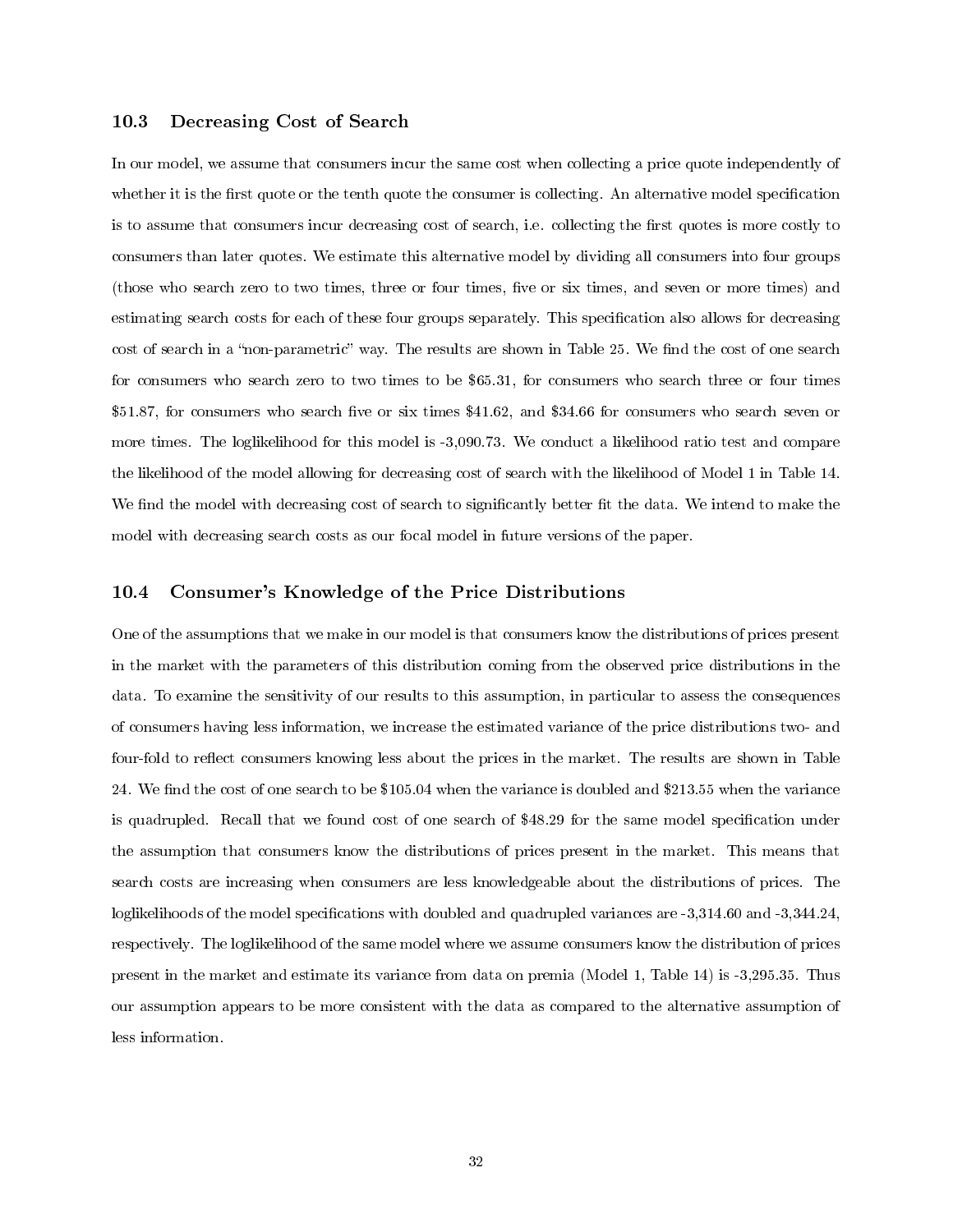#### 10.5 Advertising

In our model, we control for a consumer's exposure to an insurance company's advertising by including an interaction effect between an insurance company's monthly advertising spending (during the month prior to the consumer's auto insurance purchase) and company-specific advertising recall measures reported by individual consumers. Here, we explore how sensitive our results are to different specifications of advertising in our model. We estimate three different models: In the first model specification, we only control for monthly advertising spending during the month prior to the consumer's auto insurance purchase in the utility function; in the second model specification, we only control for self-reported advertising recall by the consumer for each company; in the third model specification, we control for both monthly advertising spending and advertising recall; and in the fourth model specification, we control for both the main effect of advertising spending and advertising recall and the interaction effect between both variables. The estimates are shown in Table 26. In the first model specification, we find monthly advertising spending to be insignificant; in the second model specification, we find a coefficient for advertising recall of  $.77^{34}$ ; in the third model specification, we find coefficients for advertising recall and advertising spending of .50 and -.40, respectively, and in the fourth model specification, we find positive coefficients for both advertising spending (.06) and advertising recall  $(1.00)$  and a negative interaction effect between those two variables  $(-.13)$ . Also note that our search cost estimates are robust across these three model specifications  $(\$43.99, \$44.56, \$44.39, \$44.96$  compared to \$48.29 from Model 1, Table 14). Similarly, the total effect of consumer inertia remains (stemming from both switching costs and customer satisfaction) constant across all three model specifications and similar to the one found in Model 1 (Table 14). The loglikelihoods of these three model specifications are  $-3,300.06, -3.295.60$ , -3,293.52, and -3.291.89, respectively. While the loglikelihood expectedly increases with the inclusion of more variables in the estimation, AIC and BIC paint a mixed picture. AIC supports the inclusion of more variables, while BIC which punishes the introduction of additional variables more severely does not support model specifications with more variables. Most importantly, we note that our results are robust to all alternative model specifications with regard to advertising.

A potential concern in the way that we currently incorporate advertising in our model is one of endogeneity. Insurance companies might target specific groups of consumers with their advertising from which they know that these consumers are likely to respond to their ads. We try to control for exposure to advertising by using consumer-specific advertising recall measures in our model. We acknowledge that this might not fully solve the advertising endogeneity problem, but point out that our goal to is mainly to control for advertising. We do not interpret the advertising coefficient structurally and are not conducting counterfactual analyses

 $34$ Recall that the interaction effect between advertising spending and advertising recall has a coefficient of .15 in Model 1, Table 14.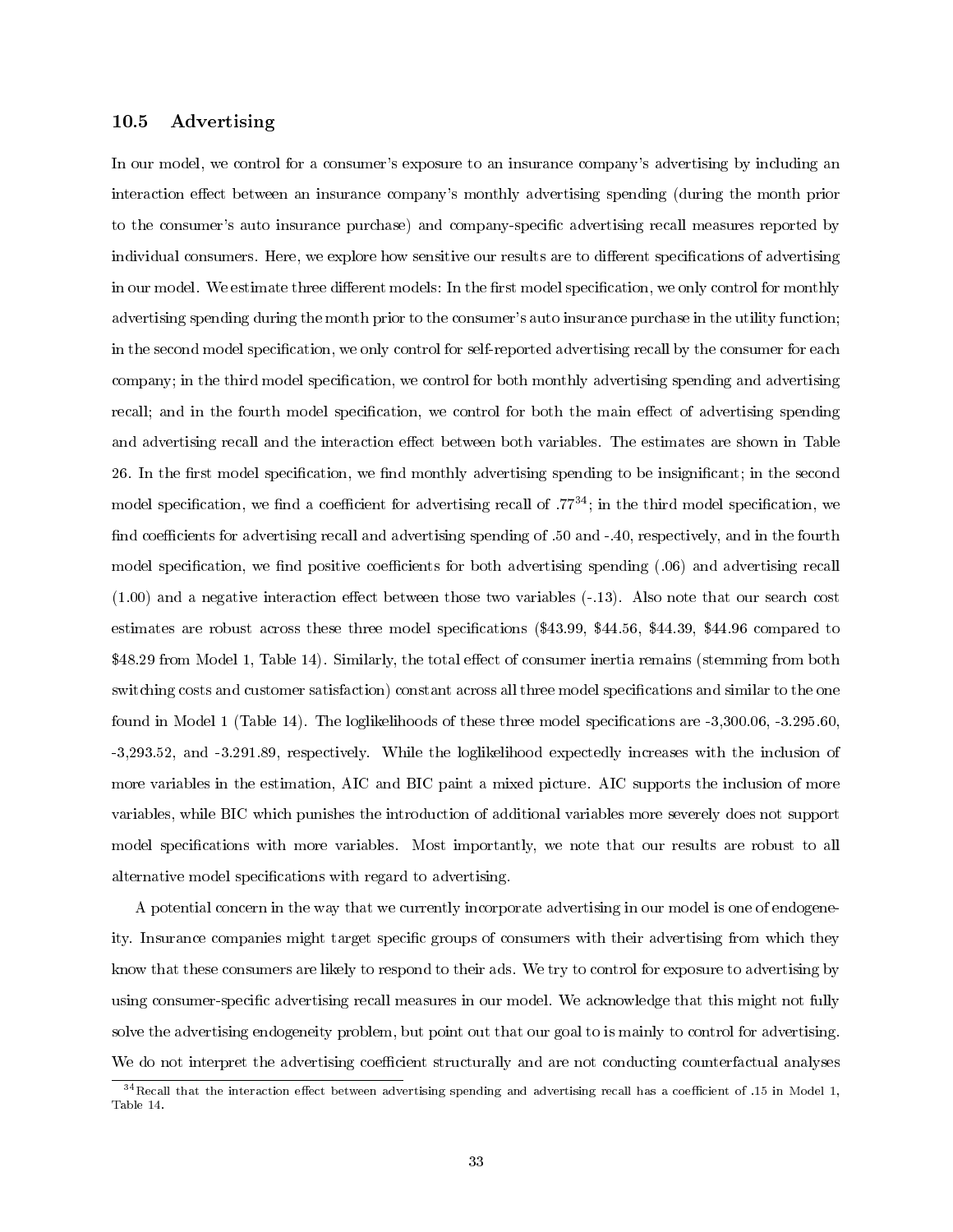where we study how changes in advertising affect consumer behavior.

#### 10.6 Sequential Search

As mentioned in the Section 5 on the model, the search method the consumer is using is not identified because in our data we observe the outcome of the search process, but not the sequence of searches. Either assumption on the search method, i.e. simultaneous or sequential search, can be justified by factors outside our model specification. In our model, we assumed consumers search simultaneously to form their consideration sets. In this section, we want to test for the robustness of our results under a sequential search assumption. We currently do not have estimation results for this model, but explain our estimation approach in detail in Technical Appendix C.

#### 10.7 Adverse Selection

Previous literature has found mixed evidence on the existence of adverse selection and informational asymmetries in general in the auto insurance industry<sup>35</sup>. We tested for adverse selection in our data using the approaches suggested by Puelz and Snow (1994) and Dionne et al. (2001) and have no found evidence of adverse selection.

# 11 Limitations & Future Research

There are several limitations to our research. First, our model describes the consumer search process and the purchase decision given a choice of a policy with certain characteristics (coverage choices, payment terms), i.e. we do not jointly model policy choice and purchase. Our model assumes that consumers first make the decision what policy to buy and then start the shopping process. It is left for future research to develop a model where consumers choose policy characteristics and search at the same time evaluating different policies. Second, we assume that consumers have rational expectations about prices for all companies in the market. This points to two assumptions that we are making: Consumers are aware of all the companies operating in their markets and consumers have rational expectations about prices. Clearly, a model that uses information on all three stages of the purchase process (awareness, consideration, choice) would provide further details into the first two stages. A model has information on consumer price expectations or is able to recover them would enable researchers to test the hypothesis of rational price expectations.

<sup>35</sup>Among papers that found evidence for informational asymmetries in the auto insurace industry are Puelz and Snow (1994) and Israel (2007). Among papers that did not find evidence for informational asymmetries are Dionne et al. (2001), Cummins and Tennyson (1996), Abbring et al. (2003), and Chiappori and Salanié (2000).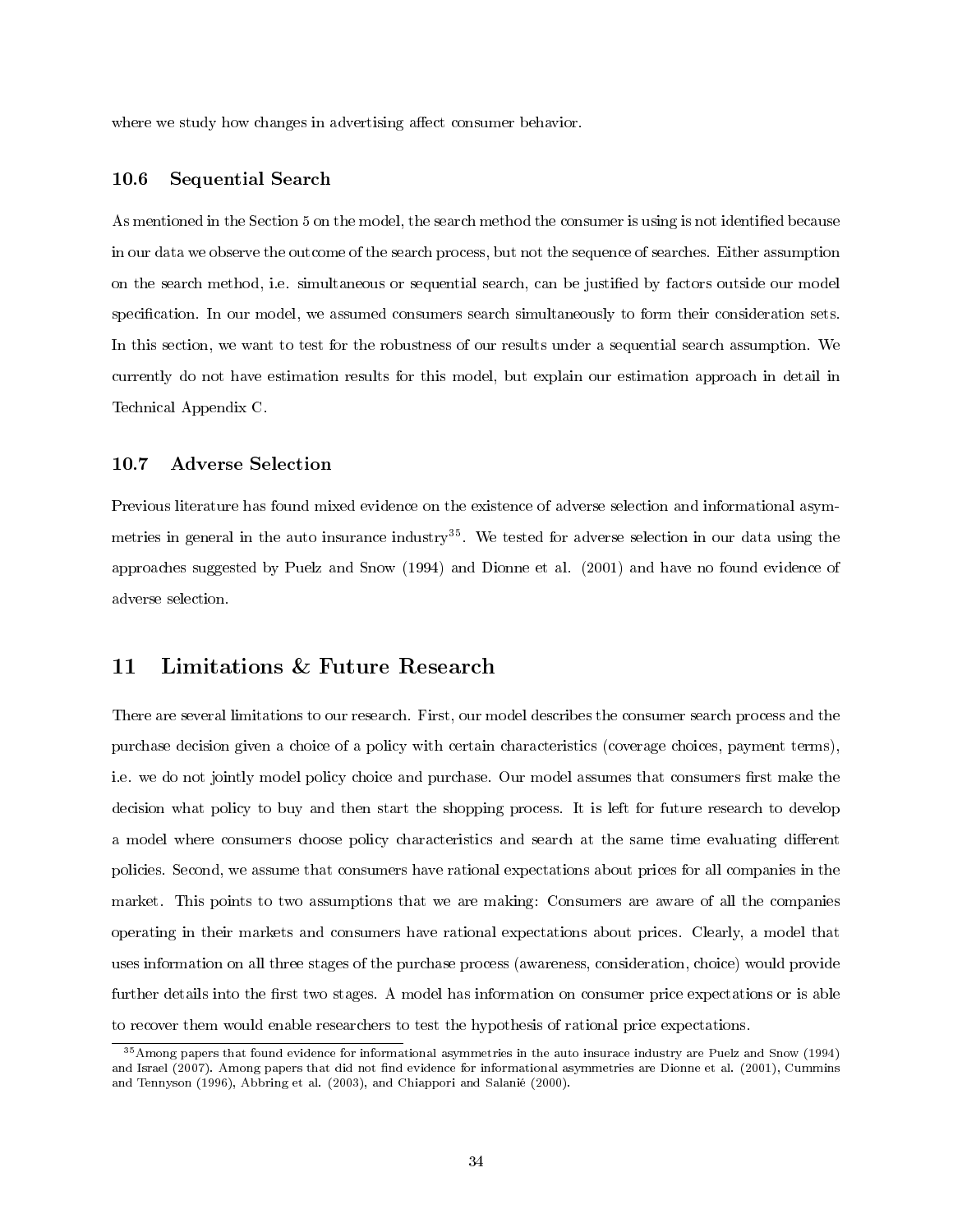Third, our data does not allow us to account for unobserved heterogeneity. While using information on quoting channels, demographics and psychographic factors allows us to account for observed heterogeneity in preferences, search and switching costs, it is possible that there are residual sources of heterogeneity that we have not accounted for. Fourth, some data limitations and institutional characteristics of the insurance industry make a direct comparison with models and conclusions from previous literature difficult. Not having price information for all companies in a consumer's market or knowing consumer price expectations together with the large number of companies that operate in each market make a meaningful comparison with previous literature that has estimated consideration sets impossible<sup>36</sup>. Another stream of literature on search (Hong and Shum (2006), Moraga-Gonzalez and Wildenbeest (2008)) assumes consumers search companies randomly, i.e. every company in the market has the same chance of being picked for a price quote by the consumer. A direct comparison of their results with ours is again not possible as we use a utilitybased approach that allows for differences in brand preferences, advertising, and switching costs, while in addition to random search - previous literature did not incorporate these characteristics and assumed consumers only care about prices. A comparison of our model and results with previous literature on search and consideration is left for future research in an industry with different characteristics.

Fifth, another area that future research could focus on is disentangling the part of search cost that is due to time cost from the part that is due to psychological cost. The results would help researchers understand why search costs have not disappeared with the introduction of the internet. Sixth, we found company type and regional differences in preferences similarly to Bronnenberg et al. (2009). Social interaction, the regulatory environment favoring one company over another, regional pricing, agent density, and historical brand preferences are all possible explanations. The contribution of each factor to the observed preference pattern is left for future research. And finally, we observed insurance companies to follow four distinctly different market entrance strategies: being present in (nearly) all markets, in the biggest markets, in geographically connected markets or concentrating on one market. Gaining insights into the reasoning behind these strategies may be an interesting area to explore.

# 12 Conclusion

The U.S. auto insurance industry presents ample potential for research in marketing. We contribute to this literature by providing an explanation for the high observed retention rate and the high savings advertised by insurance providers when switching insurers in this industry. We show that the levels of search and switching costs that we find in our data can explain this retention rate. From a methodological perspective,

 $36$ There are 11 - 17 companies operating in each market in our data. Previous literature that has estimated consumer consideration sets used markets with a much smaller number of brands, e.g. Mehta et al. (2003) use a market with four brands.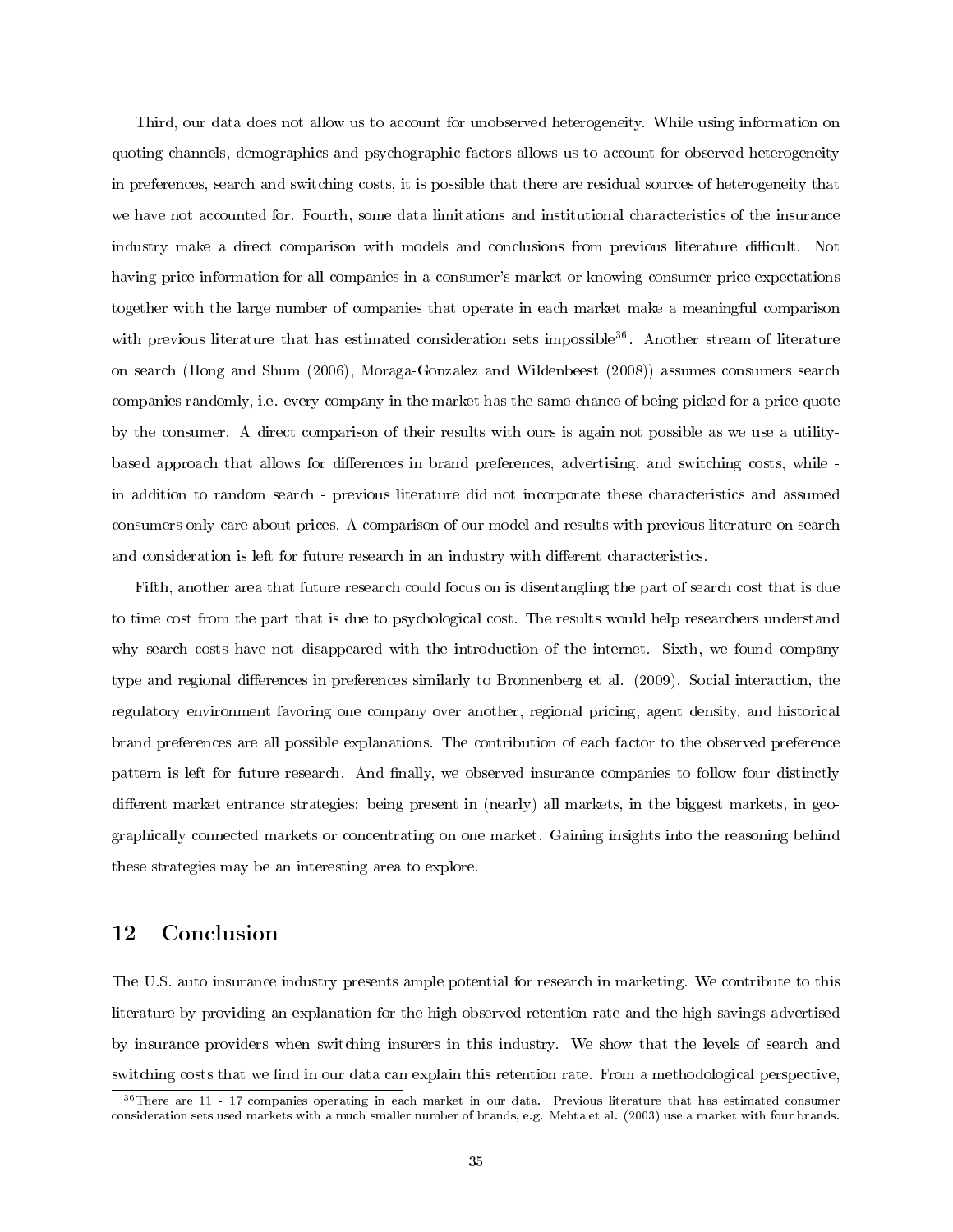our paper contributes to the marketing literature by jointly modeling search, consideration, and switching. We provide a search cost estimation approach that is feasible in markets with a large number of alternatives where one observes the consideration set and the choice decision.

We find average switching costs of about \$85, cost of one price search over the internet of about \$45 and cost of a price search through local agents, mail, and calling centers of \$83, \$110, and \$70, respectively. When studying how search and switching costs, customer satisfaction, and consumer preferences other than those associated with inertia contribute to the level of retention found in the auto insurance industry, we find consumer search costs and customer satisfaction to be the two main drivers. These search and switching costs together with customer satisfaction provide an explanation for the very high retention rate observed in the auto insurance industry and appear to support the high potential savings advertised by the industry. To support managers in their decision making about investments in measures to increase customer satisfaction, we calculate additional profits resulting from a maximization of customer satisfaction. We find maximizing customer satisfaction to yield additional prots in the magnitude of several hundred million dollars. And finally, we study whether insurance companies should increase or decrease insurance premia to new and existing customers. We find insurance companies to lose money by offering discounts to new customers and increase their profits by increasing premia to existing customers. Our results are consistent with the "invest-harvest" theme found in the switching cost literature.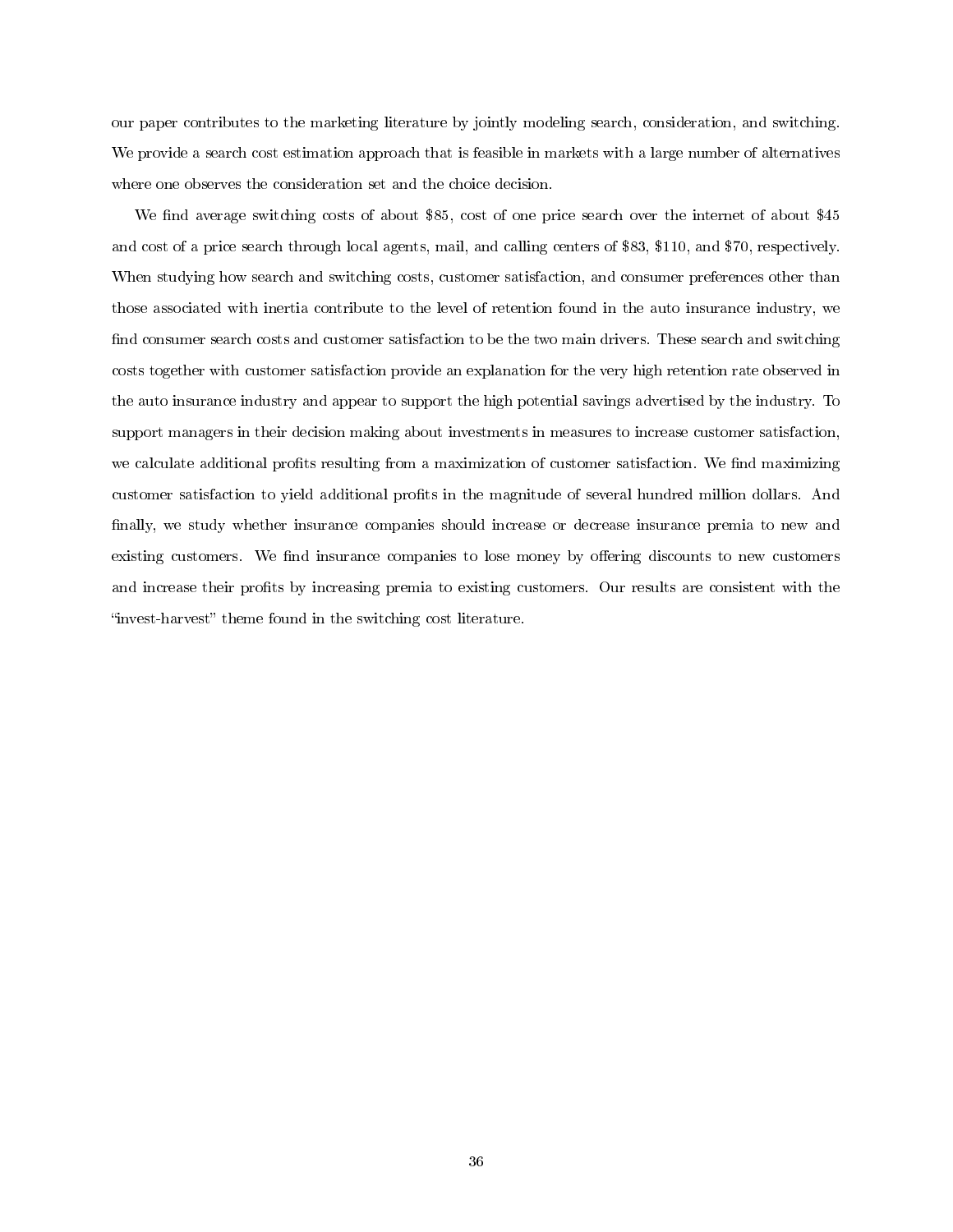# References

- [1] Abbring J. H., P.-A. Chiappori, J. Pinquet (2003), "Moral Hazard and Dynamic Insurance Data", Journal of the European Economic Association, 1(4), 767 - 820.
- [2] Allenby, G. M., and J. L. Ginter (1995), "The Effects of In-Store Displays and Feature Advertising on Consideration Sets", International Journal of Research in Marketing, 12(1), 67 - 80.
- [3] Baye, M.R., J. Morgan, and P. Scholten (2007), "Information, Search, and Price Dispersion", Handbook of Economics and Information Systems, Vol. I.
- [4] Ben-Akiva, M.E., and S.R. Lerman (1985), "Discrete Choice Analysis: Theory and Application to Travel Demand", MIT Press.
- [5] Berndt, E. R., R. S. Pindyck, and P. Azoulay (2003), "Consumption Externalities and Diffusion in Pharmaceutical Markets: Antiulcer Drugs.", Journal of Industrial Economics, 51(2), 243 - 270.
- [6] Berger, L. A., P. R. Kleindorfer, H. Kunreuther (1989), "A Dynamic Model of the Transmission of Price Information in Auto Insurance Markets", The Journal of Risk and Insurance, 56, 17 - 33.
- [7] Bronnenberg, B.J., S.K. Dhar, and J.-P. Dubé (2009), "Brand History, Geography, and the Persistence of Brand Shares", Journal of Political Economy,  $117(1)$ , 87 - 115.
- [8] Brynjolfsson, E., A. Dick, and M. Smith (2004), "Search and Product Differentiation at an Internet Shopbot", Working Paper.
- [9] Carlson, J.A., and R.P. McAfee (1983), "Discrete Equilibrium Price Dispersion", Journal of Political Economy, 91(3), 480 - 493.
- [10] Chade, H., and L. Smith (2006), "Simultaneous Search", Econometrica, 74(5), 1293 1307.
- [11] Chade, H., and L. Smith (2005), "Simultaneous Search", Working Paper.
- [12] Chiang, J., S. Chib, and C. Narasimhan (1999), "Markov Chain Monte Carlo and Models of Consideration Set and Parameter Heterogeneity, Journal of Econometrics, 89, 223 - 248.
- [13] Chiappori, P.-A., and B. Salanié (2000), "Testing for Asymmetric Information in Insurance Markets", Journal of Political Economy, 108(1), 56 - 78.
- [14] Chiappori, P.-A., B. Jullien, B. Salanié, and F. Salanié (2006), "Asymmetric Information in Insurance: General Testable Implications", The Rand Journal of Economics, 37(4), 783 - 798.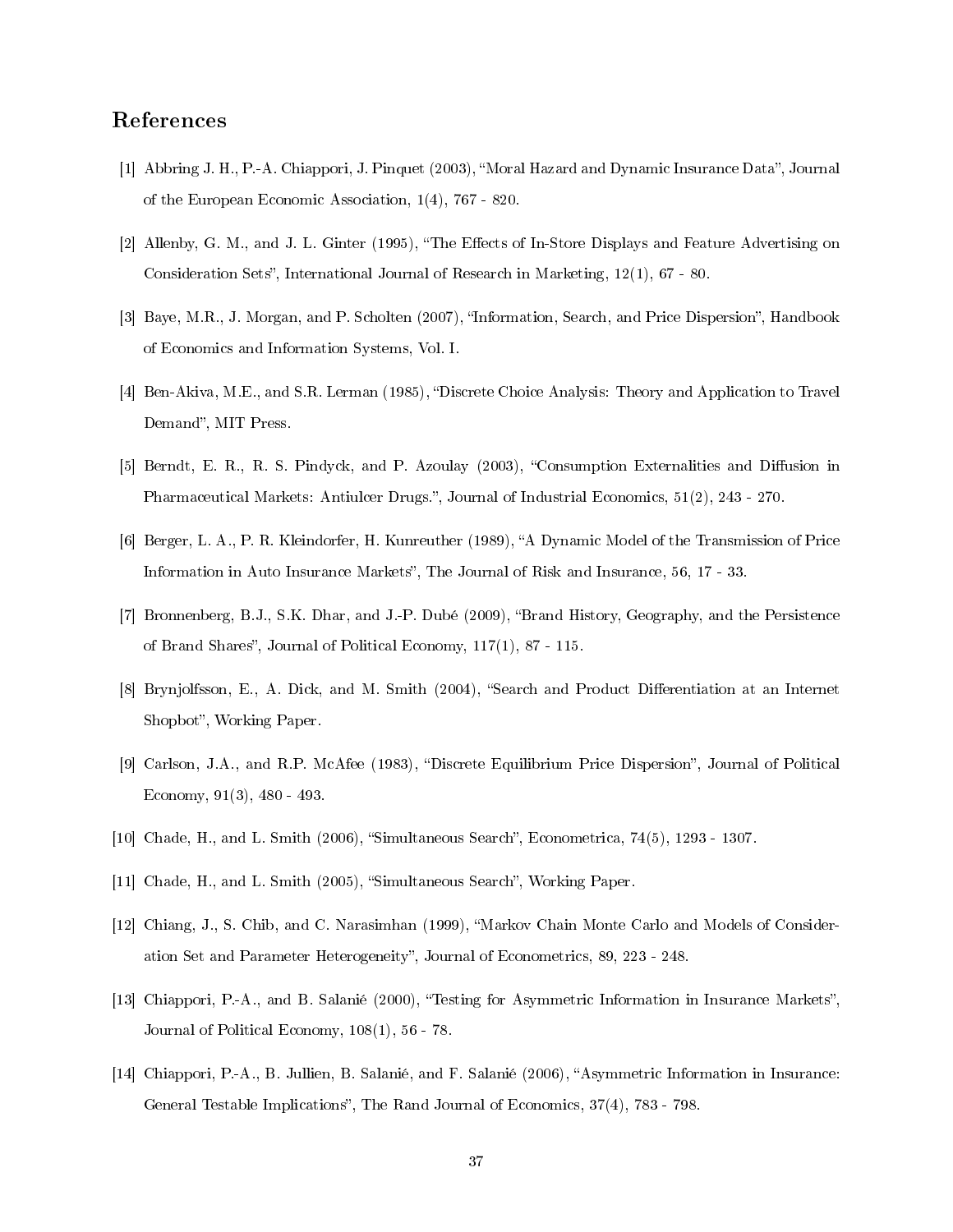- [15] Cummins, J. D., D. M. McGill, H. E. Winklevoss, and H. A. Zelten (1983), "Consumer Attitudes Toward Auto and Homeowner Insurance", Philadelphia, Department of Insurance, Wharton School, University of Pennsylvania.
- [16] Cummins, J. D., and S. Tennyson (1996), "Moral Hazard in Insurance Claiming: Evidence from Automobile Insurance", Journal of Risk and Uncertainty, 12, 29 - 50.
- [17] Dahlby, B., and D.S. West (1986), "Price Dispersion in an Automobile Insurance Market", Journal of Political Economy, 94(2), 418 - 438.
- [18] De los Santos, B., A. Hortacsu, and M. R. Wildenbeest (2010), Testing Models of Consumer Search Using Data on Web Browsing and Purchasing Behavior", Working Paper.
- [19] Dionne, G., Ch. Gouriéroux, and Ch. Vanasse (2001), Testing for Evidence of Adverse Selection in the Automobile Insurance Market: A Comment", Journal of Political Economy, 109(2), 444 - 453.
- [20] Draganska, M., and D. Klapper (2009), Choice Set Heterogeneity and the Role of Advertising: An Analysis with Micro and Macro Data", Working Paper.
- [21] Dubé, J.-P., G. Hitsch, and P. E. Rossi (2009), "Do Switching Costs Make Markets less Competitive?". Journal of Marketing Research, 46(4), 435 - 445.
- [22] Dubé, J.-P., G. Hitsch, and P. E. Rossi (2010), "State Dependence and Alternative Explanations for Consumer Inertia", RAND Journal of Economics,  $41(3)$ ,  $417 - 445$ .
- [23] McFadden, D. (1986), "The Choice Theory Approach to Market Research", Marketing Science, 5(4), 275 - 297.
- [24] Gauri, D., K. Sudhir, and D. Talukdar (2008), The Temporal and Spatial Dimensions of Price Search: Insights from Matching Household Survey and Purchase Data", Journal of Marketing Research,  $45(2)$ , 226 - 240.
- [25] Gumbel, E. J. (1961), "Bivariate Logistic Distributions", Journal of the American Statistical Association, 56(294), 335 - 349.
- [26] Handel, B. (2010), Adverse Selection and Switching Costs in Health Insurance Markets: When Nudging Hurts", Working Paper.
- [27] Hong, H., and M. Shum (2006), "Using Price Distributions to Estimate Search Cost", RAND Journal of Economics, 37(2), 257 - 275.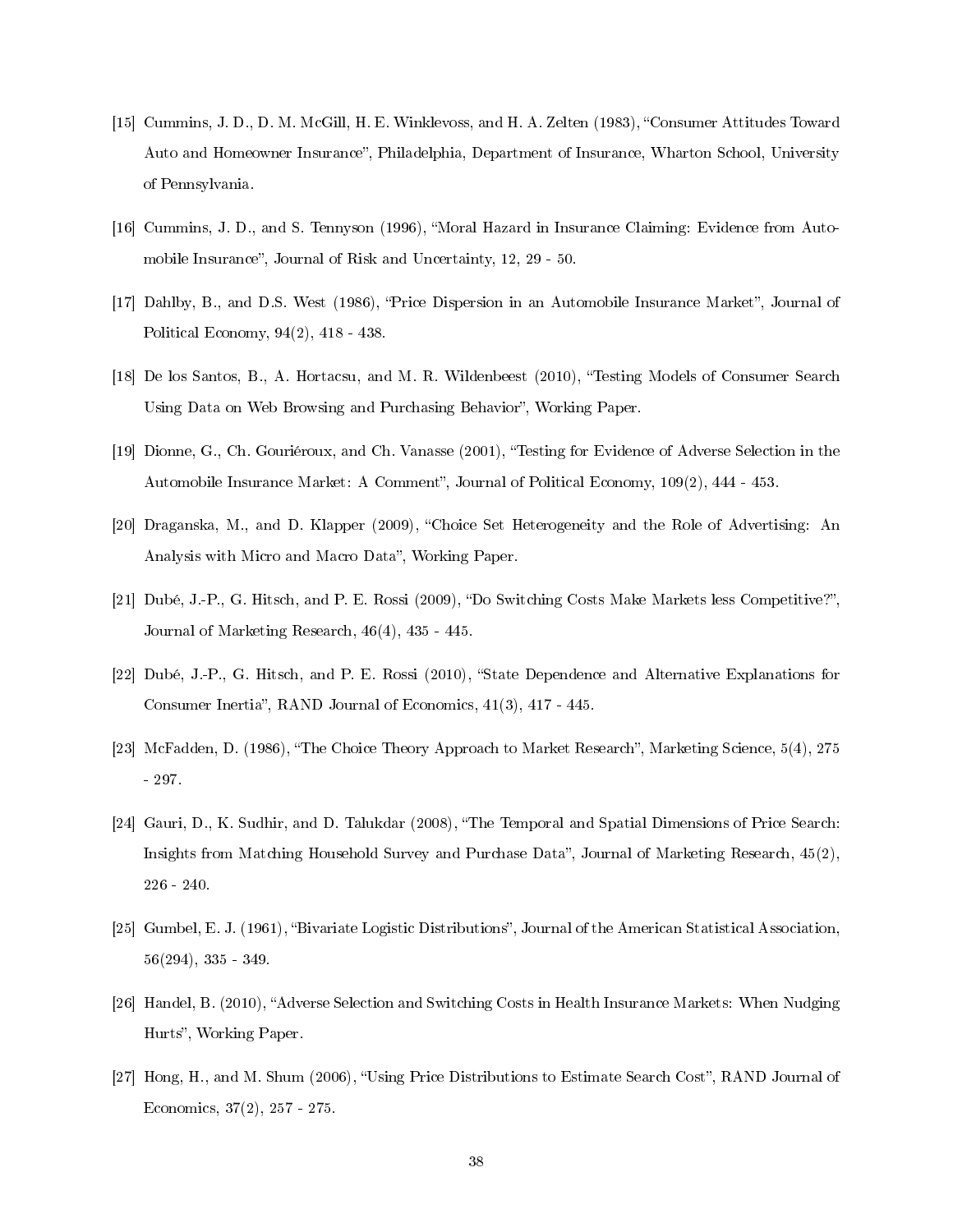- [28] Israel, M. (2005a), "Tenure Dependence in Consumer Firm Relationships: An Empirical Analysis of Consumer Departures from Automobile Insurance Firms", The Rand Journal of Economics,  $36(1)$ ,  $165$ - 192.
- [29] Israel, M. (2005b), "Services as Experience Goods: An Empirical Examination of Consumer Learning in Automobile Insurance", The American Economic Review, 95(5), 1444 - 1463.
- [30] Israel, M. (2006a), Where is All the Hidden Information Hiding? Evidence from Automobile Insurance Panel Data", Working Paper.
- [31] Israel, M. (2006b), Who Can See the Future? Information and Consumer Reactions to Future Price Discounts", Working Paper.
- [32] Israel, M. (2007), "Do We Drive More Safely When Accidents are More Expensive? Identifying Moral Hazard from Experience Rating Schemes", Working Paper.
- [33] Kim, J., B. Bronnenberg, and P. Albuquerque (2009), "Consumer Search and Online Demand for Durable Goods", Working Paper.
- [34] Klemperer, P. (1995), "Competition when Consumers have Switching Costs: An Overview with Applications to Industrial Organization, Macroeconomics, and International Trade", The Review of Economic Studies, 62, 515 - 539.
- [35] Mehta, N., R. Surendra, and K. Srinivasan (2003), Price Uncertainty and Consumer Search: A Structural Model of Consideration Set Formation", Marketing Science, 22(1), 58 - 84.
- [36] Moraga-Gonzalez, J.L., and M.R. Wildenbeest (2008), "Maximum Likelihood Estimation of Search Cost", European Economics Review, 52(5), 820 - 848.
- [37] Morgan, P. and R. Manning  $(1985)$ , "Optimal Search", Econometrica,  $53(4)$ ,  $923 944$ .
- [38] Puelz, R. and A. Snow (1994), Evidence on Adverse Selection: Equilibrium Signaling and Cross-Subsidization in the Insurance Market", Journal of Political Economy,  $102(2)$ ,  $236 - 257$ .
- [39] Ratchford, B., M. Lee, and D. Talukdar (2003), "The Impact of the Internet on Information Search for Automobiles", Journal of Marketing Research, 40(2), 193 - 209.
- [40] Ratchford, B., and N. Srinivasan (1993), "An Empirical Investigation of Returns to Search", Marketing Science, 12(1), 73 - 87.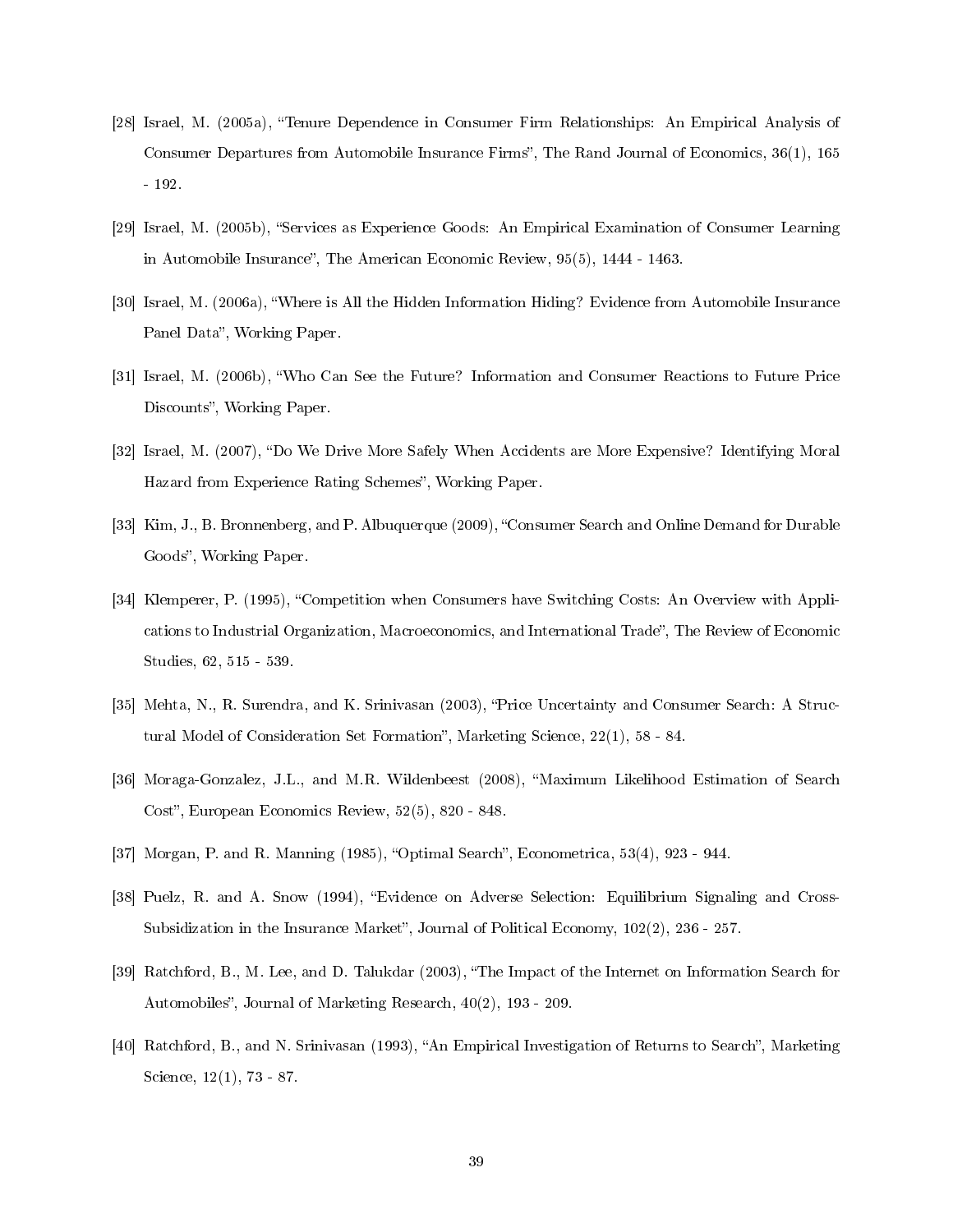- [41] Schlesinger, H., and J.-M. Graf von der Schulenburg (1991), "Search Costs, Switching Costs and Product Heterogeneity in an Insurance Market", Journal of Risk & Insurance,  $58(1)$ ,  $109$  -  $119$ .
- [42] Siddarth, S., R.E. Bucklin, and D.G. Morrison (1995), Making the Cut: Modeling and Analyzing Choice Set Restriction in Scanner Panel Data", Journal of Marketing Research, 32(8), 255 - 266.
- [43] Puelz, R., and A. Snow (1994), Evidence on Adverse Selection: Equilibrium Signaling and Cross-Subsidization in the Insurance Market", Journal of Political Economy,  $102(2)$ ,  $236 - 257$ .
- [44] Terui, N., M. Ban, and G.M. Allenby (2009), "The Effect of Media Advertising on Brand Consideration and Choice", Working Paper.
- [45] Van Nierop, E., B. Bronnenberg, R. Paap, M. Wedel, and P. H. Franses (2010),"Retrieving Unobserved Consideration Sets from Household Panel Data", Journal of Marketing Research, 47(1), 63 - 74.
- [46] Vishwanath, T. (1992), "Parallel Search for the Best Alternative", Economic Theory, 2, 495 507.
- [47] Weitzman, M. L. (1979), "Optimal Search for the Best Alternative", Econometrica, 47(3), 641 654.
- [48] Wilson, Ch. (2009), "Market Frictions: A Unified Model of Search and Switching Costs", Working Paper.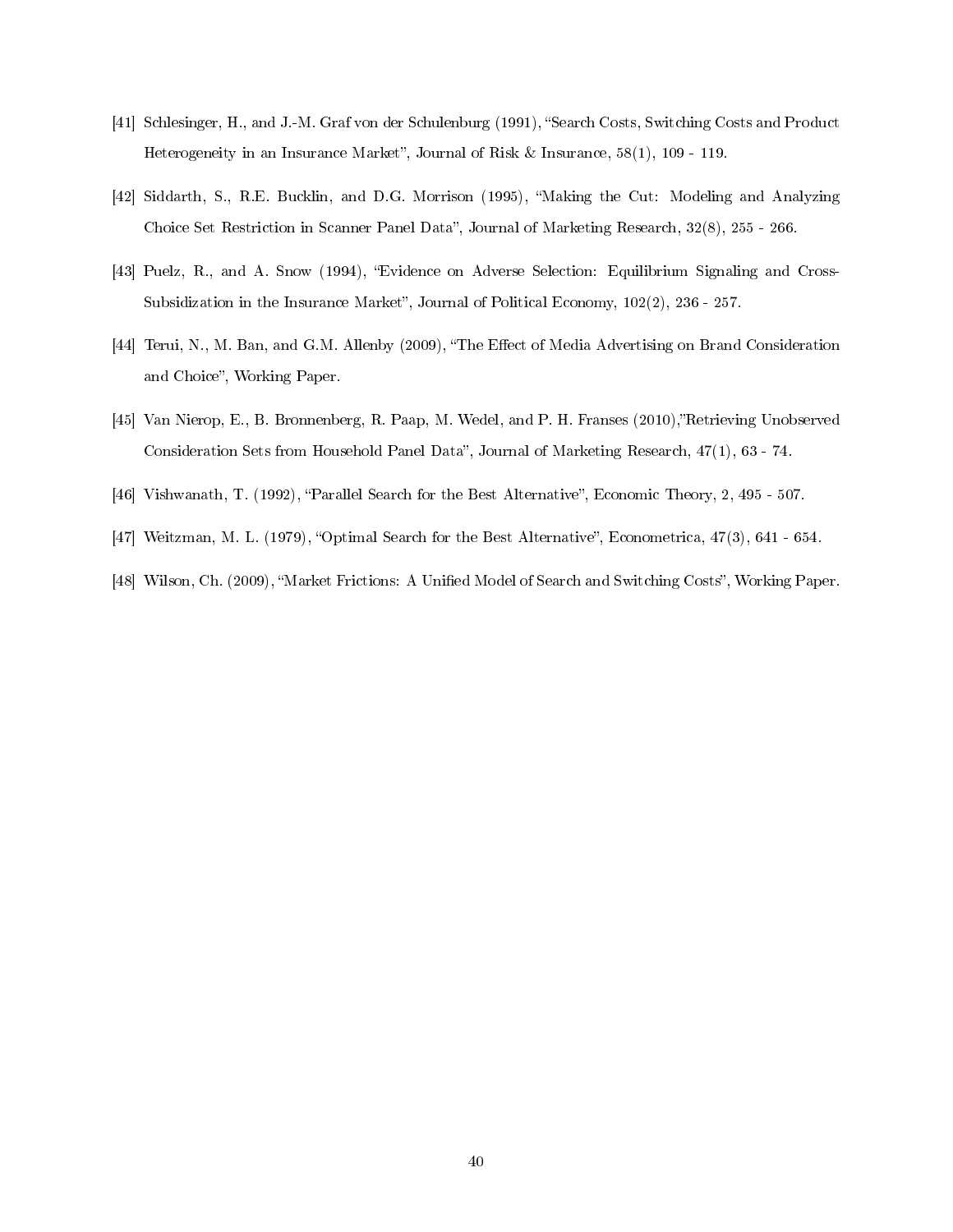# TECHNICAL APPENDIX A:

# Derivation of Distribution of Maximum Utility

Distribution of prices  $p_j$ :

$$
p_j \sim EV(\eta_j, \mu) \qquad \qquad E[p_j] = \eta_j + \frac{e_c}{\mu}
$$

Distribution of  $\beta_p p_j$ :

$$
\beta_p p_j \sim EV\left(\beta_p \eta_j, \frac{\mu}{\beta_p}\right) \qquad \qquad E\left[\beta_p p_j\right] = \beta_p \eta_j + \frac{e_c \beta_p}{\mu}
$$

Distribution of utilities  $u_j$ :

$$
u_{ij} \sim EV\left(\alpha_j + X_{ij}\beta + \beta_{SC}PI_{ij} + \epsilon_{ij} + \beta_p\eta_j, \frac{\mu}{\beta_p}\right) \qquad E[u_{ij}] = \alpha_j + X_{ij}\beta + \beta_{SC}PI_{ij} + \epsilon_{ij} + \beta_p\eta_j + \frac{e_c\beta_p}{\mu}
$$

Let us define  $a_{ij} = \alpha_j + X_{ij}\beta + \beta_{SC}PI_{ij} + \epsilon_{ij} + \beta_p\eta_j$  and  $b = \frac{\mu}{\beta_p}$ . Then the distribution of the maximum utility is given by

 $\max_{j\in S} u_{ij} \sim EV\left(\frac{1}{b}\ln \sum_{j\in S} \exp(ba_{ij}), b\right)$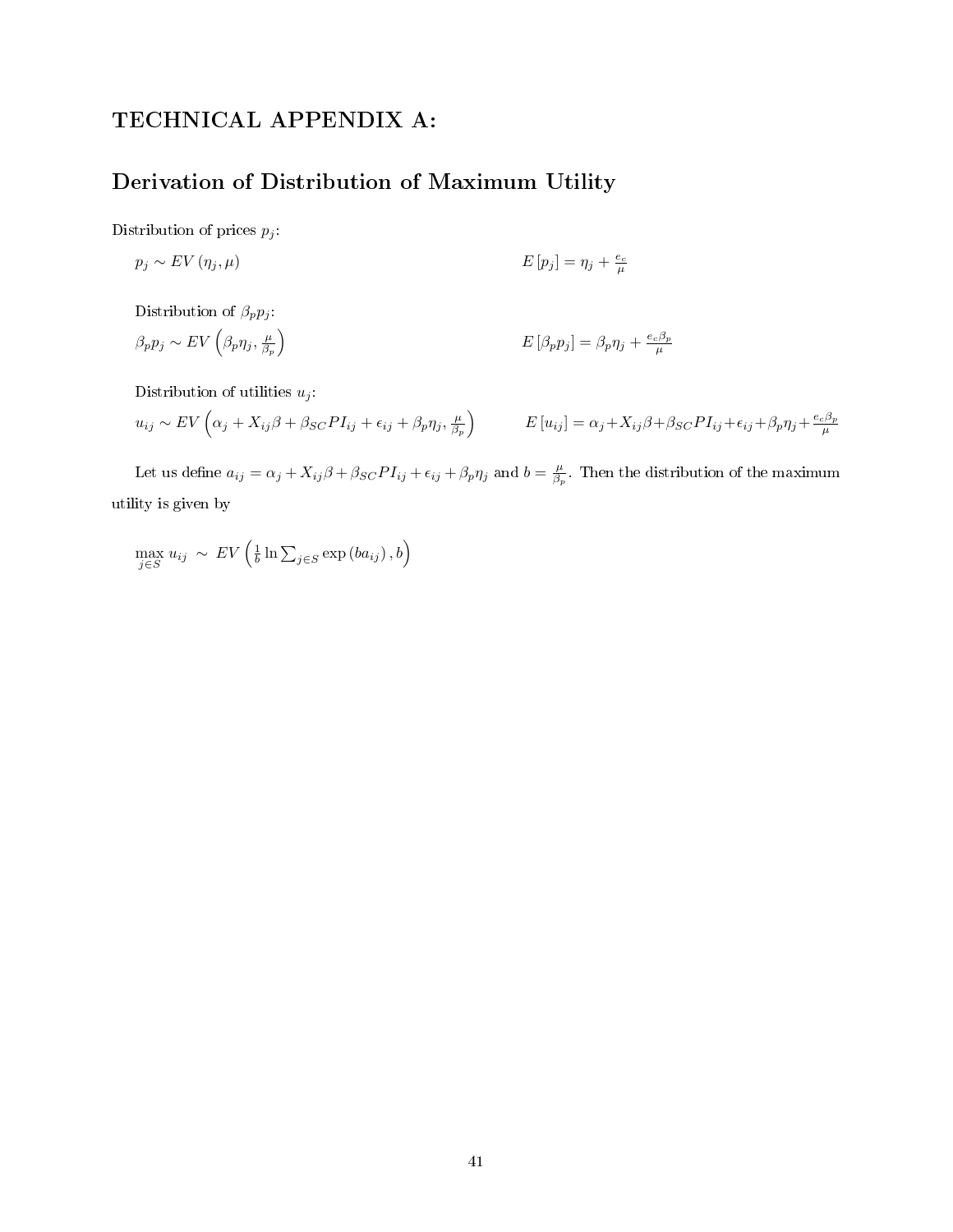# TECHNICAL APPENDIX B: Estimation of Consideration Set and Purchase Probabilities

First, we define the optimality conditions for observed consumer search behavior:

- 1. Conditions for at least one search being optimal (i.e.  $PI+1$ ):
	- (a)  $\min_{j \in S} (E[u_{ij}]) \ge \max_{j' \notin S} (E[u_{ij'}])$ (b)  $\Gamma_{i,k+1} \geq \max(\Gamma_{i,k'+1}) \quad \forall k \neq k'$
- 2. Condition for no search being optimal (i.e. PI only):

(a) 
$$
\Gamma_{i,1} \ge \max(\Gamma_{i,k'+1}) \quad \forall k' \neq 0
$$

Then we take a large number of draws of  $\epsilon_i$  (for each consumer/ company combination). For each set of draws of  $\epsilon_j$ , we calculate the relevant differences. For example, for the case 1a, we calculate

$$
x_1 = \min_{j \in S} (E[u_{ij}]) - \max_{j' \notin S} (E[u_{ij'}])
$$
  
and 
$$
x_2 = \Gamma_{i,k+1} - \max(\Gamma_{i,k'+1})
$$

and then smooth the probabilities using a scaled multivariate logistic CDF (Gumbel (1961)). For the case 1a, the bivariate logistic CDF takes the form

$$
F(x_1, x_2; s_1, s_2) = \frac{1}{1 + \exp(-s_1 x_1) + \exp(-s_2 x_2)}\tag{16}
$$

where  $s_1$  and  $s_2$  are tuning parameters.

Second, we define the optimality condition for observed consumer purchase behavior:

$$
u_{ij} \ge u_{i,j'} \qquad \forall j \ne j' \quad j, j' \in C_i
$$

Using the same approach as for the consideration set probability, we calculate

$$
x_q = u_{ij} - u_{i,j'} \qquad \forall j' \in C_i
$$

and use the same scaled multivariate logistic CDF as for the consideration set probabilities where the number of dimensions of the multivariate logistic CDF is one less than the size of the consideration set.

We test the performance of our estimation approach by simulating data on search set decisions for 3,000 consumers. Consumers can choose among four brands with the first search being free. We simulate both the consideration and purchase decisions. We make 300 draws from the distribution of the error term and replicate the simulation 25 times. The true parameters and our estimation results are shown in Table 13 . The true values are recovered quite well.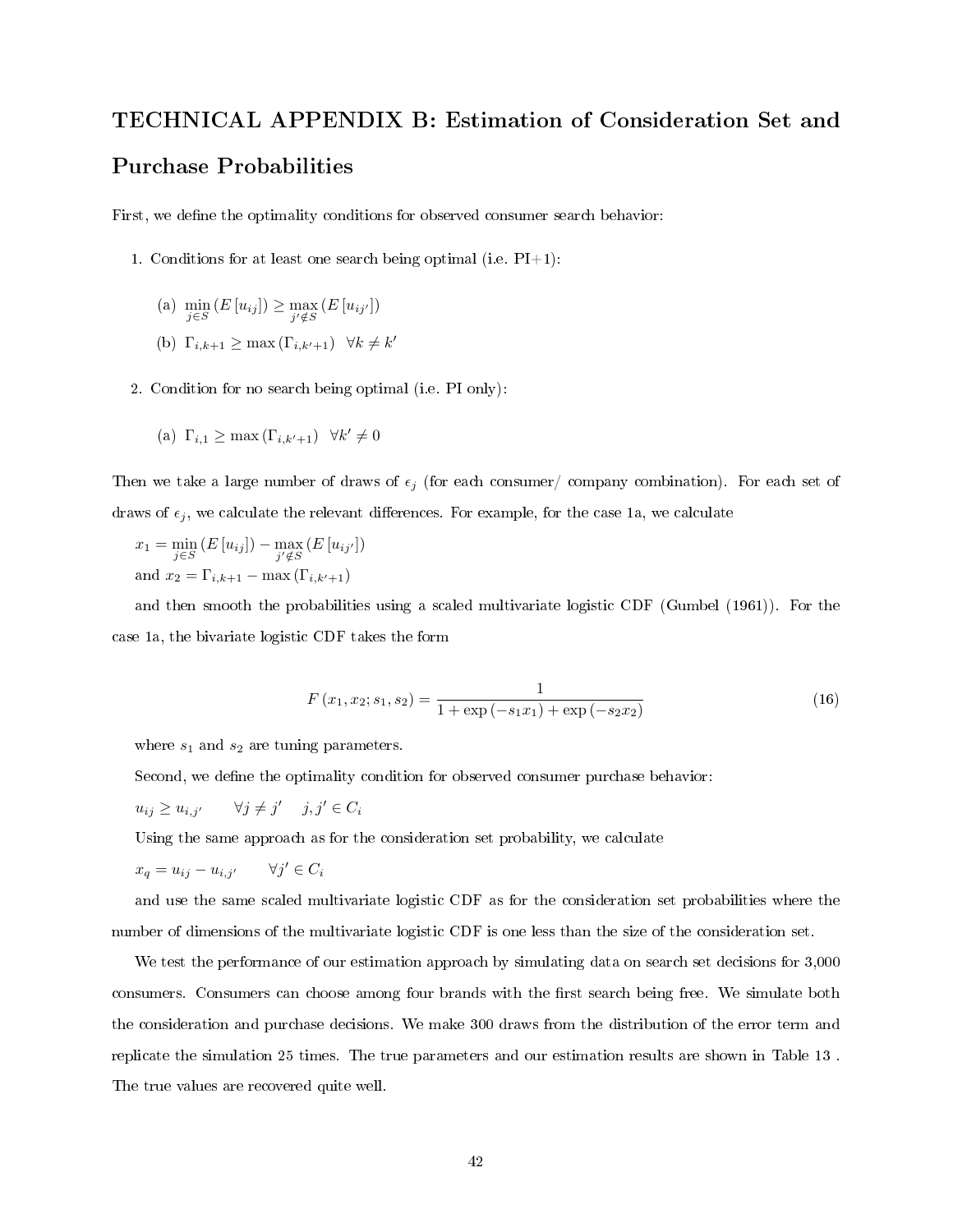# TECHNICAL APPENDIX C: Sequential Search Model

Utility is the utility a consumer receives from a product. Reservation utility is the utility that makes a consumer indifferent between searching and not searching. Weitzman (1979) developed three rules which guide a consumer's optimal behavior under sequential search: (1) Sequence rule: The consumer ranks all alternatives according to their reservation utilities and searches first the top ranked one, then the secondranked one, etc. (2) Stopping rule: The consumer stops searching when the maximum utility among the searched companies is larger than the maximum reservation utility among the non-searched companies. (3) Choice rule: The consumer picks the company which gives him the largest utility among the ones he has searched. In the sequential search model, after searching a company and receiving a price quote, the consumer makes the decision whether to continue searching or to stop searching and purchase from the set of searched companies. In contrast to the simultaneous search model, there are thus no separate consideration and purchase stages.

We will now describe how a sequential search model can be estimated in settings where the outcome of the search process is observed using a specific example. Suppose there are six brands in a market A, B, C, D, E, F. Utilities for these brands are denoted by  $U_A$ ,  $U_B$ ,  $U_C$ ,  $U_D$ ,  $U_E$ ,  $U_F$  which contains a systematic part of utility and a linearly added EV Type I distributed error term. Reservation utilities are denoted by  $R_B, R_C, R_D, R_E, R_F$ . Kim et al. (2009) have shown that they also can be written as an observed (approximated) systematic part and a linearly added error term which we assume follows an EV Type I distribution. Suppose A is the previous insurer whose price quote the consumer knows (free first search). It is also observed in the data that the consumer searched  $B, C$ , and  $D$  and purchased  $B$ . Note that the alphabetical naming of the different brands does NOT imply and ranking of utilities or reservation utilities.

Using the Weitzman (1979) results, we know that

- min  $(R_B, R_C, R_D) > \max(R_E, R_F)$  because the consumer also searched B, C, and D, but not E and F.
- max  $(U_A, U_B, U_C, U_D)$  > max  $(R_E, R_F)$  because the consumer stopped searching after the 4th search.
- $\bullet$   $U_B > U_A, U_C, U_D$  because the consumer purchased B.

Additionally, because we observe the consumer searching four times (and not stopping the search earlier), the following must hold:

- $\bullet$   $U_A < \max(R_B, R_C, R_D)$
- If  $R_B > R_C, R_D$ , then  $U_B < R_C, R_D$
- If  $R_C > R_B > R_D$ , then max  $(U_A, U_C) < R_B$  and  $U_B < R_D$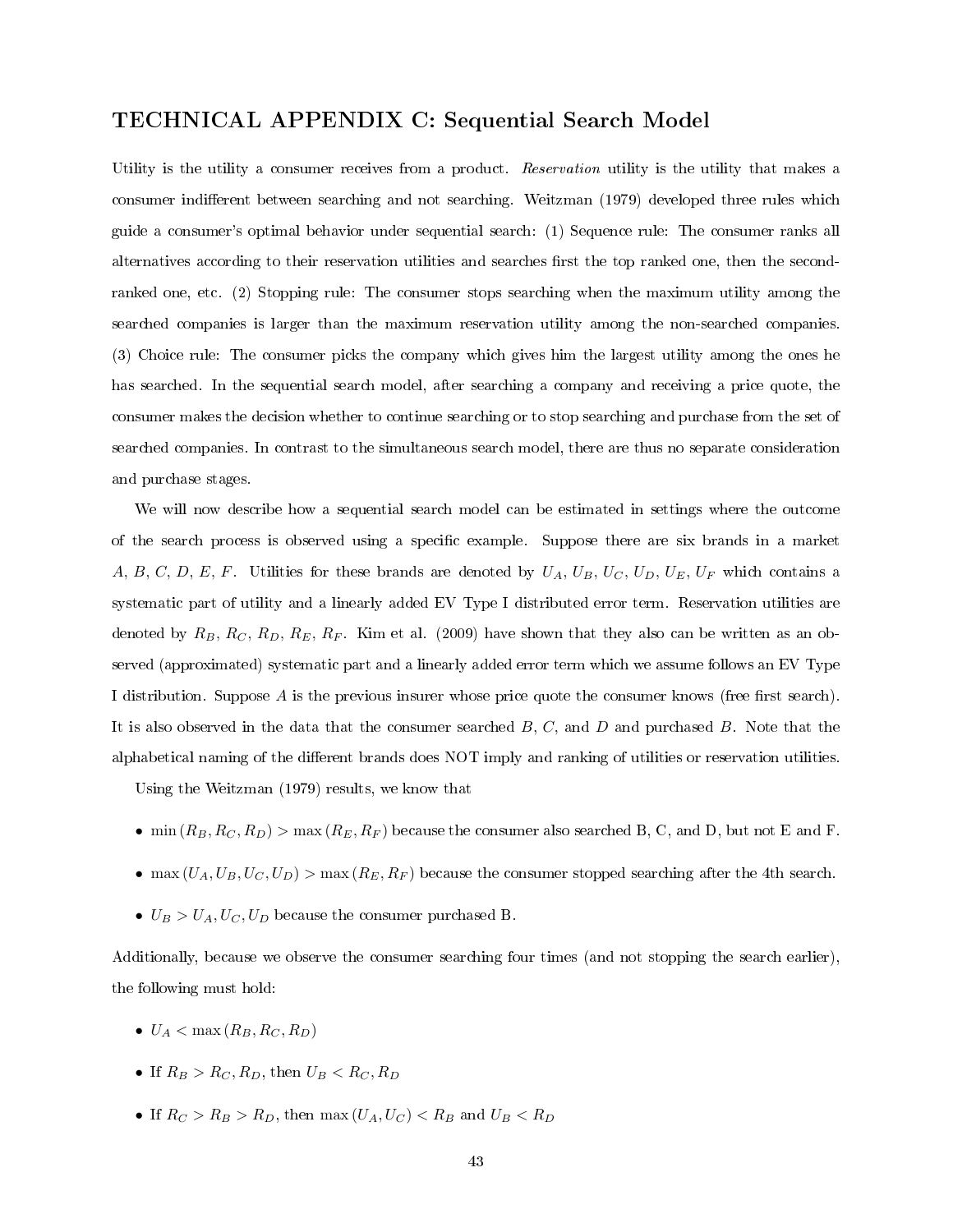- If  $R_D > R_B > R_C$ , then max  $(U_A, U_D) < R_B$  and  $U_B < R_C$
- If  $R_C > R_D > R_B$ , then max  $(U_A, U_C) < R_D$  and max  $(U_A, U_C, U_D) < R_B$
- If  $R_D > R_C > R_B$ , then max  $(U_A, U_D) < R_C$  and max  $(U_A, U_C, U_D) < R_B$

These conditions only make a few orderings of utilities and reservation utilities consistent with observed consumer behavior:

- 1.  $R_B > R_C, R_D > U_B > U_A, U_C, U_D, R_E, R_F$
- 2.  $R_C > R_B > R_D > U_B > U_A, U_C, U_D, R_E, R_F$
- 3.  $R_D > R_B > R_C > U_B > U_A, U_C, U_D, R_E, R_F$
- 4.  $R_C, R_D, U_B > R_B > U_A, U_C, U_D, R_E, R_F$
- 5.  $R_C, R_D > R_B > U_B > U_A, U_C, U_D, R_E, R_F$

Recall that both utilities and reservation utilities can be written as a systematic part plus an added error term which follows an EV Type I distribution.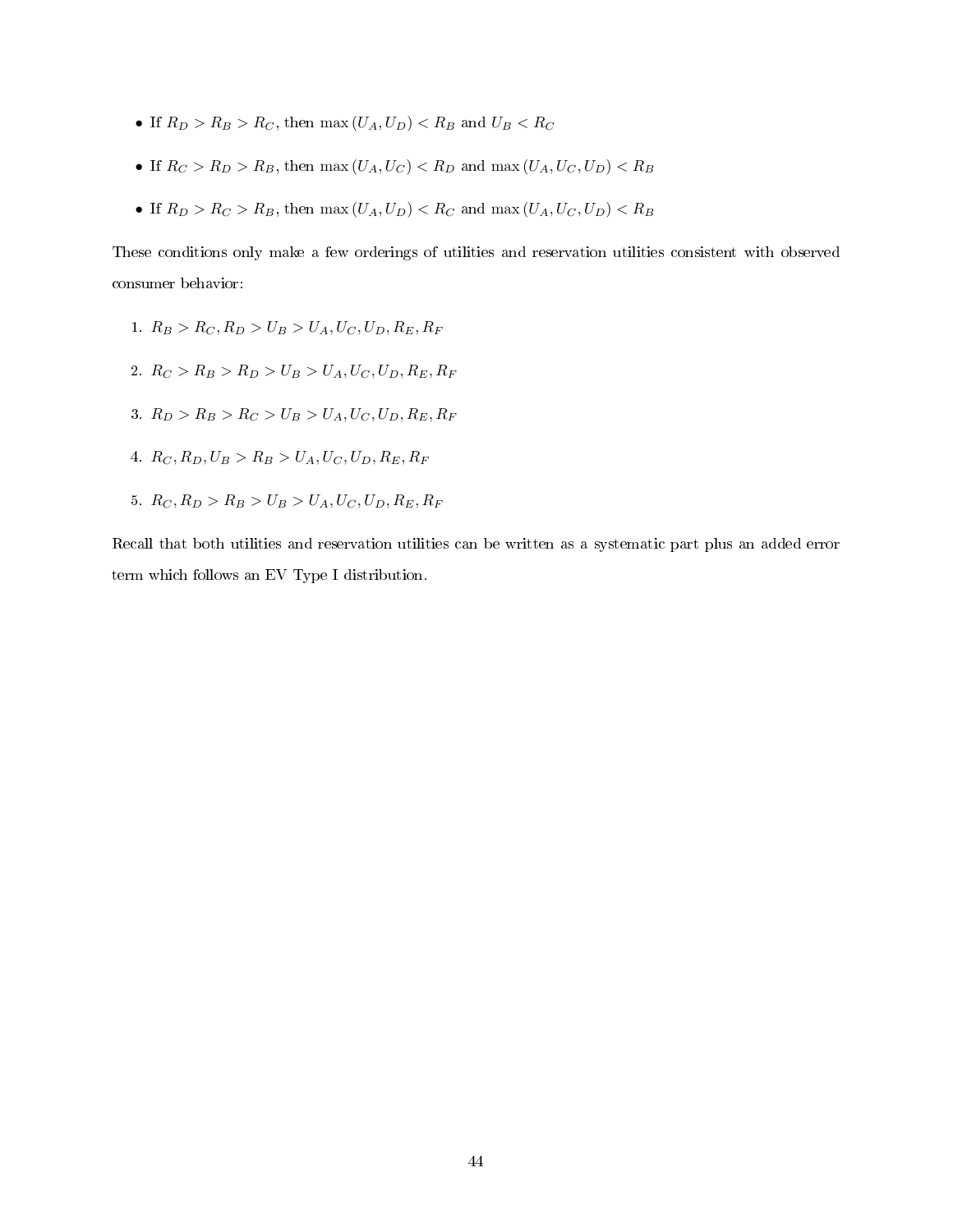# APPENDIX

## Observed Variables

- 1. Number of quotes
- 2. Identity of companies the respondent got quotes from
- 3. Current auto insurance company
- 4. Previous auto insurance company
- 5. Premium paid with current and previous auto insurance company
- 6. Demographics: age, gender, marital status, income, education, number of people in the household, children under 18 in the household
- 7. Location: Zip code, Community Type (e.g. rural or urban area, suburb)
- 8. Number of drivers in the policy
- 9. Driver under 25 years in the policy
- 10. Number of vehicles in the policy
- 11. Primary vehicle make
- 12. Primary vehicle model
- 13. Primary vehicle year
- 14. Number of years with current insurance company
- 15. Self-assessed credit history
- 16. Period with no insurance during last 3 years
- 17. Two or more tickets during last 3 years
- 18. Two or more accidents during last 3 years
- 19. Home owner insurance with current auto insurance company
- 20. Home owner insurance with other insurance company
- 21. Relocated during the past 12 months and, if yes, state previously lived in
- 22. Number of hours spent online per week
- 23. Quoting channel (e.g. agent, insurer website)
- 24. Psychographic questions
- 25. Advertising recall

Table 1: Observed Variables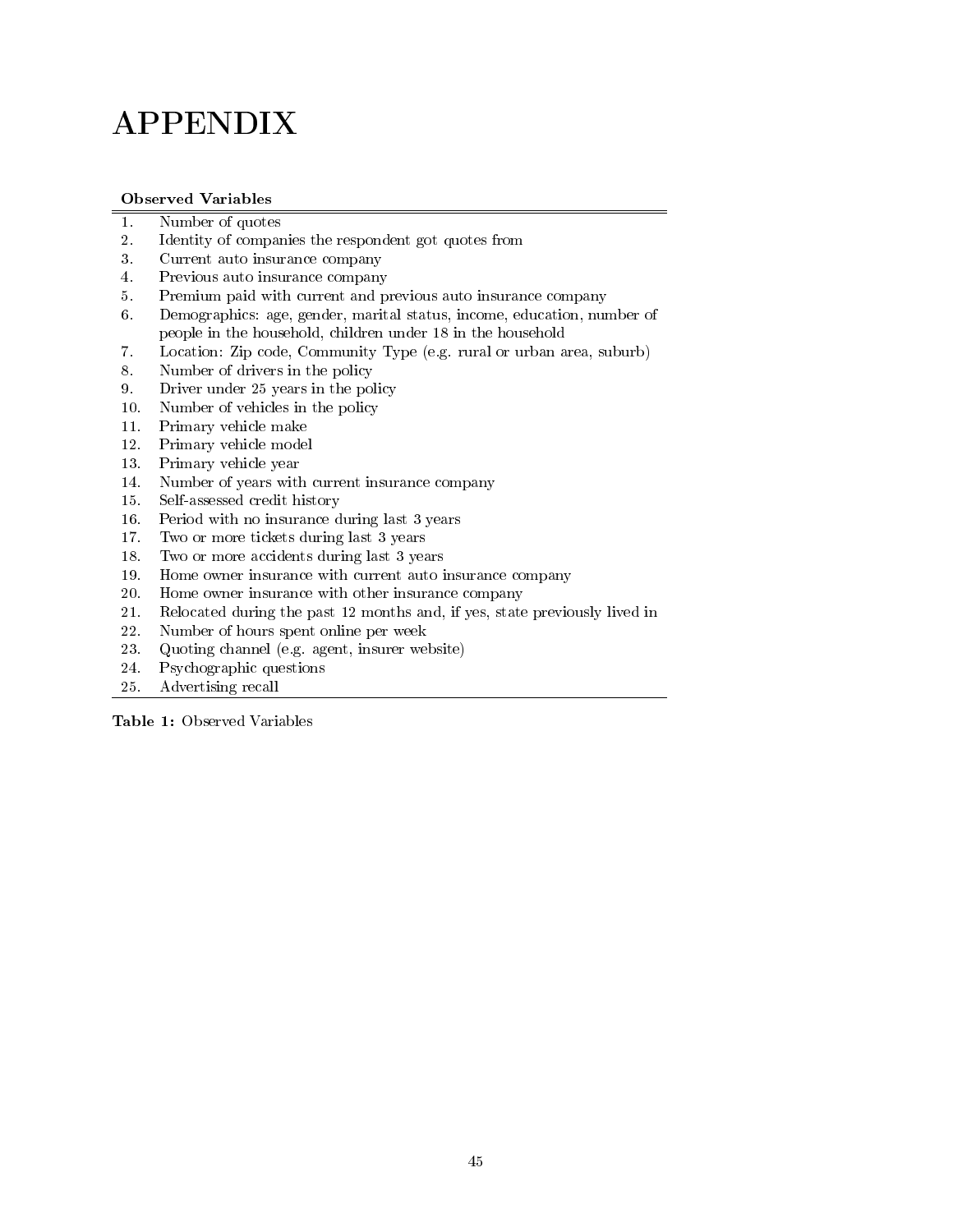#### Data Assumptions

- 1. All quotes are collected without SSN or VIN.
- 2. All parties in the household work full-time, children under 18 go to school,children between 18 - 22 go to college, children 23 and older work full-time. Children who go to school or college qualify for the Good Student Discount.
- 3. If there are two or more drivers under the policy: If the respondent is married or in a domestic partnership, the second driver is spouse or partner. Male spouses/ partners are 3 years older than female respondents, female spouses/ partners are 3 years younger than male respondents. If the respondent is 40 years or older and the second driver is under 25 years old, assume it is a daughter. The third and fourth drivers are assumed to be children. Their age is picked in accordance with the drivers under 25 years variable.
- 4. All other characteristics for the 2nd, 3rd, and 4th driver are assumed to be similar to the respondent.
- 5. If the respondent is over 60 years old, it is assumed that he/ she is retired. The he/ she uses the car for pleasure and drives 10,000 miles per year.
- 6. Since we assume that all drivers work full-time, we assume that they commute to work (5 days a week) 10 miles. The annual mileage is 15,000. If there are more cars than drivers under the policy, we assume that the additional cars are used for pleasure and driver 5,000 annually.
- 7. The respondent is the driver of the primary vehicle, the 2nd driver is the primary driver of the 2nd vehicle, etc. The 2nd vehicle is a 200 Honda Civic DX, the 3rd car a 1999 Ford Escort.
- 8. All respondents got their driver's licenses at 16. No driver's license suspensions or revocations, no major violations. All respondents have continuously had insurance while having a car.
- 9. All vehicles are owned. The respondent is the original owner if the car is younger than 5 years.
- 10. Same coverage levels are picked for all cars under the policy.
- 11. All members in the household have health insurance.
- 12. No existing damage on cars.
- 13. Insurance policy premiums are paid in full.
- 14. To determine whether a respondent owns a home or not the two variables "Home owner insurance with current auto insurer" and "Home owner insurance with other insurer" were used. If either was indicated to be the case, the respondent owns a home. If it was required to differentiate between owning a house and owning a condo, a condo was picked for people under 30 years anda home for people over 30 years. If no home owner insurance was indicated, it was assumed that the respondent rents.
- 15. If it is a required to pick an occupation, one was chosen that matches education and income levels. Occupations that often qualify for special discounts at some companies (e.g. nurse, physician, firefighter, policeman, teacher, etc.) were avoided.

Table 2: Data Assumptions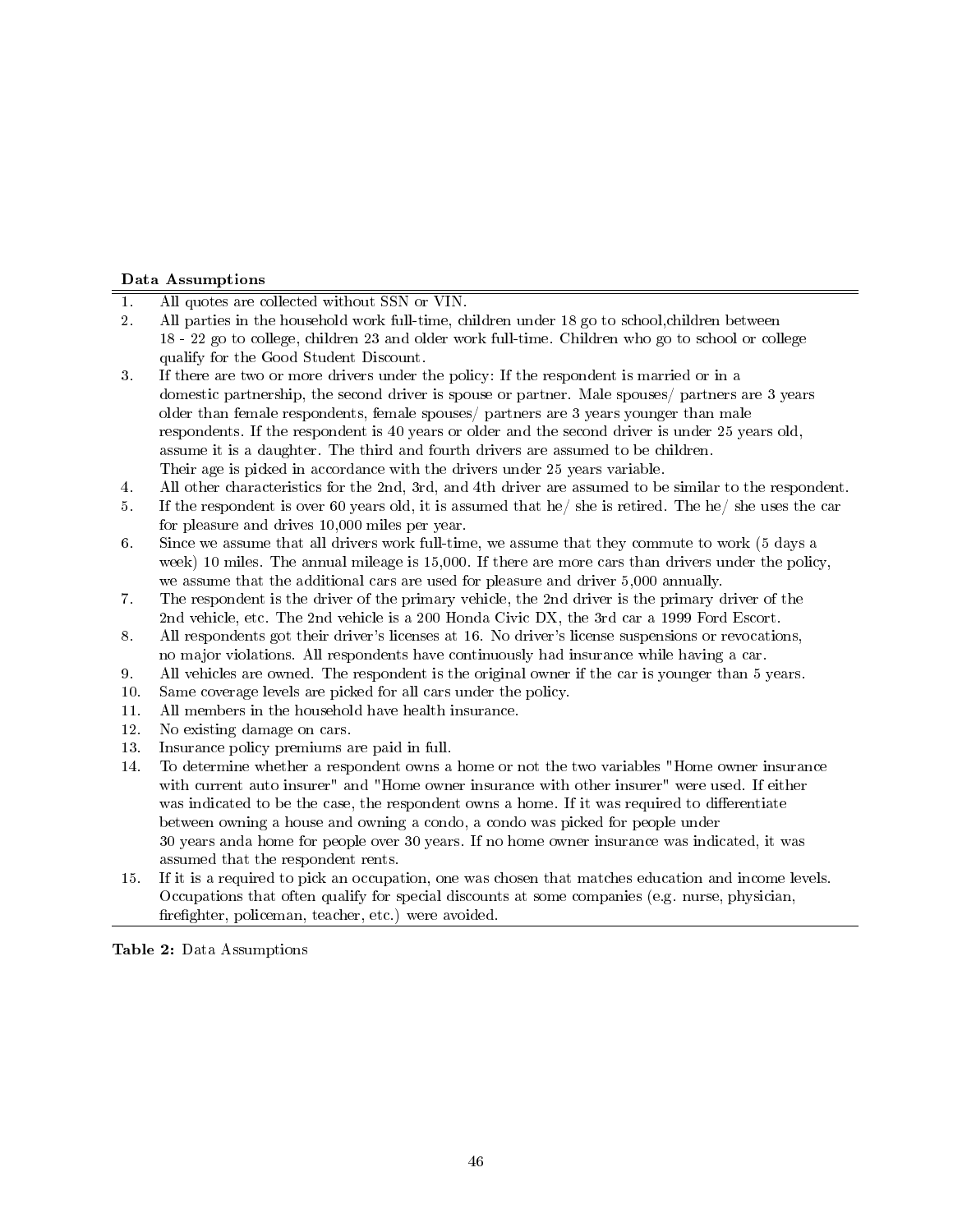#### Consumer 005353

Male, 55 years old, married, lives in Illinois (urban area), two cars, three drivers, one driver under 25 years old previously insured with Safeco, requests two additional price quotes Safeco: \$997.29; MetLife: \$1,203.84; Travelers: \$1,221.76

## Consumer 006963

Female, 54 years old, married, lives in California (rural area), three cars, three drivers previously insured with Geico, requests three additional price quotes Geico: \$537.86; 21st Century: \$658.24; Farmers: \$783.60; Progressive: \$832.48

#### Consumer 012672

Male, 26 years old, single, lives in New Jersey (Suburb of a medium city), one car, one driver, two or more tickets (excl. parking tickets) previously insured with Liberty Mutual, requests two additional price quotes Liberty Mutual: \$1,387.68; 21st Century: \$1,405.57; AIG: \$1,171.31

Table 3: Examples of Reconstructed Premia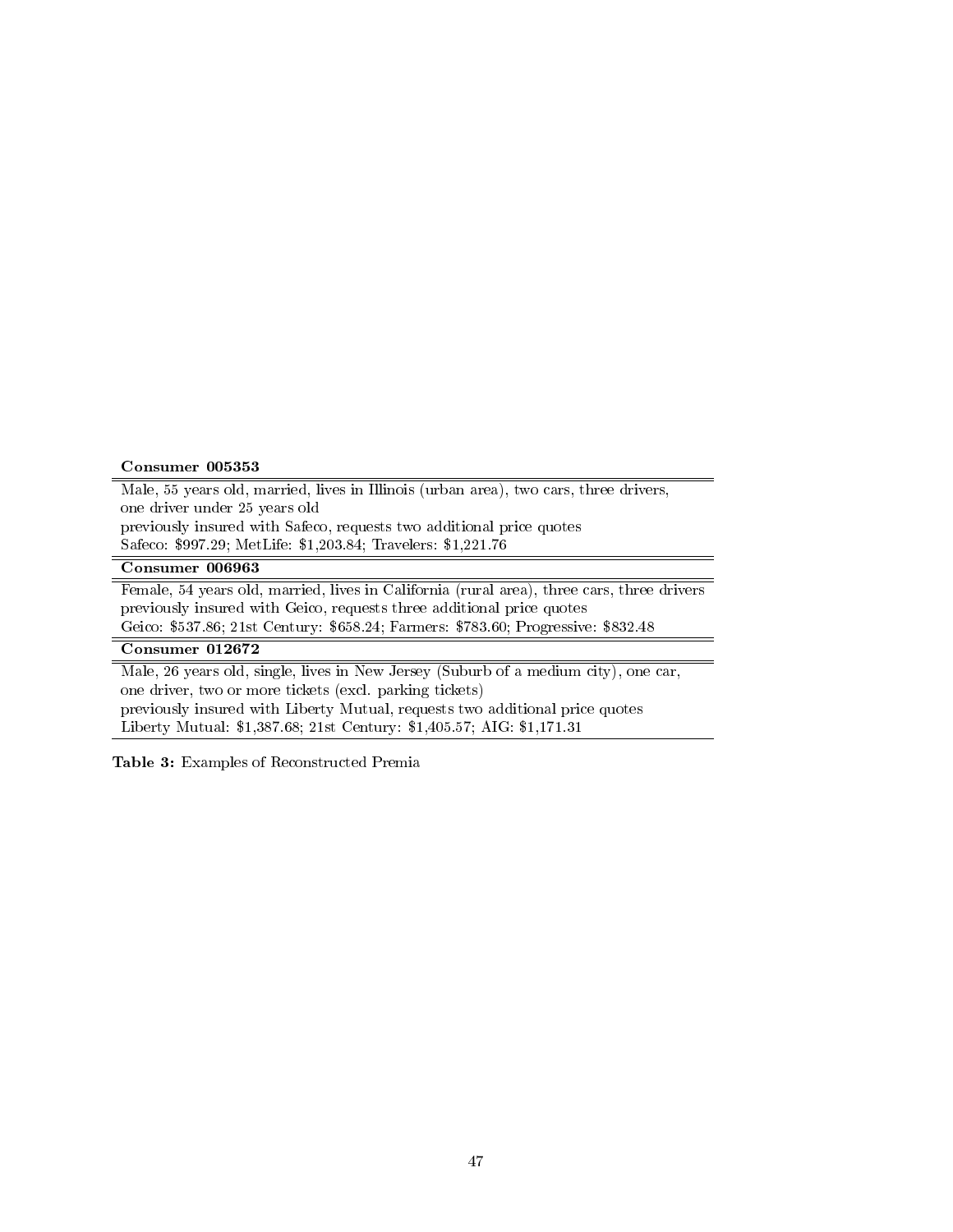| Proportion in % of Consumers                        | <b>Final Data</b>  | Original Data        |
|-----------------------------------------------------|--------------------|----------------------|
| Female                                              | 36.32              | 34.73                |
| Period with no Auto Insurance during last 3 years   | 3.03               | 2.78                 |
| Relocated During the Past 12 Months                 | 19.46              | 20.72                |
| Presence of Children                                | 25.79              | 26.66                |
| Driver under 25 Years                               | 8.25               | 10.74                |
| <b>Excellent Credit History</b>                     | 65.30              | 63.82                |
| Good Credit History                                 | 22.83              | 23.57                |
| Fair Credit History                                 | 8.46               | 7.99                 |
| Poor Credit History                                 | 1.89               | $2.81\,$             |
| Married                                             | 56.07              | 57.82                |
| Divorced / Separated                                | 13.23              | 12.33                |
| Widowed                                             | .87                | 1.74                 |
| Single                                              | 22.48              | 21.44                |
| Domestic Partnership                                | 6.19               | 5.52                 |
| Income: below \$50,000                              | $\overline{20.71}$ | 19.91                |
| Income: \$50,000 - \$99,999                         | 39.84              | 40.89                |
| Income: $$100,000 - $149,999$                       | 24.65              | 18.76                |
| Income: \$150,000 or more                           | 14.80              | 8.75                 |
| Education: High School or Less                      | 7.24               | 5.58                 |
| Education: Some College or College Degree           | 54.72              | 56.70                |
| Education: Some Graduate Courses or Advanced Degree | 38.04              | 37.17                |
| Community Type: Rural                               | 14.67              | 14.99                |
| Community Type: Suburb of a Medium City             | 29.63              | 31.24                |
| Community Type: Suburb of a Large City              | 34.38              | 33.47                |
| Community Type: Urban Area                          | 19.66              | 19.13                |
| <b>Average Values</b>                               | <b>Final Data</b>  | <b>Original Data</b> |
| Number of Quotes                                    | 2.96               | 334                  |
| Number of Information Sources                       | 2.12               | 2.20                 |
| Number of Methods to Obtain a Quote                 | $2.01\,$           | 2.09                 |
| Length of Price Gathering Process                   | 1.54               | 1.65                 |
| Length of Choosing Process                          | 1.36               | 1.52                 |
| Number of Vehicles                                  | 1.58               | 1.62                 |
| Number of Drivers                                   | 1.64               | 1.69                 |
| Vehicle Year                                        | 2001.98            | 2001.88              |
| Premium with CI                                     | 592.97             | 612.60               |
| Number of Hours Online                              | 15.21              | 15.29                |
| Age                                                 | 45.23              | 45.09                |
| Number of People in the Household                   | 2.33               | 2.39                 |

Table 4: Original and Final Data Set Comparison PI: Previous Insurer; CI: Current Insurer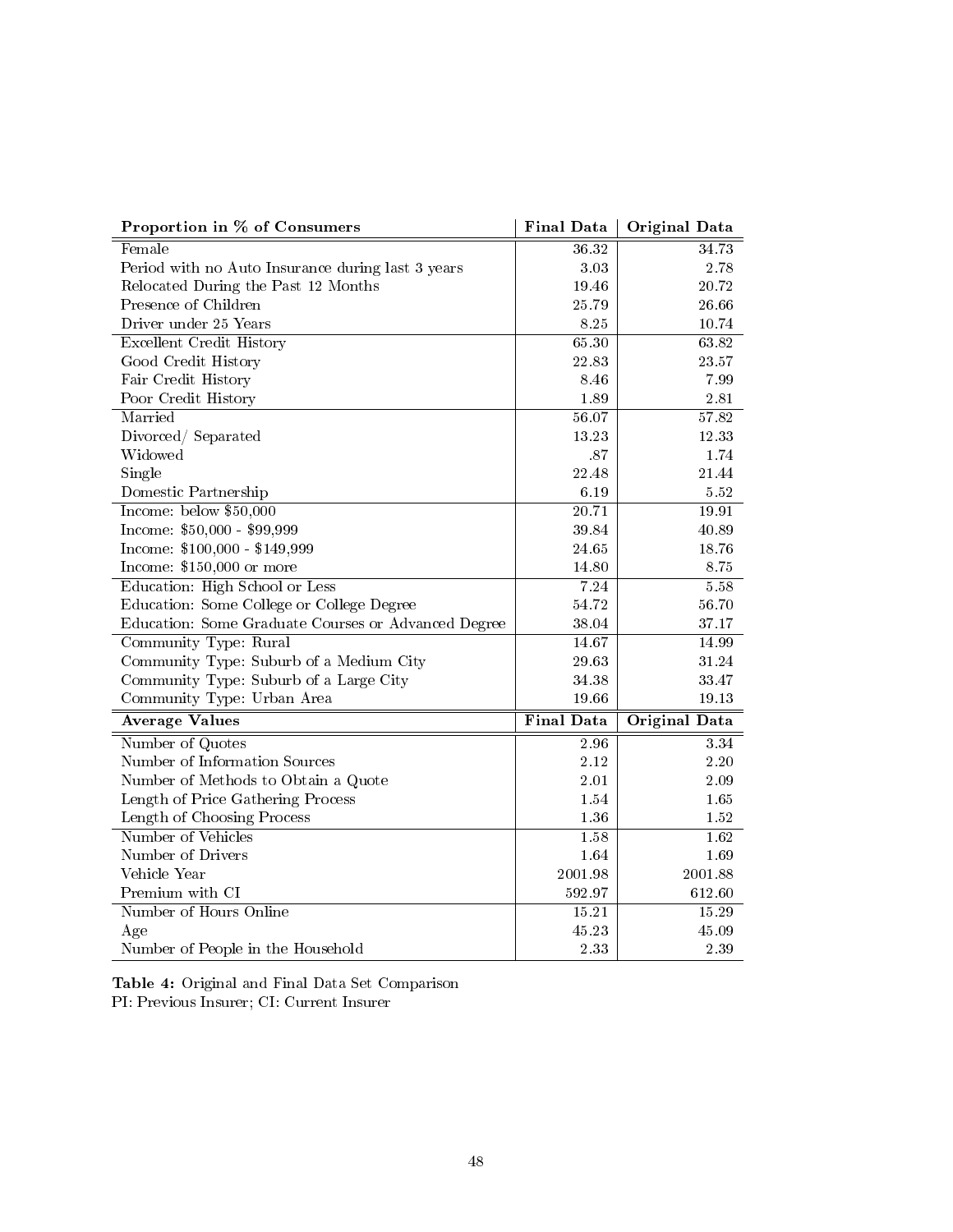| Variable                                    | $\mathbf N$ | Mean    | Std. Dev. | Minimum          | Maximum  |
|---------------------------------------------|-------------|---------|-----------|------------------|----------|
| Number of Quotes                            | 945         | 2.96    | 1.38      |                  | 10       |
| Number of Information Sources               | 945         | 2.12    | 1.28      |                  | 8        |
| Number of Methods to Obtain a Quote         | 945         | 2.01    | 0.90      |                  | 6        |
| Number of Online Quote Sites Visited        | 419         | 1.14    | 0.40      | 0                | 4        |
| Length of Price Quote Gathering Process     | 879         | 1.54    | 1.27      | 0                | 12       |
| Length of Choosing Process                  | 854         | 1.36    | 1.27      |                  | 11       |
| Premium for 6-months Policy with PI         | 270         | 756.41  | 365.10    | 105.00           | 2,700.00 |
| Premium for 6-months Policy with CI         | 270         | 554.49  | 265.90    | 89.00            | 2,750.00 |
| - Same Sample as PI                         |             |         |           |                  |          |
| Premium for 6-months Policy with CI         | 945         | 592.97  | 288.28    | 74.00            | 2,750.00 |
| Number of Vehicles with CI                  | 945         | 1.58    | 0.64      |                  | 3        |
| Number of Drivers with CI                   | 945         | 1.64    | 0.59      |                  | 4        |
| Number of Years with CI                     | 945         | 7.07    | 9.04      | $\left( \right)$ | 50       |
| Number of People in the Household           | 927         | 2.33    | 1.12      |                  | 8        |
| Number of Hours Online per Week             | 918         | 15.21   | 12.26     |                  | 80       |
| Vehicle Year                                | 945         | 2001.98 | 4.19      | 1960             | 2007     |
| Respondent Age                              | 945         | 45.23   | 12.94     | 20               | 84       |
| From Reconstructed Price Quotes             |             |         |           |                  |          |
| Matched Premium for 6-months Policy with PI | 945         | 606.58  | 280.07    | 108.40           | 1,947.50 |
| Matched Premium for 6-months Policy with PI | 270         | 626.19  | 266.11    | 173.50           | 1,778.00 |
| - Same Sample as above                      |             |         |           |                  |          |
| Matched Premium for 6-months Policy with CI | 945         | 585.17  | 227.78    | 118.89           | 2,705.85 |

# Table 5: Descriptive Statistics

PI: Previous Insurer; CI: Current Insurer

| Variable                                | No search/No switch | Search/No switch | Search/Switch |
|-----------------------------------------|---------------------|------------------|---------------|
| Number of Respondents                   | 56                  | 586              | 303           |
| Number of Quotes                        |                     | 2.89             | 3.51          |
| Number of Information Sources           | 2.27                | 2.00             | 2.33          |
| Number of Methods to Obtain a Quote     | 1.20                | 2.00             | 2.2           |
| Number of Online Quote Sites Visited    | 1.21                | 1.13             | 1.15          |
| Length of Price Quote Gathering Process | 1.42                | 1.44             | 1.75          |
| Length of Choosing Process              | 1.07                | 1.26             | 1.62          |
| Premium for 6-months Policy with PI     |                     |                  | 756.41        |
| Premium for 6-month Policy with CI      | 660.13              | 606.36           | 551.44        |
| Number of Vehicles with CI              | 1.61                | 1.60             | 1.54          |
| Number of Drivers with CI               | 1.73                | 1.65             | 1.60          |
| Number of Years with CI                 | 7.83                | 10.14            |               |
| Number of People in the Household       | 2.55                | 2.26             | 2.43          |
| Number of Hours Online per Week         | 16.23               | 14.88            | 15.73         |
| Vehicle Year                            | 2002.93             | 2001.86          | 2002.05       |
| Respondent Age                          | 42.17               | 46.90            | 42.35         |

Table 6: Averages Across Customer Types

PI: Previous Insurer; CI: Current Insurer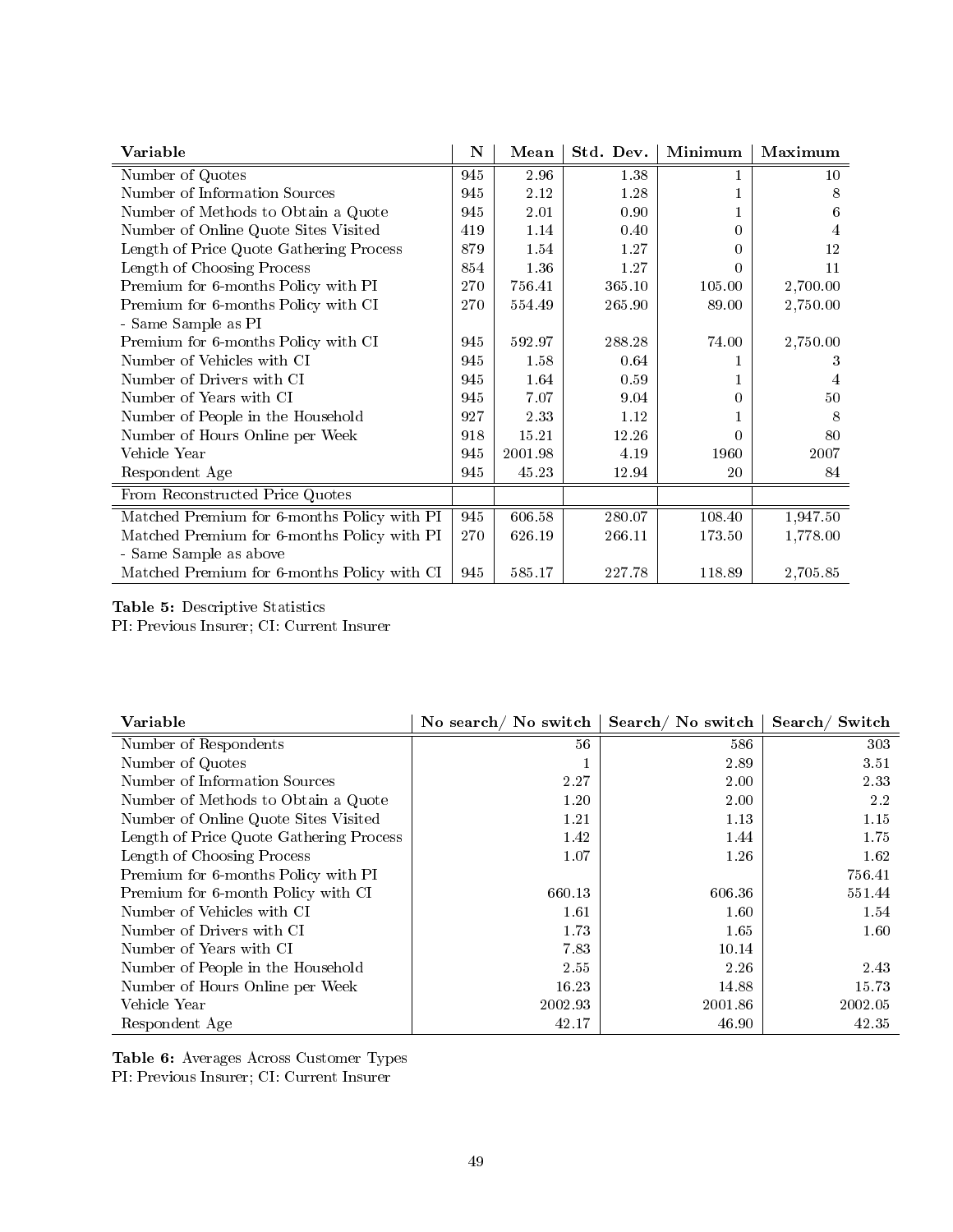| Company         | Considered by % Respondents | Accounting for Limited Availability* |
|-----------------|-----------------------------|--------------------------------------|
| Geico           | 53.91                       | 53.91                                |
| Progressive     | 46.98                       | 46.98                                |
| Allstate        | 36.60                       | 36.60                                |
| State Farm      | 34.26                       | 34.26                                |
| AIG             | 20.81                       | 20.81                                |
| The Hartford    | 13.98                       | 13.98                                |
| Nationwide      | 11.94                       | 12.21                                |
| Farmers         | 11.86                       | 11.86                                |
| Liberty Mutual  | 10.38                       | 10.38                                |
| 21st Century    | 7.91                        | 7.91                                 |
| Travelers       | 7.85                        | 7.93                                 |
| American Family | 6.61                        | 23.22                                |
| MetLife         | 6.37                        | 2.20                                 |
| <b>GMAC</b>     | 5.65                        | 5.68                                 |
| Mercury         | 5.23                        | 7.68                                 |
| Erie            | 5.00                        | 11.77                                |
| Safeco          | 4.82                        | 4.87                                 |

Table 7: Consideration Set Composition

\*Probability that respondent considers an insurer if this insurer is offering policies in the respondent's state

| Company          |       |       | Market Shares in % Retention Rates in % Conversion Rates in % |
|------------------|-------|-------|---------------------------------------------------------------|
| 21st Century     | 2.81  | 81.72 | 35.51                                                         |
| AIG              | 3.96  | 63.29 | 18.74                                                         |
| Allstate         | 14.16 | 69.84 | 38.70                                                         |
| American Family  | 2.53  | 91.03 | 38.25                                                         |
| Erie             | 2.83  | 96.25 | 56.66                                                         |
| Farmers          | 4.92  | 79.62 | 41.46                                                         |
| Geico            | 18.41 | 64.10 | 34.16                                                         |
| <b>GMAC</b>      | 1.60  | 67.12 | 28.34                                                         |
| The Hartford     | 4.24  | 87.07 | 30.35                                                         |
| Liberty Mutual   | 4.73  | 70.44 | 45.53                                                         |
| Mercury          | 2.22  | 81.07 | 42.46                                                         |
| MetLife          | 2.29  | 64.51 | 37.02                                                         |
| Nationwide       | 3.35  | 74.69 | 28.06                                                         |
| Progressive      | 12.42 | 62.67 | 26.56                                                         |
| Safeco           | 1.68  | 52.52 | 33.41                                                         |
| State Farm       | 13.18 | 72.40 | 38.48                                                         |
| <b>Travelers</b> | 4.51  | 72.63 | 57.47                                                         |

Table 8: Market Shares and Conversion Rate

Conversion Rate: Given that a company is being considered, what is the probability that it will be chosen?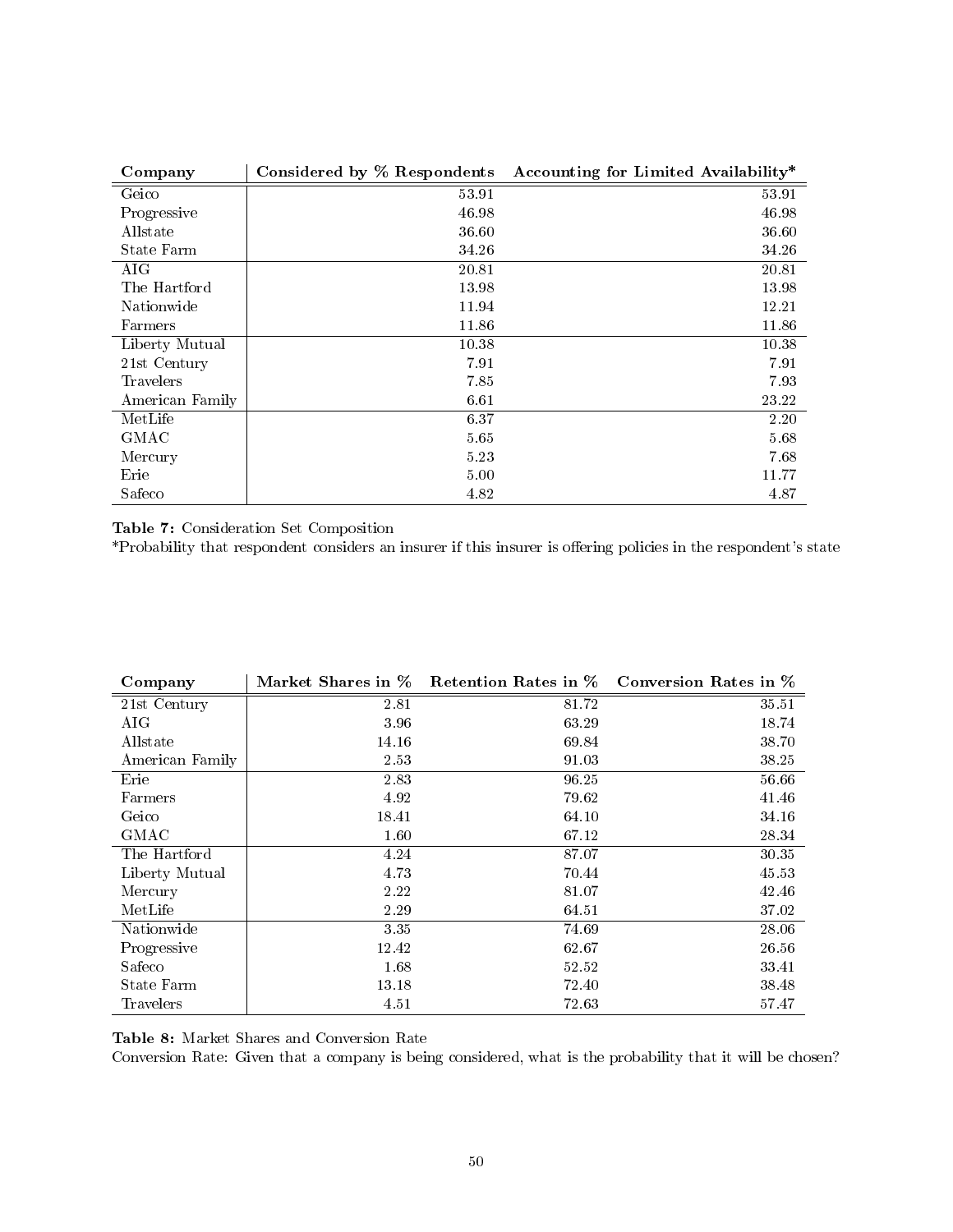|                                                                 | January                               | February             | March                     | April | May | June                  | July | August | September | October                                       | November | December | Mean                                                      |
|-----------------------------------------------------------------|---------------------------------------|----------------------|---------------------------|-------|-----|-----------------------|------|--------|-----------|-----------------------------------------------|----------|----------|-----------------------------------------------------------|
| 21st Century                                                    | 2.93                                  | 2.09                 | 2.36                      |       |     |                       |      |        |           |                                               |          |          |                                                           |
| ğ                                                               | 4.03                                  | 4.34                 |                           |       |     |                       |      |        |           |                                               |          |          |                                                           |
| Allstate                                                        | 24.15                                 | 50.53                | 28.31                     |       |     |                       |      |        |           |                                               |          |          |                                                           |
| Amfam                                                           | $4.83$                                | 3.07                 | 2.09                      |       |     | 683757072888585835835 |      |        |           | 8884515548885811888886<br>8845155488858118888 |          |          | 88832  288  283  288  38888<br> 2893  288  283  288  3888 |
| Erie                                                            |                                       | 0.00                 | 0.00                      |       |     |                       |      |        |           |                                               |          |          |                                                           |
| Farmers                                                         |                                       | 3.38                 |                           |       |     |                       |      |        |           |                                               |          |          |                                                           |
| Geico                                                           |                                       | 41.99                | $\frac{5.13}{43.56}$      |       |     |                       |      |        |           |                                               |          |          |                                                           |
| <b>GMAC</b>                                                     | $0.01$<br>$7.49$<br>$50.14$<br>$0.00$ | $0.10\,$             | 0.09                      |       |     |                       |      |        |           |                                               |          |          |                                                           |
| Hartford                                                        |                                       | 0.39                 |                           |       |     |                       |      |        |           |                                               |          |          |                                                           |
| Liberty                                                         | 0<br>0 3 3 5 9<br>0 1 10 0            |                      | 116<br>0.83<br>0.0<br>0.0 |       |     |                       |      |        |           |                                               |          |          |                                                           |
|                                                                 |                                       | $0.33$<br>$0.43$     |                           |       |     |                       |      |        |           |                                               |          |          |                                                           |
| Mercury<br>MetLife                                              |                                       |                      |                           |       |     |                       |      |        |           |                                               |          |          |                                                           |
| Nationwide                                                      |                                       | 2.58                 |                           |       |     |                       |      |        |           |                                               |          |          |                                                           |
| Progressive                                                     | 386<br>30.53<br>0.00                  | $\frac{27.61}{0.00}$ | 5.76<br>29.30<br>29.98    |       |     |                       |      |        |           |                                               |          |          |                                                           |
| <b>Safeco</b>                                                   |                                       |                      |                           |       |     |                       |      |        |           |                                               |          |          |                                                           |
| State Farm                                                      | 20.12                                 |                      |                           |       |     |                       |      |        |           |                                               |          |          |                                                           |
| Travelers                                                       | 0.00                                  | 0.00                 | 0.00                      |       |     |                       |      |        |           |                                               |          |          |                                                           |
| Table 9: Advertising Spending by Company in \$1,000,000 in 2006 |                                       |                      |                           |       |     |                       |      |        |           |                                               |          |          |                                                           |
|                                                                 |                                       |                      |                           |       |     |                       |      |        |           |                                               |          |          |                                                           |

| $\sim$ 0.1                                                |
|-----------------------------------------------------------|
| CC CC TC                                                  |
| ĺ<br>;<br><b>The second control</b>                       |
| ĺ<br>Ì<br>$\frac{1}{2}$                                   |
| <b>Contract Contract Contract</b><br>J<br>i<br>ׇ֚֘֝֬<br>Ï |
| $\mathbf{r}$<br>֕<br>l                                    |
| ļ<br>Ì<br>ĺ                                               |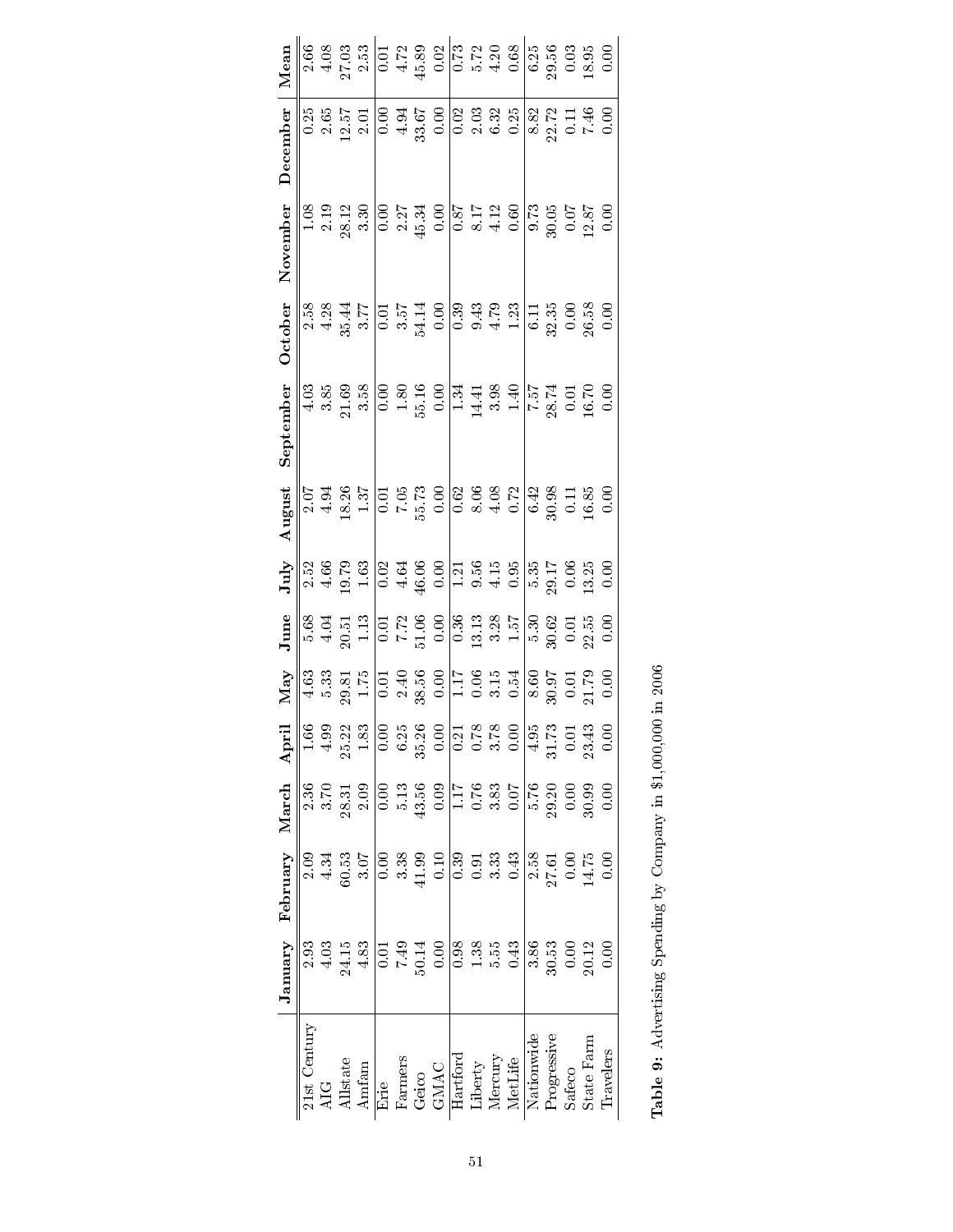| Company         | % Respondents Recalling Advertising |
|-----------------|-------------------------------------|
| 21st Century    | 15.22                               |
| A IG            | 49.00                               |
| Allstate        | 78.66                               |
| American Family | 20.16                               |
| Erie            | 3.45                                |
| Farmers         | 36.05                               |
| Geico           | 90.13                               |
| GMAC            | 20.66                               |
| Hartford        | 34.14                               |
| Liberty Mutual  | 38.11                               |
| Mercury         | 14.34                               |
| MetLife         | 44.36                               |
| Nationwide      | 55.53                               |
| Progressive     | 78.62                               |
| Safeco          | 13.41                               |
| State Farm      | 79.33                               |
| Travelers       | 27.48                               |

Table 10: Advertising Recall by Company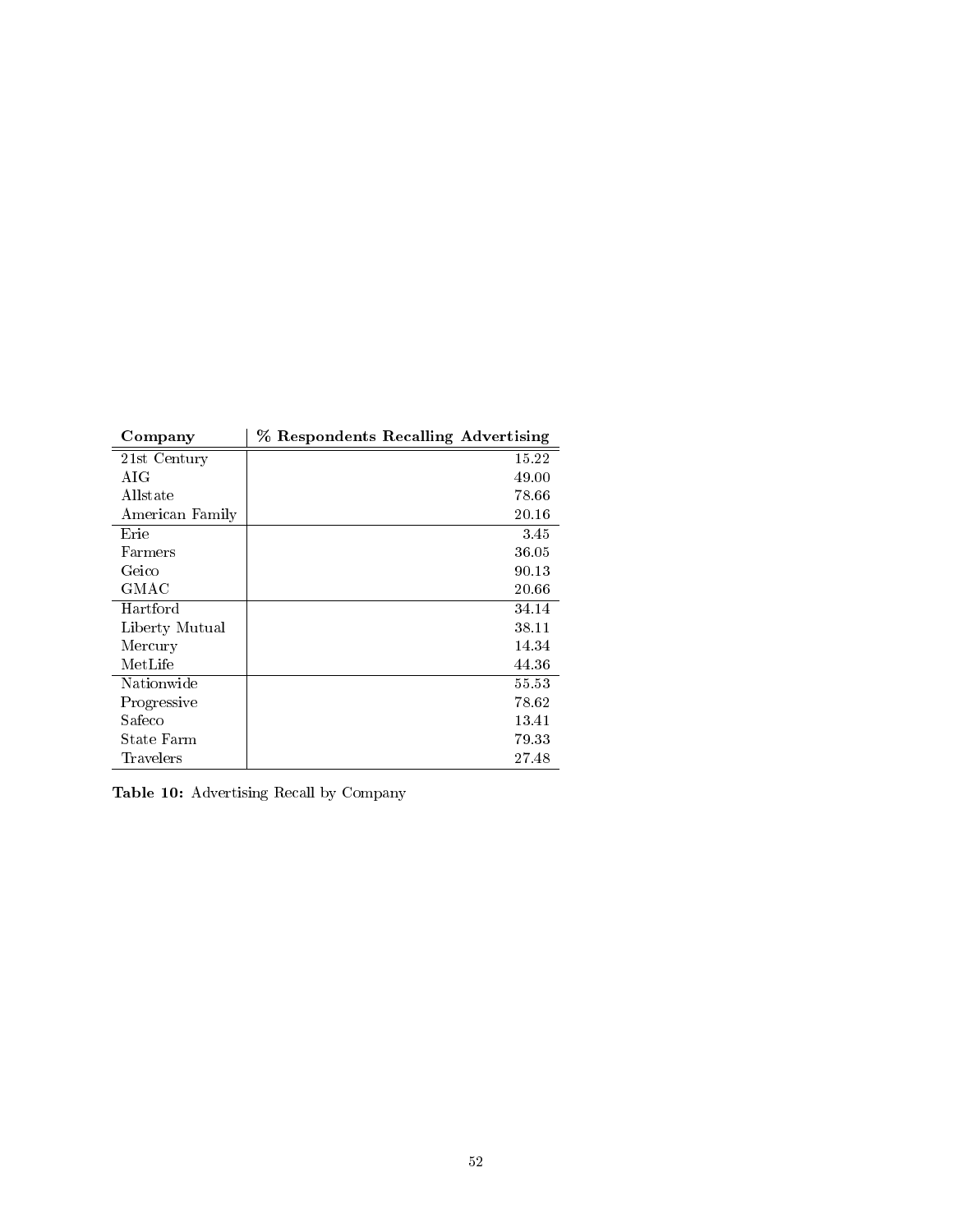|                                      |             | <b>PI</b> Prices |             | <b>All Quotes Prices</b> |
|--------------------------------------|-------------|------------------|-------------|--------------------------|
| Location Parameter                   | Coefficient | Std. Error       | Coefficient | Std. Error               |
| Constant                             | 4.6597a     | (.6733)          | 4.4736a     | (.3836)                  |
| Male                                 | $-1631$     | (.1378)          | $-1951c$    | (.0888)                  |
| Marital Status: Married              | .2064       | (.2701)          | .0407       | (.1627)                  |
| Marital Status: Divorced/ Separated  | $-1003$     | (2497)           | $-2581$     | (.1589)                  |
| Marital Status: Widowed              | .8726       | (.6531)          | 1.1233b     | (.3939)                  |
| Marital Status: Domestic Partnership | .3048       | (.3155)          | $-2168$     | (.2116)                  |
| Age                                  | $-0.0088$   | (.0057)          | $-0074c$    | (.0037)                  |
| Driver under 25                      | .5410d      | (.3120)          | .8347a      | (.1926)                  |
| Two Vehicles                         | 1.3434a     | (.1731)          | 1.2804a     | (.1086)                  |
| Three Vehicles                       | 2.5610a     | (.2762)          | 1.7428a     | (.1799)                  |
| Two Drivers                          | $-0524$     | (.2304)          | $-2170$     | (.1506)                  |
| Three Drivers                        | 1.1211b     | (.4065)          | .7285b      | (.2675)                  |
| Four Drivers                         | 1.2561d     | (.7335)          | 1.4547c     | (.6805)                  |
| Location: Suburb of a Medium City    | $-1907$     | .2237)           | $-3892b$    | (.1409)                  |
| Location: Suburb of a Large City     | .1370       | (2290)           | .1065       | (.1404)                  |
| Location: Urban Area                 | .1398       | (2455)           | .1307       | (.1537)                  |
| Home Owner Insurance with CI         | $-2615d$    | (.1437)          | $-2158c$    | (.0963)                  |
| Other Insurance with CI              | $-4528b$    | (.1543)          | $-3180a$    | (.0985)                  |
| Two or More Accidents                | 1.9080a     | (.4800)          | 1.9669a     | (.3253)                  |
| Two or More Tickets                  | 1.4560a     | (.3356)          | 1.3206a     | (.2242)                  |
| Model Age                            | $-0739a$    | (.0185)          | $-.0329b$   | (.0111)                  |
| Chosen coverage Dummies              | yes         |                  | yes         |                          |
| <b>State</b>                         | yes         |                  | yes         |                          |
| Make*Class                           | yes         |                  | yes         |                          |
| Scale Parameter                      |             |                  |             |                          |
| Constant                             | 1.5681a     | (.0915)          | 1.8091a     | (.1032)                  |
| Loglikelihood                        | $-1,855.98$ |                  | $-6,263.03$ |                          |

Table 11: Pricing Regressions

 ${\rm a.} ~ < 001,~{\rm b.} ~ < 01,~{\rm c.} ~ < 05,~{\rm d.} ~ < 10$ 

Comment: Prices are measured in \$100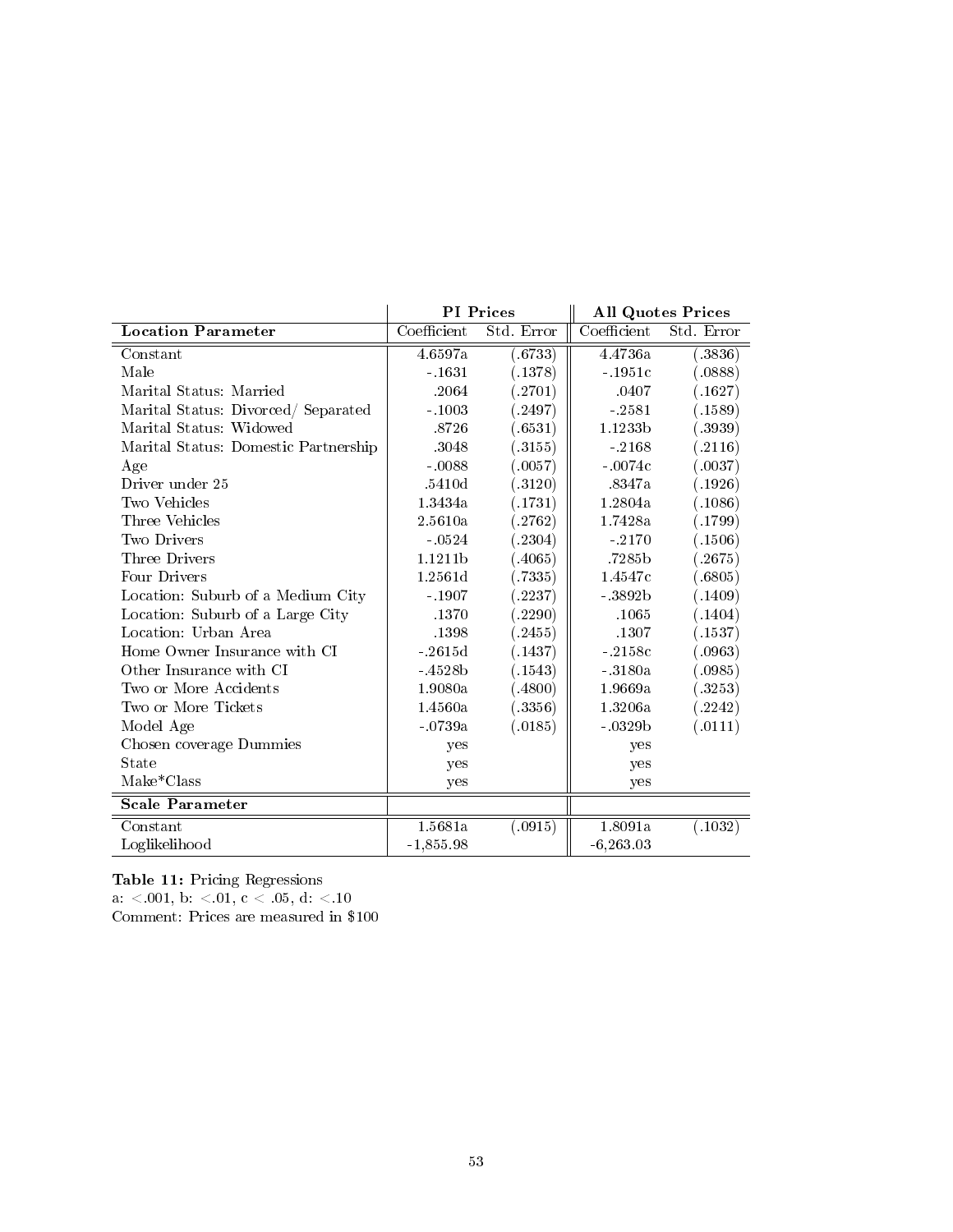|                 |         | <b>PI</b> Price Residuals |           | <b>All Quotes Price Residuals</b> |
|-----------------|---------|---------------------------|-----------|-----------------------------------|
|                 | Mean    | Std. Dev.                 | Mean      | Std. Dev.                         |
| 21st Century    | .0151   | 2.5034                    | $-0804$   | 2.8971                            |
| AIG             | .5510   | 1.8503                    | 1.0306    | 3.6156                            |
| Allstate        | .4517   | 2.0701                    | .8408     | 2.8539                            |
| American Family | $-9181$ | 1.8783                    | $-7703$   | 2.5609                            |
| Erie            | $-6752$ | 2.2029                    | $-6610$   | 2.3801                            |
| Farmers         | $-0896$ | 1.983                     | .2885     | 3.6831                            |
| Geico           | $-7473$ | 1.766                     | $-1.0244$ | 2.2044                            |
| GMAC            | 1.4234  | 2.0993                    | 2.7861    | 5.2494                            |
| The Hartford    | $-3811$ | 1.8675                    | $-0942$   | 2.4076                            |
| Liberty Mutual  | .4063   | 1.9079                    | .6257     | 2.8183                            |
| Mercury         | .4727   | 2.7348                    | .0929     | 2.9579                            |
| MetLife         | .5818   | 2.2262                    | .8196     | 2.8249                            |
| Nationwide      | $-1635$ | 1.8803                    | .3167     | 3.1631                            |
| Progressive     | .0911   | 2.2659                    | .2204     | 3.0434                            |
| Safeco          | .0355   | 1.3778                    | $-1110$   | 1.9692                            |
| State Farm      | .0709   | 1.8341                    | 3214      | 2.4835                            |
| Travelers       | .5714   | 2.1509                    | .4330     | 2.4217                            |

Table 12: Price Residual Means and Variances by Company

|                   | <b>True Values</b>   | <b>Estimates</b> | Std. Error |
|-------------------|----------------------|------------------|------------|
| Brand Intercept 1 |                      | .8739            | (.2226)    |
| Brand Intercept 2 | $-5$                 | $-6272$          | (.2422)    |
| Brand Intercept 3 | 1.5                  | 1.2942           | (.2004)    |
| Brand Intercept 4 | $-.75$               | $-7662$          | (.2324)    |
| X1                | 1.5                  | 1.3906           | (.1832)    |
| X <sub>2</sub>    | $-1.5$               | $-1.5618$        | (.1293)    |
| Search Cost       | $\cdot$ <sup>4</sup> | .4317            | (.0533)    |
| Loglikelihood     |                      | $-9,023.75$      |            |

Table 13: Simulation Results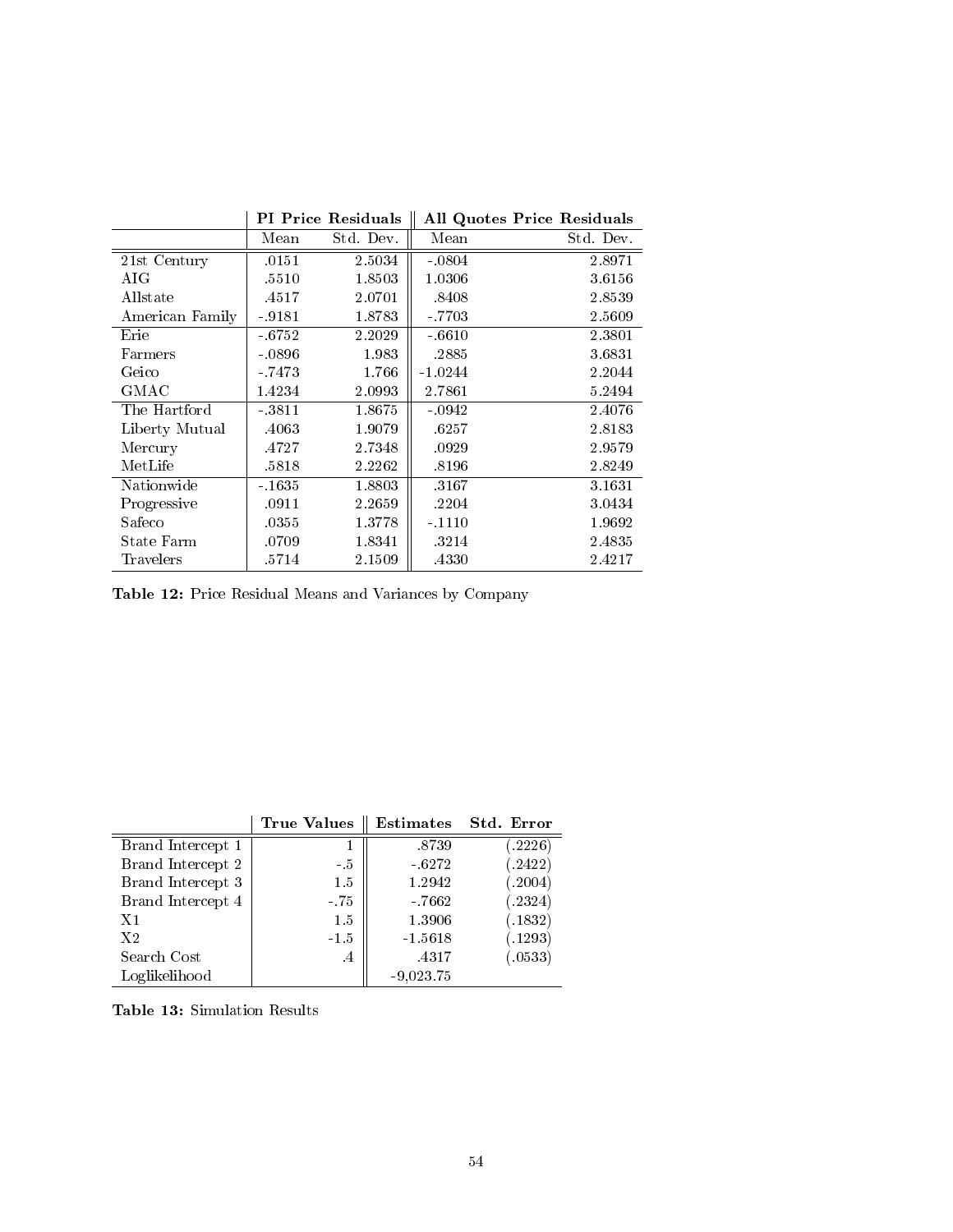|                    |                     | Model 0                  | Model 1          |                          |  |
|--------------------|---------------------|--------------------------|------------------|--------------------------|--|
|                    | Estimate            | Std. Error               | Estimate         | Std. Error               |  |
|                    |                     | <b>Brand Preferences</b> |                  | <b>Brand Preferences</b> |  |
| 21st Century       | $-2.3104a$          | (.1641)                  | $-2.3147a$       | (.2005)                  |  |
| $A_{\rm IG}$       | $-1.8281a$          | (.1682)                  | $-1.8283a$       | (.1732)                  |  |
| Allstate           | $-2.1001a$          | (.1682)                  | $-2.0973a$       | (.1647)                  |  |
| American Family    | $-1.7098a$          | (.2495)                  | -1.7102a         | (.2110)                  |  |
| Erie               | $-2.1258a$          | (.2544)                  | $-2.1246a$       | (.2556)                  |  |
| Farmers            | $-2.8391a$          | (.1812)                  | $-2.8371a$       | (.1897)                  |  |
| Geico              | $-2.9831a$          | (.1820)                  | $-2.9735a$       | (.1909)                  |  |
| GMAC               | $-2.4646a$          | (.1947)                  | $-2.4671a$       | (.2372)                  |  |
| Hartford           | $-1.7641a$          | (.1591)                  | $-1.7679a$       | (.1683)                  |  |
| Liberty Mutual     | $-1.6877a$          | (.1556)                  | $-1.6887a$       | (.1687)                  |  |
| Mercury            | $-2.3894a$          | (.2580)                  | $-2.3933a$       | (.2328)                  |  |
| MetLife            | $-2.5922a$          | (.2454)                  | $-2.5863a$       | (.2345)                  |  |
| Nationwide         | $-2.5151a$          | (.1824)                  | $-2.5159a$       | (.1942)                  |  |
| Progressive        | $-2.1005a$          | (.1711)                  | $-2.1016a$       | (.1749)                  |  |
| Safeco             | $-2.8041a$          | (.2213)                  | $-2.8000a$       | (.2230)                  |  |
| State Farm         | $-2.3980a$          | (.1573)                  | $-2.3956a$       | (.1666)                  |  |
| Travelers          | $-2.1498a$          | (.1890)                  | $-2.1532a$       | (.2133)                  |  |
|                    | Other Parameters    |                          | Other Parameters |                          |  |
| Price in \$100     | $-4623a$<br>(.0234) |                          | $-4641a$         | (.0258)                  |  |
| Recall*Advertising |                     |                          |                  |                          |  |
| in \$10,000,000    | .1579a              | (.0242)                  | .1561a           | (.0254)                  |  |
| PI                 |                     |                          | .5076a           | (.0391)                  |  |
| Search Cost        | $-1.5008a$          | (.1578)                  | $-1.4956a$       | (.1619)                  |  |
| Loglikelihood      | $-3,299.37$         |                          | $-3,295.35$      |                          |  |
| AIC                | 6,638.75            |                          | 6,632.71         |                          |  |
| BIC                | 6,749.64            |                          | 6,749.14         |                          |  |

Table 14: Models 0 - 1 a: <.001, b: <.01, c < .05, d: <.10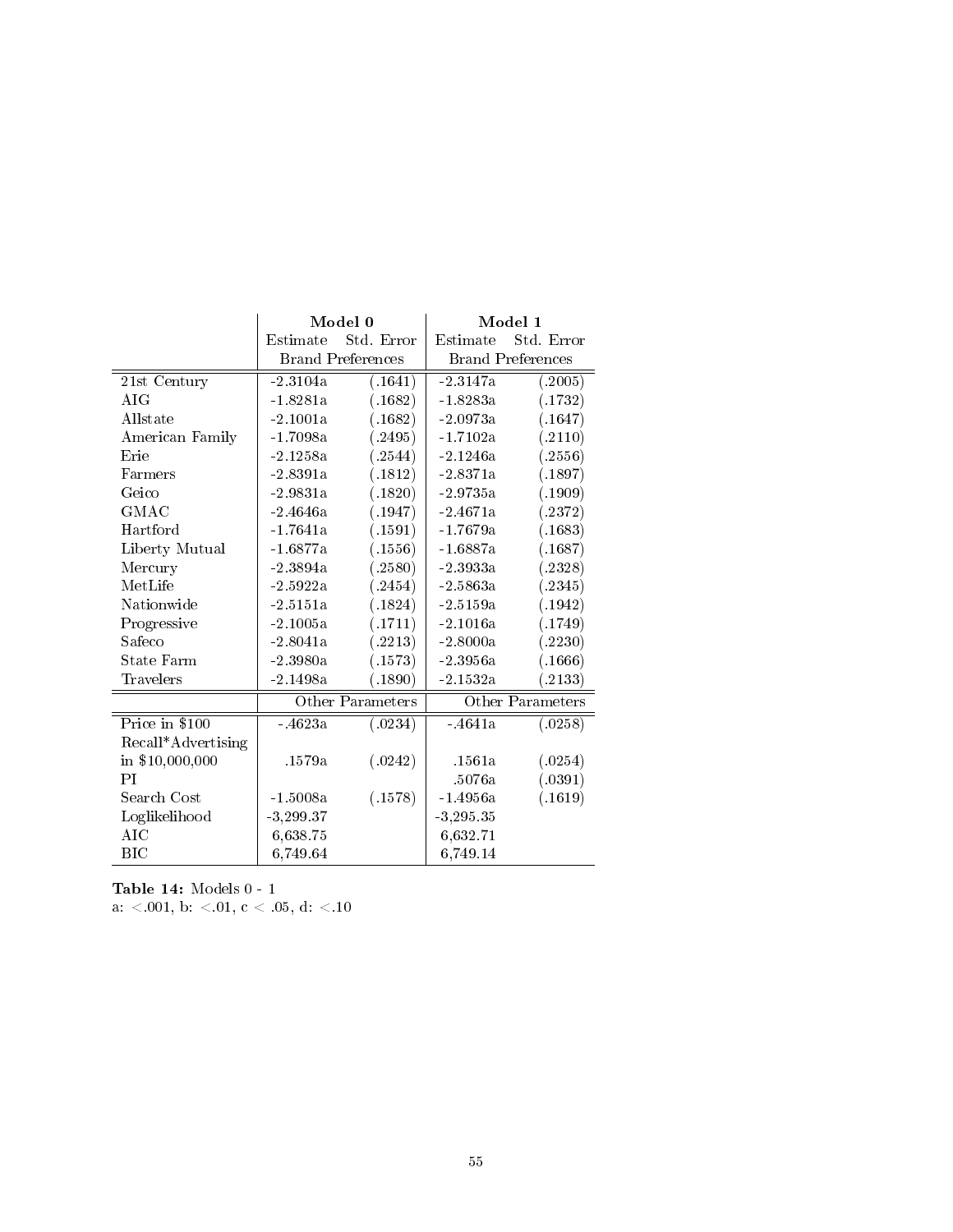|                    | Model 2                  |                  | Model 3                  |                  |
|--------------------|--------------------------|------------------|--------------------------|------------------|
|                    | Estimate                 | Std. Error       | Estimate                 | Std. Error       |
|                    | <b>Brand Preferences</b> |                  | <b>Brand Preferences</b> |                  |
| 21st Century       | $-1838$                  | (.3900)          | $-3277$                  |                  |
| A IG               | .2818                    | (.3833)          | .1324                    | ()               |
| Allstate           | .0243                    | (.3784)          | .2712                    | 0                |
| American Family    | .3821                    | (.4105)          | $-0.965$                 | ()               |
| Erie               | $-0300$                  | (.4411)          | $-2640$                  | ()               |
| Farmers            | - 7548d                  | (.3931)          | $-4126$                  | 0                |
| Geico              | $-9122c$                 | (.3832)          | $-7491$                  | 0                |
| GMAC               | $-2875$                  | (.3888)          | $-4189$                  | 0                |
| Hartford           | 3336                     | (.3733)          | 3261                     | 0                |
| Liberty Mutual     | 4279                     | (.3732)          | .0764                    | 0                |
| Mercury            | $-2383$                  | (.4152)          | - 3988                   | 0                |
| MetLife            | $-4605$                  | (.3991)          | $-6943$                  | 0                |
| Nationwide         | -4023                    | (.4059)          | $-4480$                  | 0                |
| Progressive        | .0719                    | (.3764)          | .1664                    | 0                |
| Safeco             | $-6956d$                 | (.3905)          | $-8187$                  | ()               |
| State Farm         | $-3671$                  | (.3743)          | $-1694$                  | 0                |
| Travelers          | $-0241$                  | (.3995)          | .0480                    | C                |
|                    |                          | Other Parameters |                          | Other Parameters |
| Price in \$100     | $-4613a$                 | (.0203)          | - 5352                   |                  |
| Recall*Advertising |                          |                  |                          |                  |
| in \$10,000,000    | .1641a                   | (.0212)          | .1427                    | $\left(\right)$  |
| Loglikelihood      | $-3,241.39$              |                  | $-2,856.08$              |                  |
| AIC                | 6,592.78                 |                  | 5,874.16                 |                  |
| <b>BIC</b>         | 6,897.71                 |                  | 6,323.25                 |                  |

Table 15: Models 2 - 3

a: <.001, b: <.01, c < .05, d: <.10

Note: Std. errors for Model 3 are currently being calculated.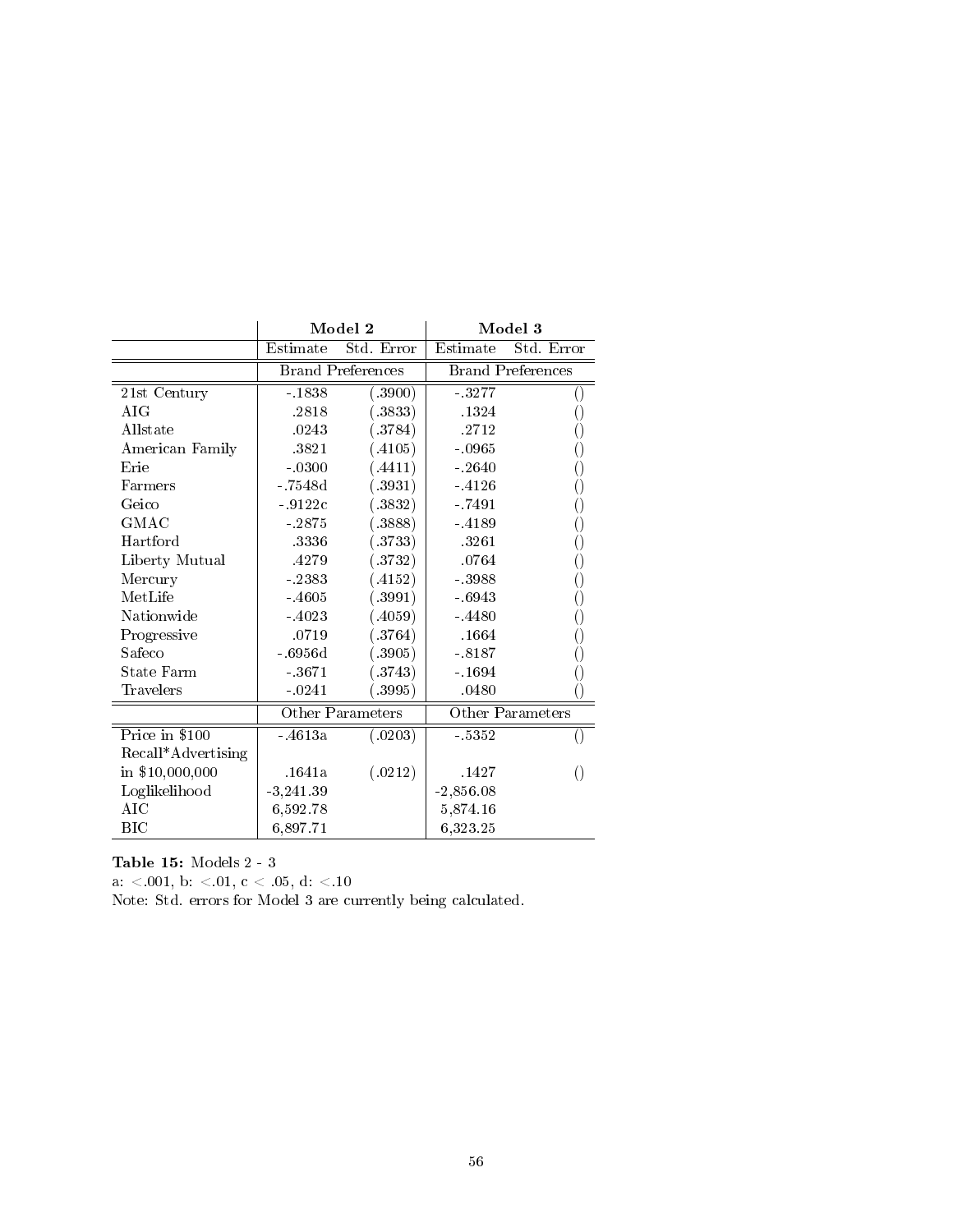|                                       |            | Model 2                |          | Model 3             |
|---------------------------------------|------------|------------------------|----------|---------------------|
|                                       | Estimate   | Std. Error             | Estimate | Std. Error          |
|                                       |            | <b>Search Costs</b>    |          | <b>Search Costs</b> |
| Search Cost Constant                  | $-1.5386a$ | (1492)                 | $-8063$  | $\left(\right)$     |
| Mail                                  |            |                        | .2751    | ()                  |
| Insurer Website                       |            |                        | $-5724$  | 0                   |
| Online Quoting Service                |            |                        | $-7057$  | 0                   |
| Insurer Calling Center                |            |                        | $-2042$  |                     |
|                                       |            | <b>Switching Costs</b> |          | Switching Costs     |
| $\overline{PI}$                       | 4606a      | (0.365)                | $-7655$  | $\left( \right)$    |
| $PI*Age$                              |            |                        | $-0133$  | ()                  |
| $PI*Male$                             |            |                        | $-3276$  | $\left(\right)$     |
| $PI*$ Income $$25,000 - $49,999$      |            |                        | .0302    | $\overline{()}$     |
| PI*Income \$50,000 - \$74,999         |            |                        | .1498    | ()                  |
| PI*Income \$75,000 - \$99,999         |            |                        | .2937    | 0                   |
| PI*Income \$100,000 - \$149,000       |            |                        | 3605     | $\left(\right)$     |
| PI*Income \$150,000 or more           |            |                        | .3043    | $\left(\right)$     |
| PI*Education: High School             |            |                        |          |                     |
| Graduate                              |            |                        | .6561    | $\left( \ \right)$  |
| PI*Education: College Graduate        |            |                        | .6973    | $\left(\right)$     |
| PI*Education: Some Graduate           |            |                        |          |                     |
| Courses                               |            |                        | .6704    | $\left( \right)$    |
| PI*Education: Advanced Degree         |            |                        | .7832    | 0                   |
| PI*Attitude Towards Auto              |            |                        |          |                     |
| Insurance Shopping & Switching        |            |                        | .0920    | $\left( \right)$    |
| PI*New Technology Adoption            |            |                        | $-0497$  | ()                  |
| PI*Technology Usage                   |            |                        | .1215    | ()                  |
| PI*Loyalty                            |            |                        | .1819    | ()                  |
| PI*Interest in Finance                |            |                        | $-4419$  | $\left(\right)$     |
| PI*Satisfaction with Billings and     |            |                        |          |                     |
| Payment Process                       |            |                        | $-3317$  | $\left( \right)$    |
| PI*Satisfaction with Price            |            |                        | 3506     | $\left(\right)$     |
| PI*Satisfaction with Interacting      |            |                        |          |                     |
| with Insurer                          |            |                        | $-0452$  | $\left(\right)$     |
| PI*Satisfaction with Policy Offerings |            |                        | $-3424$  | $\left(\right)$     |
| PI*Satisfaction with                  |            |                        |          |                     |
| Claims Experience                     |            |                        | .0714    | 0                   |
| PI*Overall Satisfaction               |            |                        | .5219    | $\left(\right)$     |

Table 16: Models 2 - 3 (continued)

 ${\rm a.} ~ < 001,~{\rm b.} ~ < 01,~{\rm c.} ~ < 05,~{\rm d.} ~ < 10$ 

Note: Std. errors for Model 3 are currently being calculated.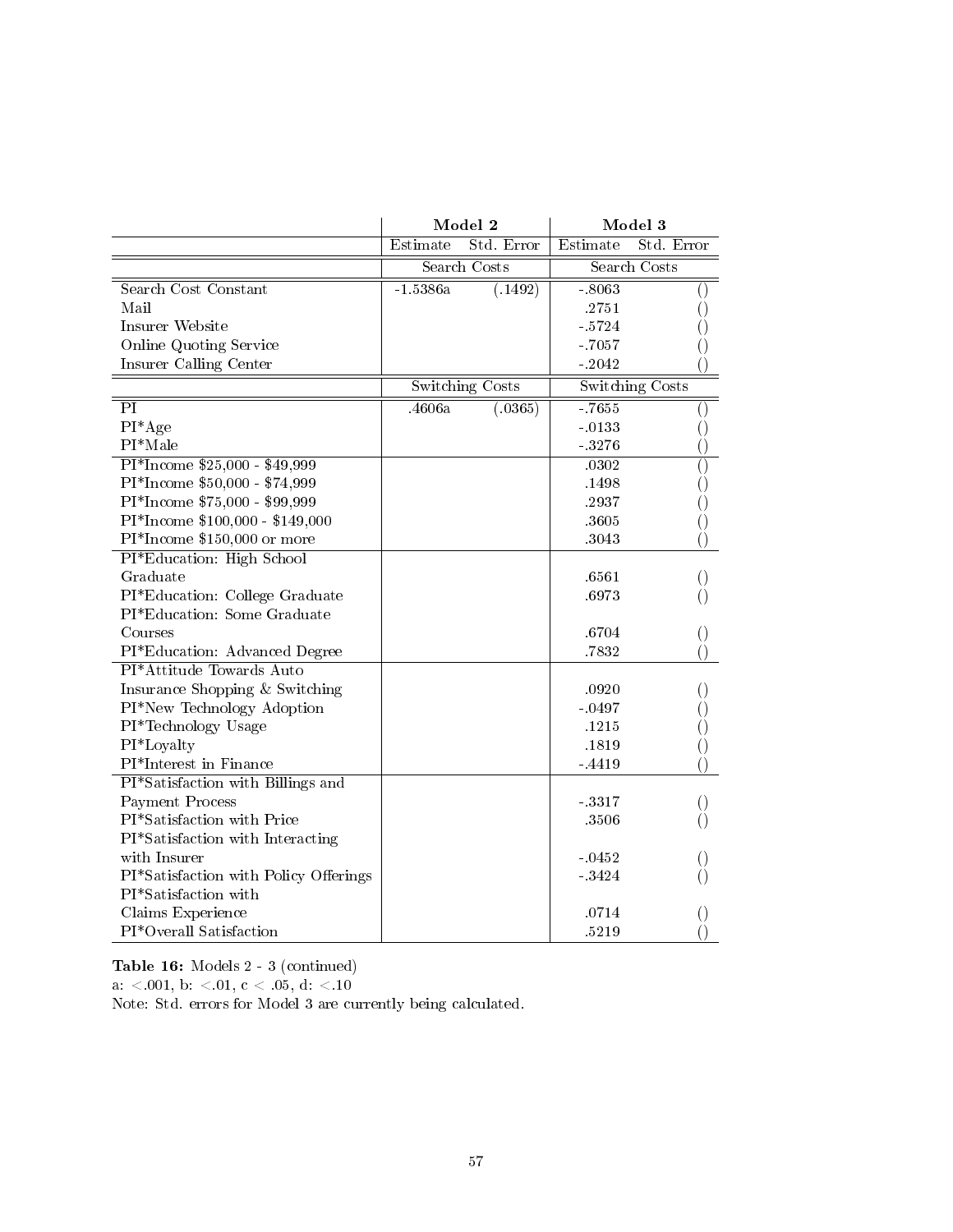|                                    |            | Model 2                      |           | Model 3                 |
|------------------------------------|------------|------------------------------|-----------|-------------------------|
|                                    | Estimate   | Std. Error                   | Estimate  | Std. Error              |
|                                    |            | Demographics                 |           | Demographics            |
| Credit History: Excellent          | $-2.6107b$ | (.9223)                      | $-2.3987$ | $\left(\right)$         |
| Credit History: Good               | $-2.7904b$ | (.9407)                      | $-2.5881$ | $\left(\right)$         |
| Credit History: Fair               | $-1.8697$  | (1.1973)                     | $-1.6812$ | 0                       |
| Age                                | $-0079$    | (.0131)                      | $-0103$   | 0                       |
| Male                               | $-3762$    | (.3596)                      | $-3254$   | 0                       |
| Marital Status: Married            | .3016      | (.4029)                      | .2998     | $\left( \right)$        |
| Marital Status:                    |            |                              |           |                         |
| Divorced / Separated               | .9668      | (.6356)                      | .9656     | $\left(\right)$         |
| Marital Status: Widowed            | .0747      | (1.5096)                     | .1117     | $\left( \right)$        |
| Marital Status:                    |            |                              |           |                         |
| Domestic Partnership               | .1969      | (.7618)                      | .2526     | $\left( \right)$        |
| Community Type: Suburb of          |            |                              |           |                         |
| a Medium City                      | $-0597$    | (.5874)                      | $-0106$   | $\left( \right)$        |
| Community Type: Suburb of          |            |                              |           |                         |
| a Large City                       | $-8328$    | (.5458)                      | $-8238$   | $\left( \right)$        |
| Community Type: Urban Area         | - 9390     | (.5841)                      | $-9014$   | $\left( \right)$        |
|                                    |            | Psychographics               |           | Psychographics          |
| Attitude Towards Auto              |            |                              |           |                         |
| Insurance Shopping & Switching     | $-.4207c$  | (.1712)                      | $-4117$   | $\left( \right)$        |
| New Technology Adoption            | $-3463d$   | (.1790)                      | - 3479    | $\left(\right)$         |
| Technology Usage                   | $-1951$    | (.1832)                      | $-1646$   |                         |
| Loyalty                            | $-0437$    | (.1794)                      | $-0802$   | 0                       |
| Interest in Finance                | .2818      | (.2003)                      | .2881     | 0<br>$\left(\right)$    |
|                                    |            |                              |           |                         |
|                                    |            | <b>Quoting Channels</b>      |           | <b>Quoting Channels</b> |
| Mail                               | 1.5326b    | (.5322)                      | 1.6628    | $\left( \right)$        |
| Insurer Website                    | 1.9803a    | (.4371)                      | 1.5959    | $\left( \right)$        |
| Online Quoting Service             | 1.8588a    | (.3840)                      | 1.3991    | $\left(\right)$         |
| Insurer Calling Center             | .4195      | (.3264)                      | .2929     | $\left(\right)$         |
|                                    |            | Regions                      |           | Regions                 |
| Northeast                          | $-1.0647d$ | (.5551)                      | $-1.0328$ | $\left( \right)$        |
| Mid-Atlantic                       | $-1650$    | (.5304)                      | $-1099$   | 0                       |
| Midwest                            | - 4229     | (.4702)                      | $-4080$   | ()                      |
| Florida                            | $-1680$    | (.6033)                      | $-1883$   | $\left(\right)$         |
| South                              | 1.0965     | (1.0040)                     | .9813     | $\left(\right)$         |
| Texas                              | .0323      | (.5726)                      | .0088     | ()                      |
| Mountain Area                      | $-6070$    | (.7895)                      | $-5465$   | $\left(\right)$         |
|                                    |            | <b>Customer Satisfaction</b> |           | Customer Satisfaction   |
| Satisfaction with Billings and     |            |                              |           |                         |
| Payment Process                    | .0687      | (.1098)                      | .0695     | $\cup$                  |
| Satisfaction with Price            | $-1408$    | (.1048)                      | $-1284$   | $\left( \right)$        |
| Satisfaction with Interacting      |            |                              |           |                         |
| with Insurer                       | .1017      | (.0841)                      | .0924     |                         |
| Satisfaction with Policy Offerings | .1054      | (.1130)                      | .1123     | ()                      |
| Satisfaction with                  |            |                              |           |                         |
| Claims Experience                  | .0458      | (.0420)                      | .0434     | O                       |
| Overall Satisfaction               | $-1478$    | (.1650)                      | $-1485$   | $\left( \right)$        |

Table 17: Models 2 - 3 (continued)

a:  $< 001$ , b:  $< 01$ , c  $< 05$ , d:  $< 10$ 

Note: Std. errors for Model 3 are currently being calculated.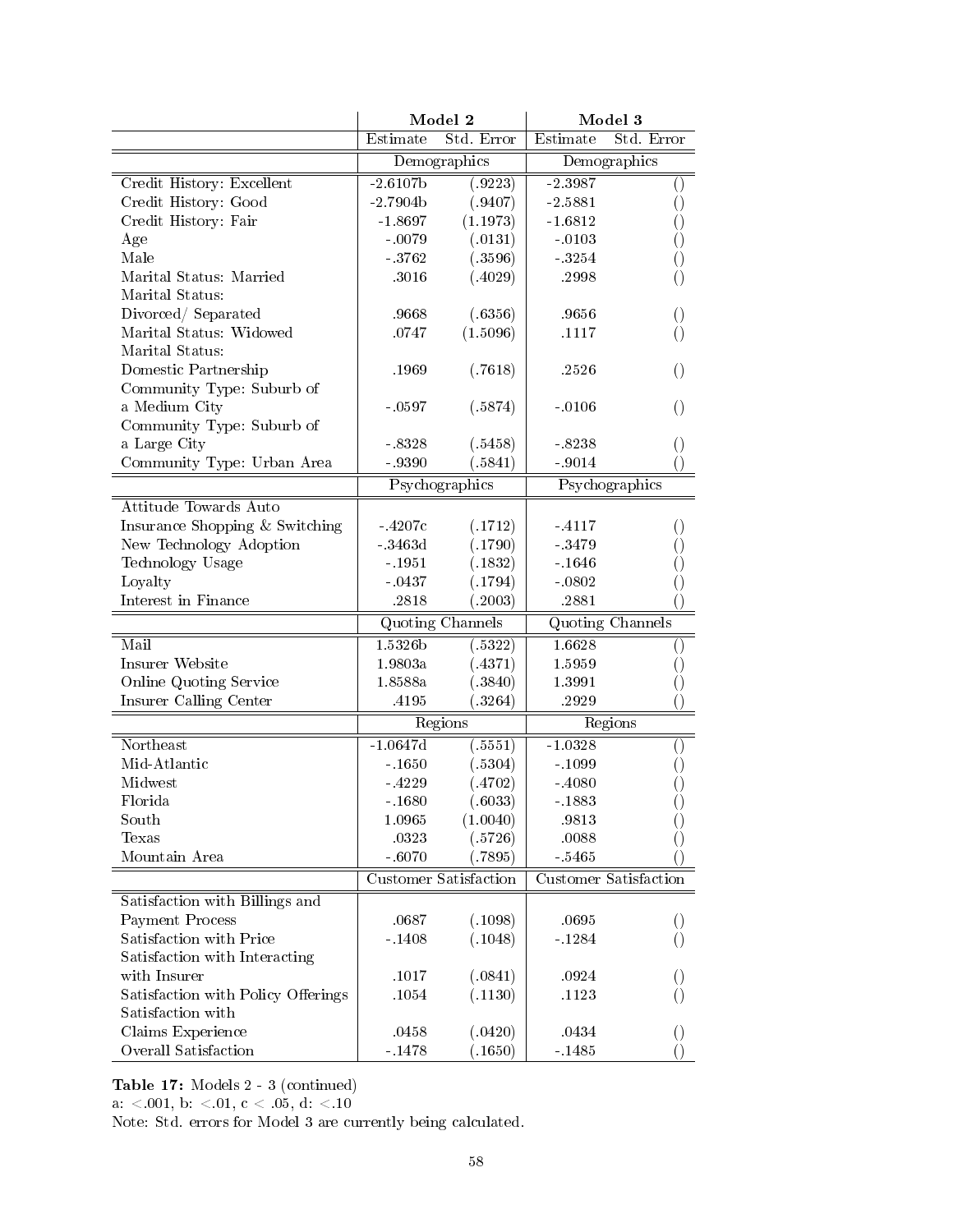#### Factor 1: Attitude Towards Auto Insurance Shopping & Switching

Switching to another insurer is not worth the risk.

Shopping for a new auto insurer is too difficult or time consuming.

I have invested too much into building a relationship with my current agent or insurer to switch to a new auto insurer.

## Factor 2: New Technology Adoption

I am always one of the first of my friends to try new products and services.

I enjoy reading about new technology products.

I am among the first of my friends and colleagues to try new technology products.

## Factor 3: Technology Usage

Computers are too confusing to be of much use to me.

Technology has litte impact on my daily life.

## Factor 4: Loyalty

If a product or service is offered by a company I trust, I will buy it even if it is slightly more expensive.

Compared to other people, I am more likely to be loyal to a brand.

When I find a brand I like, I stick with it.

## Factor 5: Interest in Finance

I find the ups and downs of the financial markets exciting. I regularly read financial news or financial publications.

Table 18: Psychographic Factors

|                 | Own-price Elasticities | <b>Std. Errors</b> |
|-----------------|------------------------|--------------------|
| 21st Century    | $-2.11$                | (.13)              |
| A IG            | $-2.05$                | (.18)              |
| Allstate        | $-2.27$                | (.12)              |
| American Family | $-1.01$                | (.20)              |
| Erie            | $-1.60$                | (.22)              |
| Farmers         | $-1.91$                | (.15)              |
| Geico           | $-1.69$                | (.11)              |
| GMAC            | $-2.55$                | (.23)              |
| Hartford        | $-2.11$                | (.16)              |
| Liberty Mutual  | $-2.80$                | (.15)              |
| Mercury         | -2.77                  | (.19)              |
| MetLife         | $-2.36$                | (.16)              |
| Nationwide      | $-2.18$                | (.17)              |
| Progressive     | -2.31                  | (.12)              |
| Safeco          | $-2.29$                | (.16)              |
| State Farm      | $-2.62$                | (.13)              |
| Travelers       | -1.36                  | (.18)              |
| Mean            | $-2.10$                | .14)               |

Table 19: Implied Own-Price Elasticities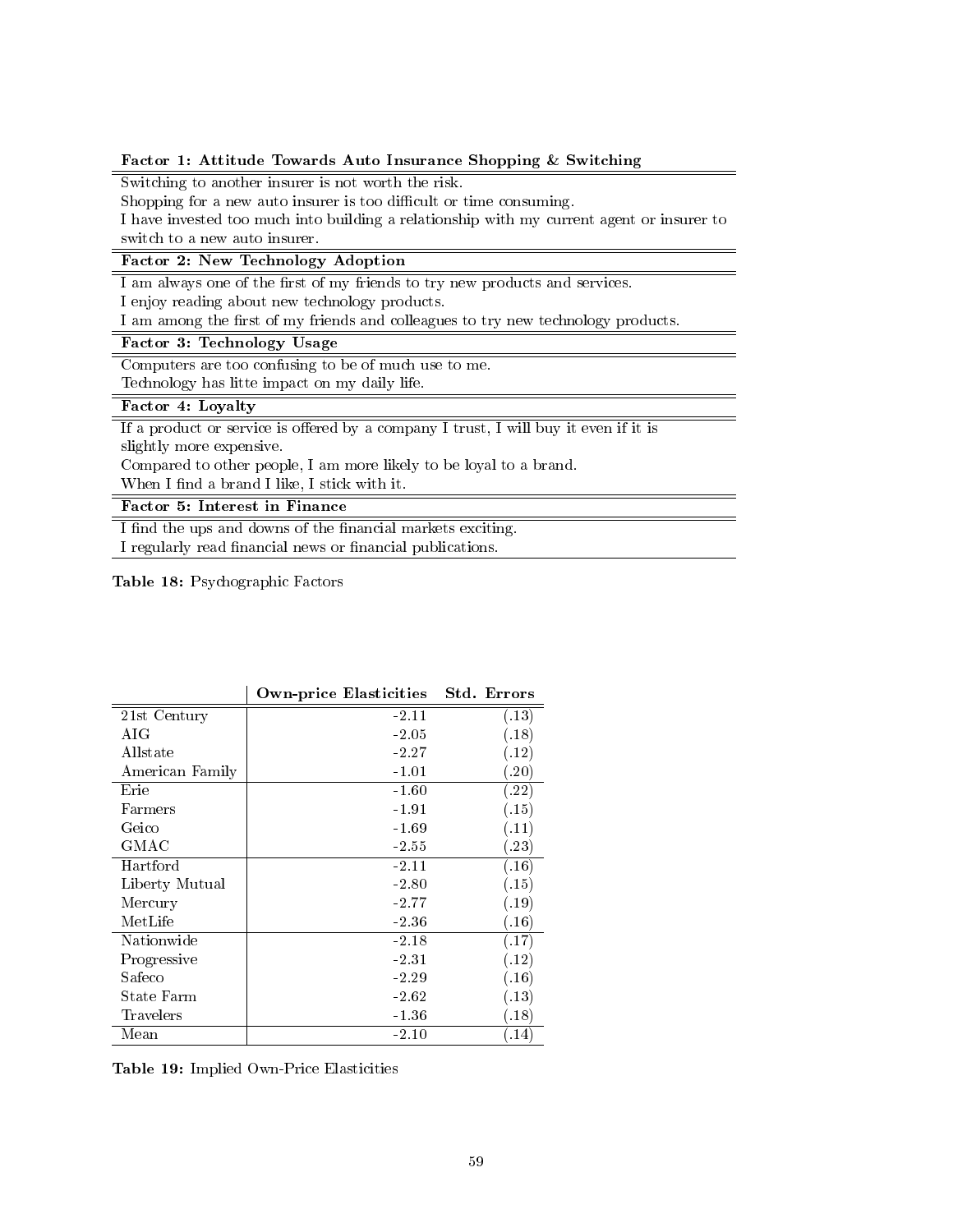|                                      |          | <b>PI Pricing Regression</b> |            | All Quotes Pricing Regression |
|--------------------------------------|----------|------------------------------|------------|-------------------------------|
| Variable                             | Estimate | Std. Error                   | Estimate   | Std. Error                    |
| Intercept                            | 1.9773c  | (.7424)                      | 2.4690a    | (.5830)                       |
| Male                                 | $-1664$  | (.1668)                      | $-2064$    | (.1316)                       |
| Marital Status: Married              | $-9297b$ | (2785)                       | $-1.0845a$ | .2273)                        |
| Marital Status: Divorced/Separated   | $-1970$  | (2690)                       | $-4406c$   | ( .2182)                      |
| Marital Status: Widowed              | .2683    | (.7729)                      | $-0982$    | (0.6670)                      |
| Marital Status: Domestic Partnership | $-0809$  | (.3417)                      | $-5018d$   | (2719)                        |
| Age                                  | $-0189c$ | (.0065)                      | $-0286a$   | (.0052)                       |
| Driver under 25                      | 1.017c   | (4339)                       | .5822d     | (.3429)                       |
| Male Driver under 25                 | .6802    | (.5433)                      | 1.1676c    | (4232)                        |
| Two Vehicles                         | 2.0510a  | (.2004)                      | 2.3324a    | (.1617)                       |
| Three Vehicles                       | 4.1209a  | (.3050)                      | 4.6517a    | (.2434)                       |
| Two Drivers                          | .3482    | (.2749)                      | .4501c     | (.2224)                       |
| Three Drivers                        | 2.0190a  | (.5067)                      | 2.7491a    | (.3916)                       |
| Four Drivers                         | 2.5340c  | (.9241)                      | 3.3351c    | (1.3224)                      |
| Location: Suburb of a Medium City    | $-0498$  | (.2565)                      | $-1441$    | (.1988)                       |
| Location: Suburb of a Large City     | .6078c   | (2550)                       | $-4633c$   | (.1971)                       |
| Location: Urban Area                 | .8257c   | (.2827)                      | 1.0085a    | (.2243)                       |
| Home Owner Insurance with CI         | $-0709$  | (.1631)                      | $-1450$    | (.1300)                       |
| Other Insurance with CI              | $-1989$  | (.1713)                      | $-5212a$   | (.1347)                       |
| Two or More Accidents                | 2.5943a  | (4766)                       | 3.4573a    | (.3630)                       |
| Two or More Tickets                  | 1.4285a  | (3753)                       | 1.9747a    | (.2969)                       |
| Model Age                            | $-0560c$ | (.0185)                      | $-0642a$   | (.0156)                       |
| Chosen coverage Dummies              | yes      |                              | yes        |                               |
| <b>State</b>                         | yes      |                              | yes        |                               |
| Make*Class                           | yes      |                              | yes        |                               |
| R <sub>2</sub>                       | .69      |                              | .57        |                               |

Table 20: Pricing Regressions  ${\rm a.} ~ < 001,~{\rm b.} ~ < 01,~{\rm c.} ~ < 05,~{\rm d.} ~ < 10$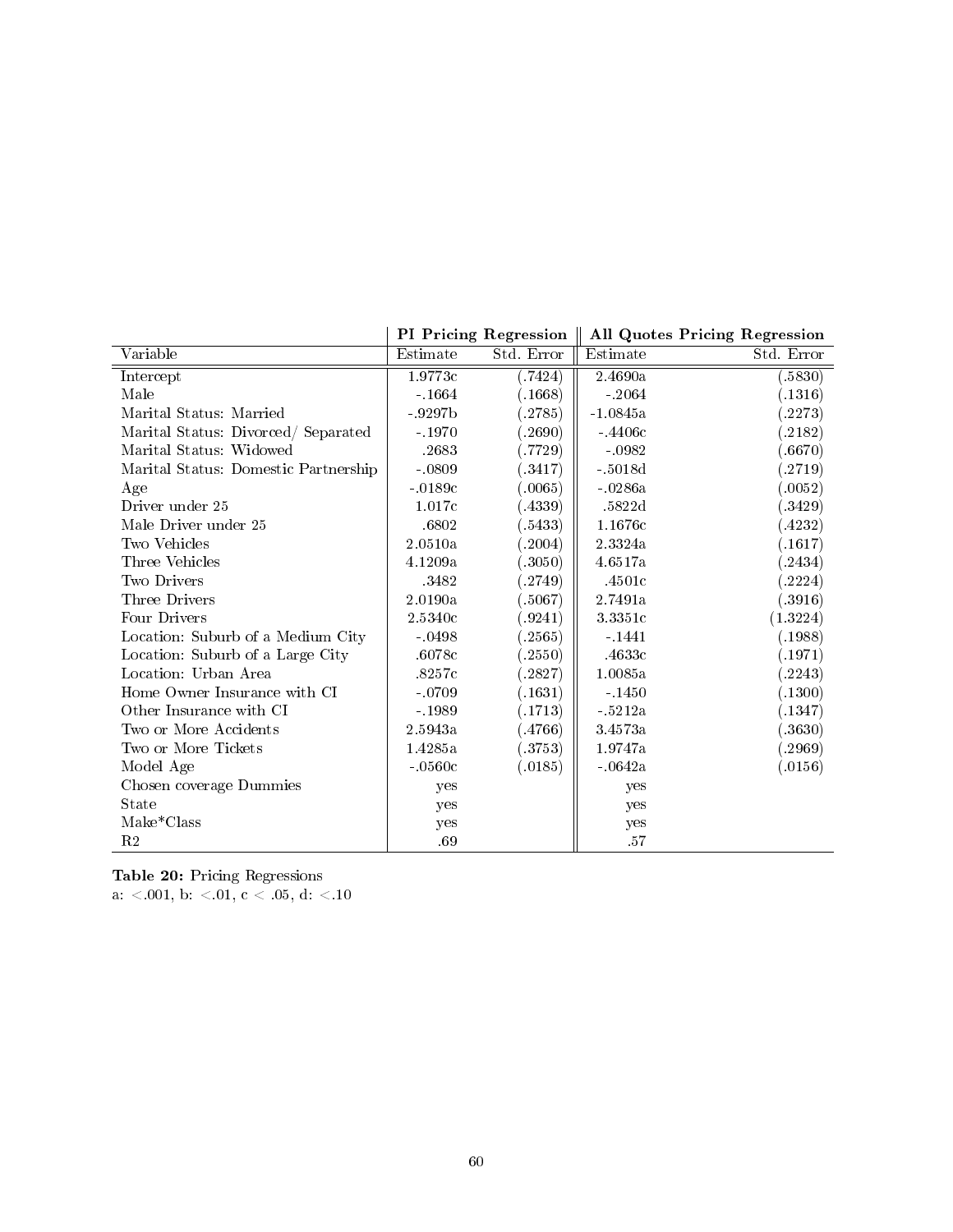|                                    |            | Model 1                  |
|------------------------------------|------------|--------------------------|
|                                    | Estimate   | $\overline{S}$ td. Error |
|                                    |            | <b>Brand Preferences</b> |
| 21st Century                       | -1.4360a   | (.3442)                  |
| A IG                               | $-1.1929b$ | (.4126)                  |
| Allstate                           | $-1.1370b$ | (.3860)                  |
| American Family                    | $-1.7327a$ | (.4694)                  |
| Erie                               | $-2.2909b$ | (.8228)                  |
| Farmers                            | $-1.6834a$ | (.4066)                  |
| Geico                              | $-2.1122a$ | (.5344)                  |
| GMAC                               | $-2.5468a$ | (.6022)                  |
| Hartford                           | $-2.0497a$ | (.4350)                  |
| Liberty Mutual                     | $-1.6408a$ | (.4113)                  |
| Mercury                            | $-1.6518a$ | (.3613)                  |
| MetLife                            | $-2.1917a$ | (.3988)                  |
| Nationwide                         | $-2.3200a$ | (.3887)                  |
| Progressive                        | $-1.2496b$ | (.4115)                  |
| Safeco                             | $-2.4102a$ | (.7307)                  |
| State Farm                         | $-1.5612a$ | (.3947)                  |
| Travelers                          | $-1.4703a$ | (.3976)                  |
|                                    |            | Other Parameters         |
| Price in \$100                     | $-6049a$   | (.1070)                  |
| Recall*Advertising in \$10,000,000 | .1660d     | (.0848)                  |
| <b>PT</b>                          | .3935a     | (.0939)                  |
| Search Cost                        | $-1.1298a$ | (.1768)                  |
| Loglikelihood                      | -695.79    |                          |

Table 21: One Driver, One Car, No Home Insurance

| Mark-up in $\%$ | 2007  |
|-----------------|-------|
| A IG            | 20.80 |
| Allstate        | 33.00 |
| American Family | 19.50 |
| Erie            | 28.80 |
| Farmers         | 28.20 |
| Geico           | 13.60 |
| GMAC            | 28.70 |
| The Hartford    | 28.90 |
| Liberty Mutual  | 25.90 |
| Mercury         | 30.60 |
| MetLife         | 30.20 |
| Nationwide      | 32.90 |
| Travelers       | 31.10 |
| State Farm      | 19.60 |

Table 22: Industry Mark-ups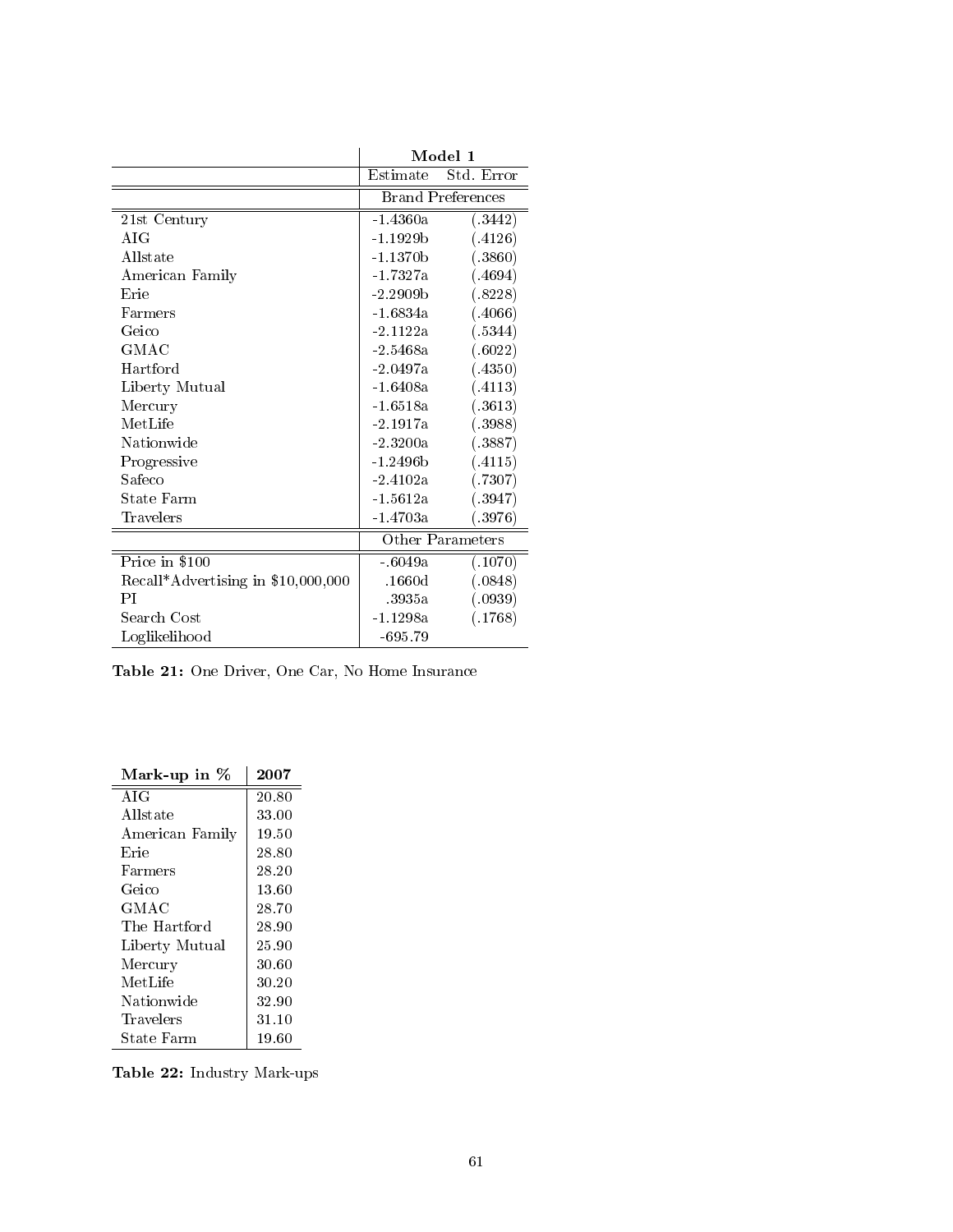|                 |       | <b>Consideration Set Composition</b> |       | <b>Purchase Market Shares</b> |       | <b>Retention Rates</b> |
|-----------------|-------|--------------------------------------|-------|-------------------------------|-------|------------------------|
| Company         | Data  | Predicted                            | Data  | Predicted                     | Data  | Predicted              |
| 21st Century    | 2.73  | 3.90                                 | 2.81  | 3.48                          | 81.72 | 66.76                  |
| AIG             | 7.17  | 5.99                                 | 3.96  | 4.99                          | 63.29 | 65.93                  |
| Allstate        | 12.61 | 10.82                                | 14.16 | 12.38                         | 69.84 | 67.56                  |
| American Family | 2.28  | 2.32                                 | 2.53  | 3.03                          | 91.03 | 88.67                  |
| Erie            | 1.72  | $2.66\,$                             | 2.83  | 3.55                          | 96.25 | 86.48                  |
| Farmers         | 4.09  | 4.75                                 | 4.92  | 5.22                          | 79.62 | 73.31                  |
| Geico           | 18.58 | 16.52                                | 18.41 | 18.32                         | 64.10 | 80.70                  |
| GMAC            | 1.95  | 2.55                                 | 1.60  | 1.38                          | 67.12 | 50.25                  |
| The Hartford    | 4.82  | 6.03                                 | 4.24  | 5.14                          | 87.07 | 75.63                  |
| Liberty Mutual  | 3.58  | 4.53                                 | 4.73  | 5.01                          | 70.44 | 68.57                  |
| Mercury         | 1.80  | 2.22                                 | 2.22  | 2.47                          | 81.07 | 67.50                  |
| MetLife         | 2.20  | 2.23                                 | 2.29  | 1.77                          | 64.51 | 49.39                  |
| Nationwide      | 4.11  | 5.73                                 | 3.35  | 3.83                          | 74.69 | 72.90                  |
| Progressive     | 16.19 | 13.69                                | 12.42 | 13.10                         | 62.67 | 76.68                  |
| Safeco          | 1.66  | 2.47                                 | 1.68  | 2.18                          | 52.52 | 60.37                  |
| State Farm      | 11.81 | 9.44                                 | 13.18 | 10.58                         | 72.40 | 73.75                  |
| Travelers       | 2.71  | 4.14                                 | 4.51  | 3.56                          | 72.63 | 58.91                  |

Table 23: Data and Predictions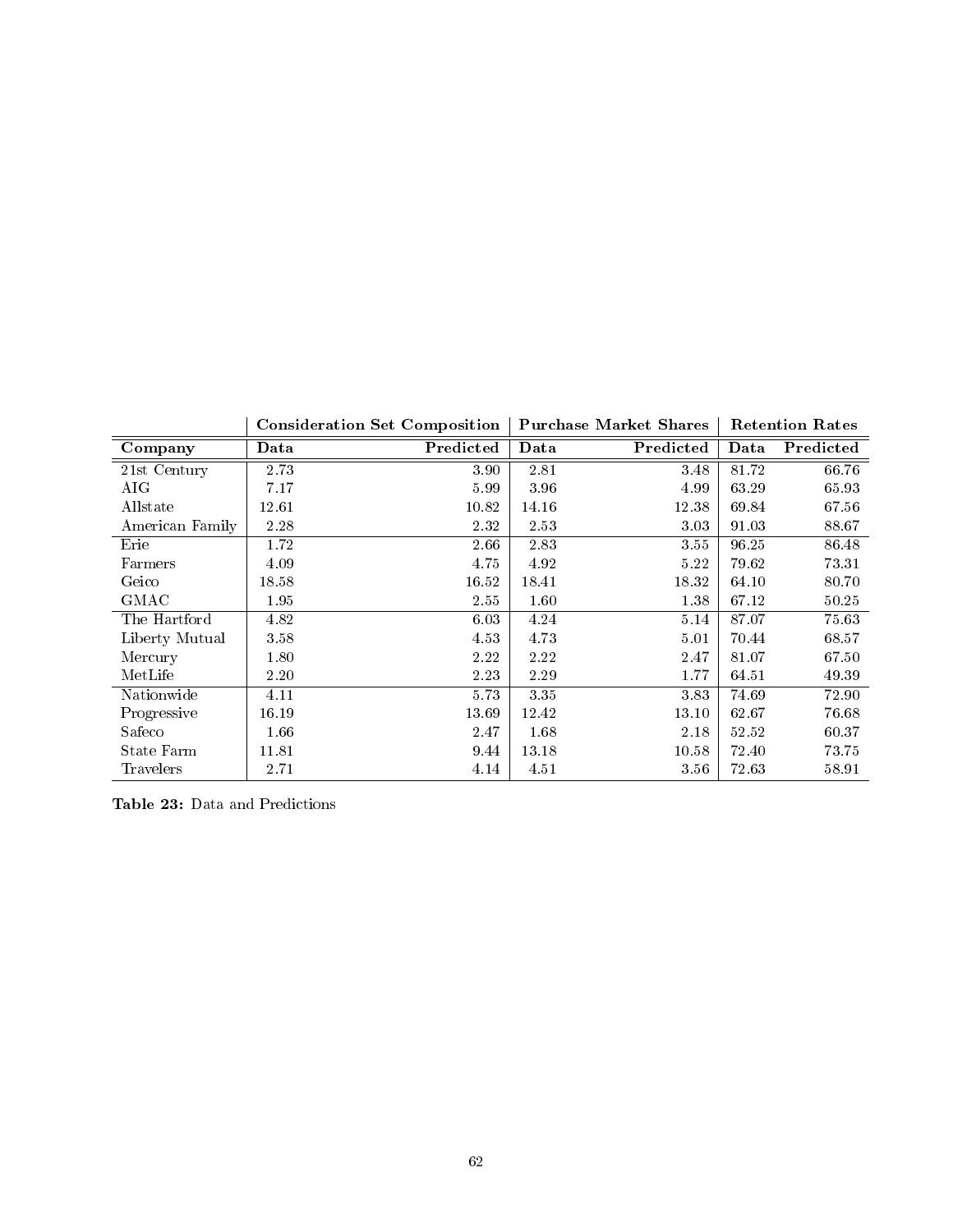|                    | Doubled Variance         |            | <b>Quadrupled Variance</b> |            |
|--------------------|--------------------------|------------|----------------------------|------------|
|                    | Estimate                 | Std. Error | Estimate                   | Std. Error |
|                    | <b>Brand Preferences</b> |            | <b>Brand Preferences</b>   |            |
| 21st Century       | $-2.5803a$               | (.2281)    | $-2.4646a$                 | (.1924)    |
| A IG               | $-2.1652a$               | (.2126)    | $-1.9996a$                 | (.1794)    |
| Allstate           | $-2.2492a$               | (.2562)    | $-2.1517a$                 | (.1398)    |
| American Family    | $-2.2540a$               | (.3247)    | $-1.9284a$                 | (.2223)    |
| Erie               | $-2.4076a$               | (.2417)    | $-2.1031a$                 | (.2290)    |
| Farmers            | $-2.4886a$               | (.2116)    | $-2.3661a$                 | (.1947)    |
| Geico              | $-3.0952a$               | (.4234)    | $-2.6529a$                 | (.3872)    |
| GMAC               | $-2.6253a$               | (.2006)    | $-2.6518a$                 | (.1976)    |
| Hartford           | $-2.3029a$               | (.1977)    | $-2.0961a$                 | (.1953)    |
| Liberty Mutual     | $-2.3721a$               | (.2098)    | $-2.4106a$                 | (.1887)    |
| Mercury            | $-2.5992a$               | (.2332)    | $-2.5515a$                 | (.2278)    |
| MetLife            | $-2.5961a$               | (.2287)    | $-2.5356a$                 | (.2065)    |
| Nationwide         | $-2.7218a$               | (.2287)    | $-2.5479a$                 | (.1845)    |
| Progressive        | $-2.3484a$               | (.3280)    | $-2.1975a$                 | (.3251)    |
| Safeco             | $-3.0469a$               | (.2273)    | $-3.0069a$                 | (.2406)    |
| State Farm         | $-2.5267a$               | (.2492)    | $-2.4255a$                 | (.1645)    |
| Travelers          | $-2.3731a$               | (.1961)    | $-2.3464a$                 | (.2141)    |
|                    | Other Parameters         |            | Other Parameters           |            |
| Price in \$100     | $-3857a$                 | (.0319)    | $-2069a$                   | (.0220)    |
| Recall*Advertising |                          |            |                            |            |
| in \$10,000,000    | .1536a                   | (.0682)    | 1435a                      | (.0745)    |
| PI                 | .3371a                   | (.0554)    | 3931a                      | (.0464)    |
| Search Cost        | $-9035a$                 | (.1324)    | $-8166a$                   | (.1362)    |
| Loglikelihood      | $-3,014.60$              |            | $-3,044.24$                |            |
| AIC                | 6,071.20                 |            | 6,130.48                   |            |
| BIC                | 6,18763                  |            | 6,246.91                   |            |

Table 24: Larger Variances a: <.001, b: <.01, c < .05, d: <.10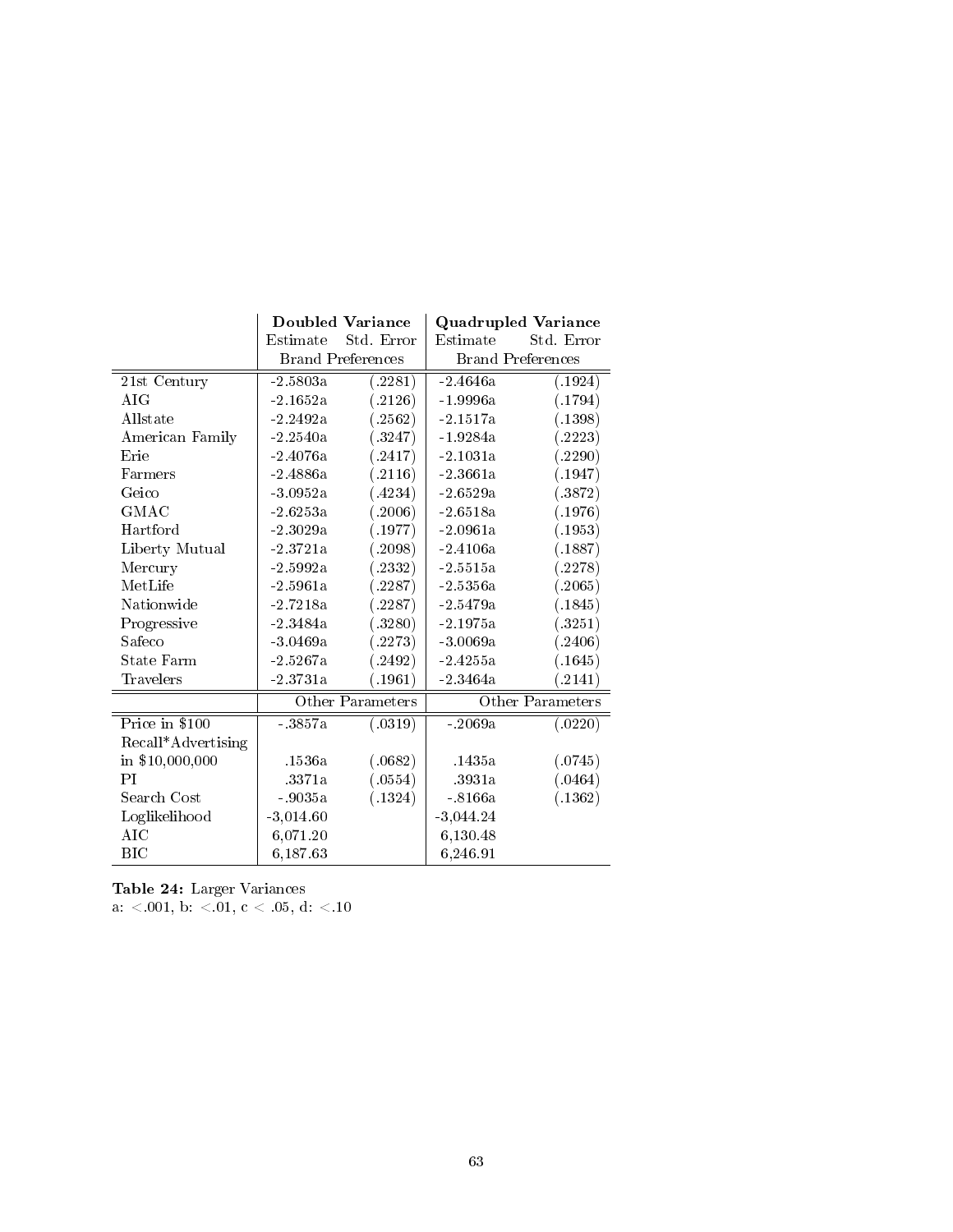|                         | Model 1                  |                  |
|-------------------------|--------------------------|------------------|
|                         | Estimate                 | Std. Error       |
|                         | <b>Brand Preferences</b> |                  |
| 21st Century            | $-2.2225a$               | (2138)           |
| A IG                    | $-1.7537a$               | (.1751)          |
| Allstate                | $-1.8299a$               | (.1788)          |
| American Family         | $-1.9842a$               | (.2293)          |
| Erie                    | $-1.9943a$               | (.2433)          |
| Farmers                 | $-2.1962a$               | (.1956)          |
| Geico                   | $-2.7032a$               | (.2323)          |
| $_{\rm GMAC}$           | $-2.3138a$               | (.2243)          |
| Hartford                | $-1.9688a$               | (.1724)          |
| Liberty Mutual          | $-2.0099a$               | (.1846)          |
| Mercury                 | $-2.2992a$               | (.1955)          |
| MetLife                 | $-2.1320a$               | (.2362)          |
| Nationwide              | $-2.3278a$               | (.1991)          |
| Progressive             | $-1.9564a$               | (.1980)          |
| $\operatorname{Safeco}$ | $\mbox{-}2$ 7341a        | (.2117)          |
| State Farm              | $-2.0731a$               | (.2106)          |
| Travelers               | $-1.9727a$               | (.2129)          |
|                         |                          | Other Parameters |
| Price in \$100          | $-4773a$                 | (.0351)          |
| Recall*Advertising      |                          |                  |
| in \$10,000,000         | 1365a                    | (.0375)          |
| РI                      | .3941a                   | (.0443)          |
| $Cost 0 - 2$ Searches   | $-1.1655a$               | (.1954)          |
| $Cost 3 - 4$ Searches   | $-1.3959a$               | (.1543)          |
| $Cost 5 - 6$ Searches   | $-1.6161a$               | (.1561)          |
| Cost 7 - 9 Searches     | $-1.7990a$               | (.1703)          |
| Loglikelihood           | $-3,090.73$              |                  |

Table 25: Decreasing Cost of Search  ${\rm a.} ~ < 001,~{\rm b.} ~ < 01,~{\rm c.} ~ < 05,~{\rm d.} ~ < 10$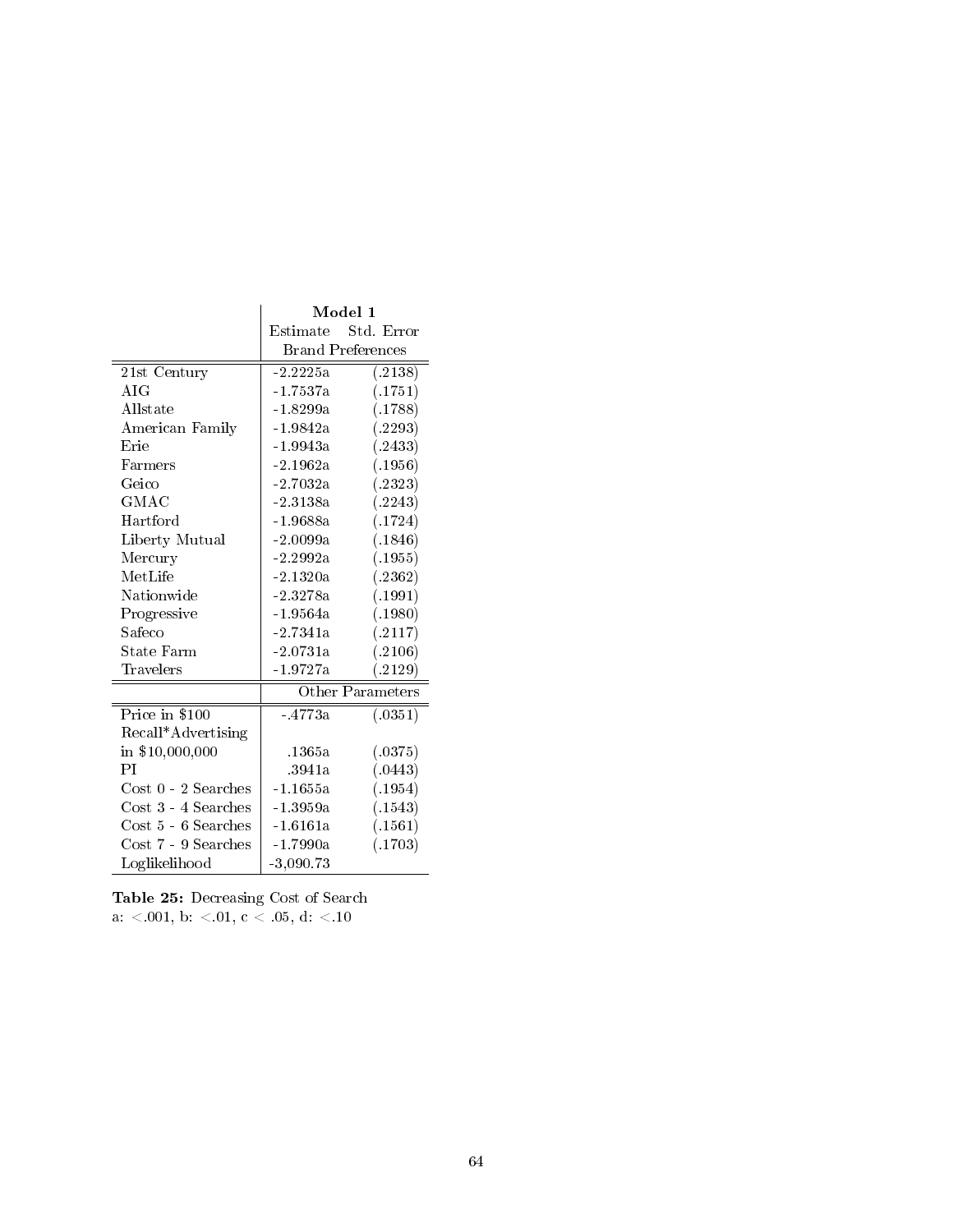|                                                                                        |                          |            |                          |            |                          |            | $\operatorname{Main}$    |            |
|----------------------------------------------------------------------------------------|--------------------------|------------|--------------------------|------------|--------------------------|------------|--------------------------|------------|
|                                                                                        | Advertising Only         |            | Recall Only              |            | Main Effects Only        |            | and Interaction Effects  |            |
|                                                                                        | Estimate                 | Std. Error | Estimate                 | Std. Error | Estimate                 | Std. Error | Estimate                 | Std. Error |
|                                                                                        | <b>Brand Preferences</b> |            | <b>Brand Preferences</b> |            | <b>Brand Preferences</b> |            | <b>Brand Preferences</b> |            |
| 21st Century                                                                           | $-2.5261a$               | .1745      | 2.8024a                  | .2096      | 2.6377a                  | .2288      | 2.9261a                  | .2020      |
| <b>QIT</b>                                                                             | $-2.0622a$               | 1532)      | 2.5233a                  | 1766)      | 2.3232a                  | 1696)      | 2.6387a                  | .1903      |
| Allstate                                                                               | 1.8357a                  | .1556)     | 2.4672a                  | 1894       | 2.0475a                  | .2787      | 2.5369a                  | .1743      |
| American Family                                                                        | 2.2708a                  | .1527      | 2.7997a                  | .2054      | 2.5370a                  | .2015      | 2.9945a                  | .2303      |
| Erie                                                                                   | $-2.4024a$               | .2275      | 2.5817a                  | .2188      | 2.5099a                  | .2076      | 2.6158a                  | .2473      |
| Farmers                                                                                | $-2.4209a$               | .1867      | $-2.7504a$               | .1910)     | $-2.5459a$               | 1780)      | $-2.9236a$               | .1822      |
| Geico                                                                                  | $-2.4184a$               | (1531)     | $-3.1380a$               | (1953)     | 2.7750a                  | .5032      | $-3.0733a$               | .1928)     |
| <b>GMAC</b>                                                                            | 2.5250a                  | (1643)     | 2.6121a                  | .1892)     | 2.7068a                  | 1757       | $-3.0312a$               | .2257      |
| Hartford                                                                               | 2.2489a                  | (1659)     | $-2.6613a$               | .2039      | 2.4989a                  | .1692      | 2.7300a                  | .2233      |
| Liberty Mutual                                                                         | 2.2875a                  | .1459      | 2.6873a                  | 2284)      | 2.4336a                  | .1924)     | 2.8174a                  | .2035      |
| Mercury                                                                                | 2.5578a                  | .1562      | 2.8416a                  | 2111       | 2.6273a                  | .2125      | 2.9189a                  | .2455      |
| MetLife                                                                                | $-2.4853a$               | .2261      | $-2.8223a$               | .2134)     | $-2.7150a$               | .2018      | 3.017a                   | .2299      |
| Nationwide                                                                             | 2.6029a                  | (1214)     | 3.1373a                  | .1960      | 2.8647a                  | 2287       | 3.2818a                  | .1937      |
| Progressive                                                                            | 1.9168a                  | (1423)     | 2.5503a                  | .1769      | 2.1820a                  | .3173)     | 2.6168a                  | .1835      |
| Safeco                                                                                 | 2.9817a                  | (1522)     | 3.1735a                  | (1974)     | 3.0147a                  | .2195      | 3.2522a                  | .2003      |
| State Farm                                                                             | 2.2200a                  | .1583      | 2.8000a                  | .1842      | 2.4790a                  | .2309      | 2.9163a                  | (0920)     |
| Travelers                                                                              | 2.2730a                  | .1764      | 2.3428a                  | .1850)     | 2.4945a                  | 1794)      | 2.6647a                  | .2258      |
|                                                                                        | Other Parameters         |            | Other Parameters         |            | Other Parameters         |            | Other Parameters         |            |
| $\overline{\text{Price in } $100}$                                                     | $-4721a$                 | (.0246)    | .5056a                   | (.0313)    | 4954a                    | (.0352)    | .5236a                   | (.0329)    |
| Advertising Recal                                                                      |                          |            | .7692a                   | (0785)     | .5027a                   | (6580)     | .9967a                   | .1097      |
| Advertising Spending                                                                   |                          |            |                          |            |                          |            |                          |            |
| in \$10,000,000                                                                        | $-0050$                  | (.0251)    |                          |            | $-4033a$                 | (.1041)    | .0635                    | (.0323)    |
| $\begin{array}{ll} \text{Recall*Adverting} \\ \text{in } \$10,\!000,\!000 \end{array}$ |                          |            |                          |            |                          |            |                          |            |
|                                                                                        |                          |            |                          |            |                          |            | $-1291a$                 | (0466)     |
| $\overline{P}$                                                                         | 3229a                    | (0.0467)   | 3791a                    | (.0461)    | 3464a                    | (.0514)    | .4075a                   | (0595)     |
| Search Cost                                                                            | $-1.5718a$               | (.1674)    | 1.4903a                  | (.1605)    | $-1.5147a$               | (1714)     | $-1.4464a$               | (.1583)    |
| Loglikelihood                                                                          | $-3,300.06$              |            | 3,295.60                 |            | 3,293.52                 |            | 3,291.89                 |            |
| AIC                                                                                    | 6,642.12                 |            | 6,633.20                 |            | 6,631.04                 |            | 6,629.78                 |            |
| BIC                                                                                    | 6,758.55                 |            | 6,749.63                 |            | 6,753.02                 |            | 6,757.30                 |            |

 $\begin{minipage}{.4\textwidth} \begin{minipage}{.4\textwidth} \begin{minipage}{.4\textwidth} \centering\textbf{26:} \end{minipage} \begin{minipage}{.4\textwidth} \begin{minipage}{.4\textwidth} \centering\textbf{26:} \end{minipage} \begin{minipage}{.4\textwidth} \centering\textbf{26:} \end{minipage} \begin{minipage}{.4\textwidth} \centering\textbf{26:} \end{minipage} \begin{minipage}{.4\textwidth} \centering\textbf{26:} \end{minipage} \begin{minipage}{.4\textwidth} \centering\textbf{26:} \end$ a:  $< 0.01$ , b:  $< 0.01$ , c  $< 0.05$ , d:  $< 10$ **Table 26:** Advertising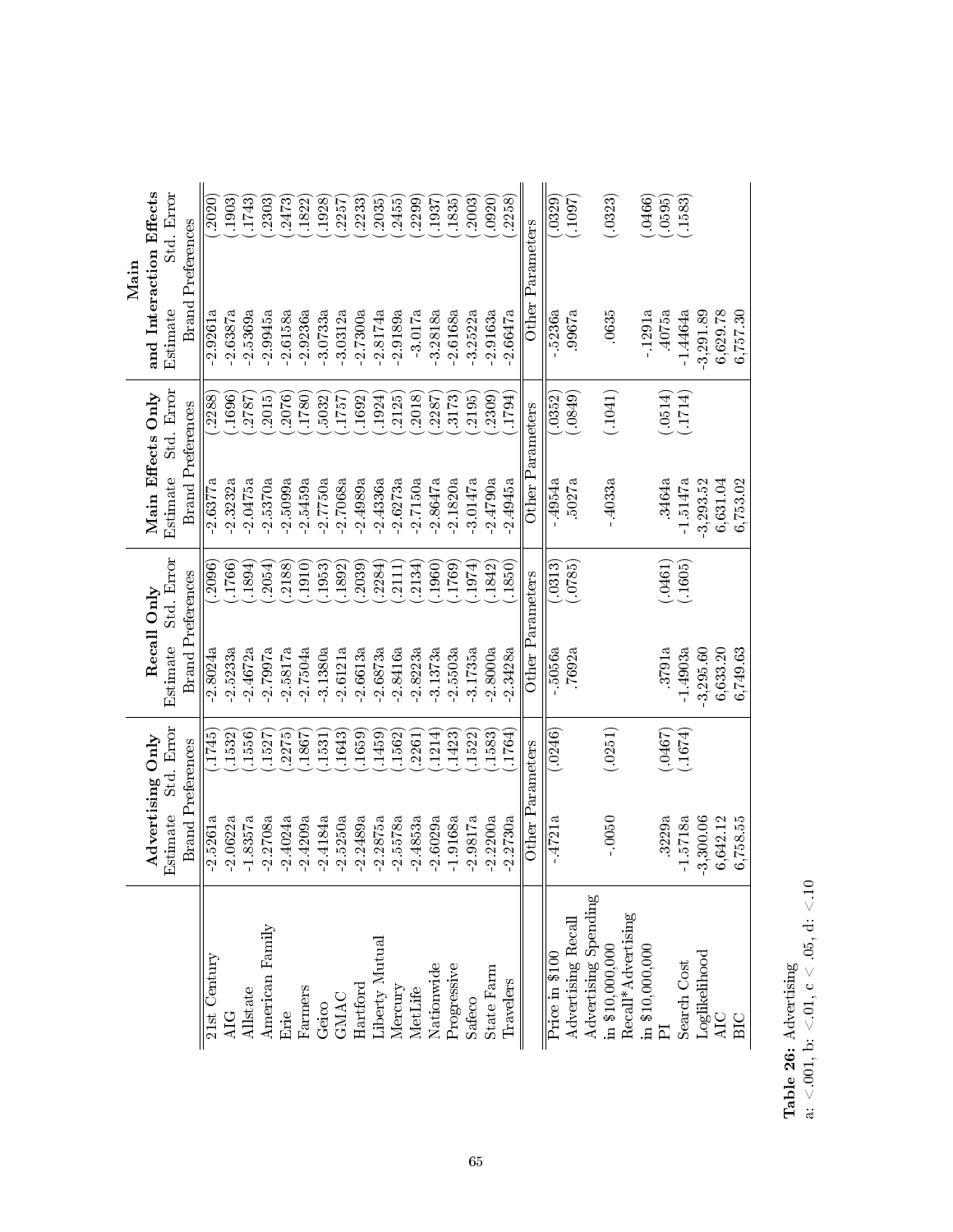|                         | Predicted<br>Retention Rate in % |
|-------------------------|----------------------------------|
| Predicted under current |                                  |
| consumer behavior       | 70.60                            |
| Search costs eliminated | 43.41                            |
| Additionally customer   |                                  |
| satisfaction eliminated | 14.42                            |
| Additionally switching  | 7.16                             |
| costs eliminated        |                                  |

|  |  | Table 27: Decomposition of Consumer Retention |  |  |  |
|--|--|-----------------------------------------------|--|--|--|
|--|--|-----------------------------------------------|--|--|--|

| Average<br>Premium | Company<br><b>Size</b> | Company          |                              | At Reported<br><b>Satisfaction Levels</b> | At Maximized<br><b>Satisfaction Levels</b> |
|--------------------|------------------------|------------------|------------------------------|-------------------------------------------|--------------------------------------------|
| High               | Large                  | Allstate         | Consideration Set Share in % | 10.82                                     | 11.19                                      |
|                    |                        |                  | Purchase Market Share in %   | 12.38                                     | 13.54                                      |
|                    |                        |                  | Retention Rate in %          | 69.84                                     | 82.95                                      |
| Low                | Large                  | Geico            | Consideration Set Share in % | 16.52                                     | 17.08                                      |
|                    |                        |                  | Purchase Market Share in %   | 18.32                                     | 22.41                                      |
|                    |                        |                  | Retention Rate in %          | 64.10                                     | 76.14                                      |
| High               | Small                  | <b>Travelers</b> | Consideration Set Share in % | 4.14                                      | 4.24                                       |
|                    |                        |                  | Purchase Market Share in %   | 3.56                                      | 3.78                                       |
|                    |                        |                  | Retention Rate in %          | 72.63                                     | 81.21                                      |
| Low                | Small                  | <b>Safeco</b>    | Consideration Set Share in % | 2.47                                      | 2.73                                       |
|                    |                        |                  | Purchase Market Share in %   | 2.18                                      | 2.66                                       |
|                    |                        |                  | Retention Rate in %          | 52.52                                     | 67.18                                      |

Table 28: Value of Customer Satisfaction

|           | Profit Increase under               |                  |  |  |
|-----------|-------------------------------------|------------------|--|--|
|           | 15% Profit Margin 25% Profit Margin |                  |  |  |
| Allstate  | \$330 million                       | \$521 million    |  |  |
| Geico     | \$658 million                       | $$1,108$ million |  |  |
| Travelers | \$124 million                       | \$194 million    |  |  |
| Safeco    | \$135 million                       | \$219 million    |  |  |

Table 29: Increase in Profits from Maximizing Customer Satisfaction

|                    |          | Allstate                       | Geico |                                      |  |
|--------------------|----------|--------------------------------|-------|--------------------------------------|--|
|                    |          | 0% Discount 10% Discount       |       | $\parallel$ 0% Discount 10% Discount |  |
| New Customers      | 12.37    | 12.62                          | 18.66 | 18.69                                |  |
| Existing Customers | 12.37    | 13.58                          | 18.66 | 18.94                                |  |
|                    | Allstate |                                | Geico |                                      |  |
|                    |          | $0\%$ Increase $10\%$ Increase |       | $0\%$ Increase $10\%$ Increase       |  |
| New Customers      | 12.37    | 12.23                          | 18.66 | 18.64                                |  |
| Existing Customers | 12.37    | 12.18                          | 18.66 | 18.50                                |  |

Table 30: Effects of Changes in Premia